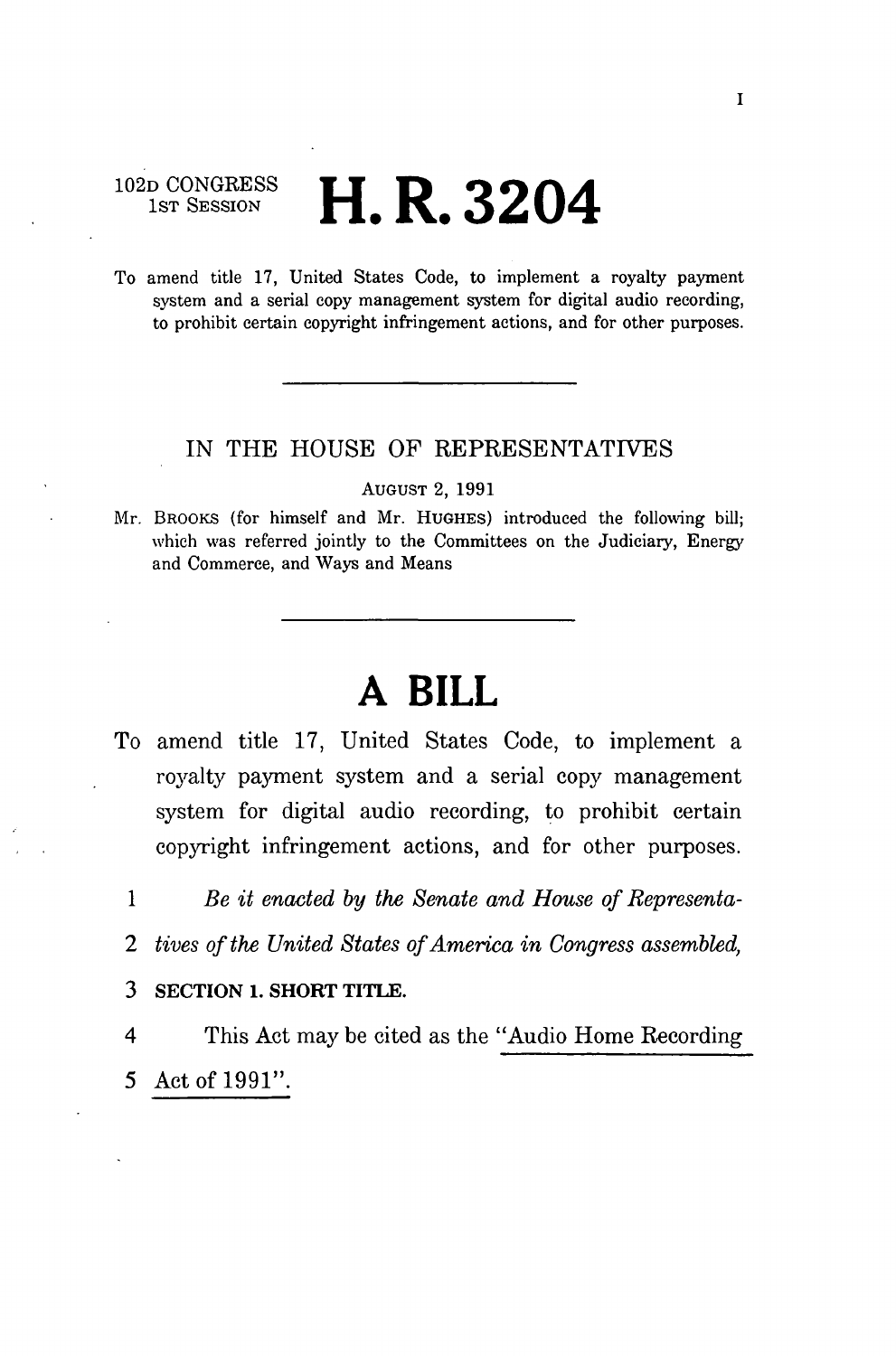## **1 SEC. 2. IMPORTATION, MANUFACTURE, AND DISTRIBUTION**

## **2 OF DIGITAL AUDIO RECORDING DEVICES 3 AND MEDIA.**

4 Title 17, United States Code, is amended by adding 5 at the end the following:

## 6 **"CHAPTER 10—DIGITAL AUDIO RECORDING**

### **7 DEVICES AND MEDIA**

#### "SUBCHAPTER A—DEFINITIONS, PROHIBITION OF CERTAIN INFRINGEMENT ACTIONS, AND RULES OF CONSTRUCTION

"Sec.

"1001. Definitions.

"1002. Prohibition on certain infringement actions.

"1003. Effect on other rights and remedies with respect to private home copying or otherwise.

#### "SUBCHAPTER B—ROYALTY PAYMENTS

"1011. Obligation to make royalty payments.

"1012. Royalty payments.

"1013. Deposit of royalty payments and deduction of expenses.

"1014. Entitlement to royalty payments.

- "1015. Procedures for distributing royalty payments.
- "1016. Negotiated collection and distribution arrangements.

#### "SUBCHAPTER C—THE SERIAL COPY MANAGEMENT SYSTEM

"1021. Incorporation of the serial copy management system.

"1022. Implementing the serial copy management system.

#### "SUBCHAPTER D—REMEDIES

"1031. Civil remedies.

"1032. Binding arbitration.

## 8 "SUBCHAPTER A—DEFINITIONS, PROHIBITION

- 9 OF CERTAIN INFRINGEMENT ACTIONS, AND
- 10 RULES OF CONSTRUCTION

#### 11 **"§1001. DEFINITIONS**

- 12 "As used in this chapter, the following terms and
- 13 their variant forms mean the following: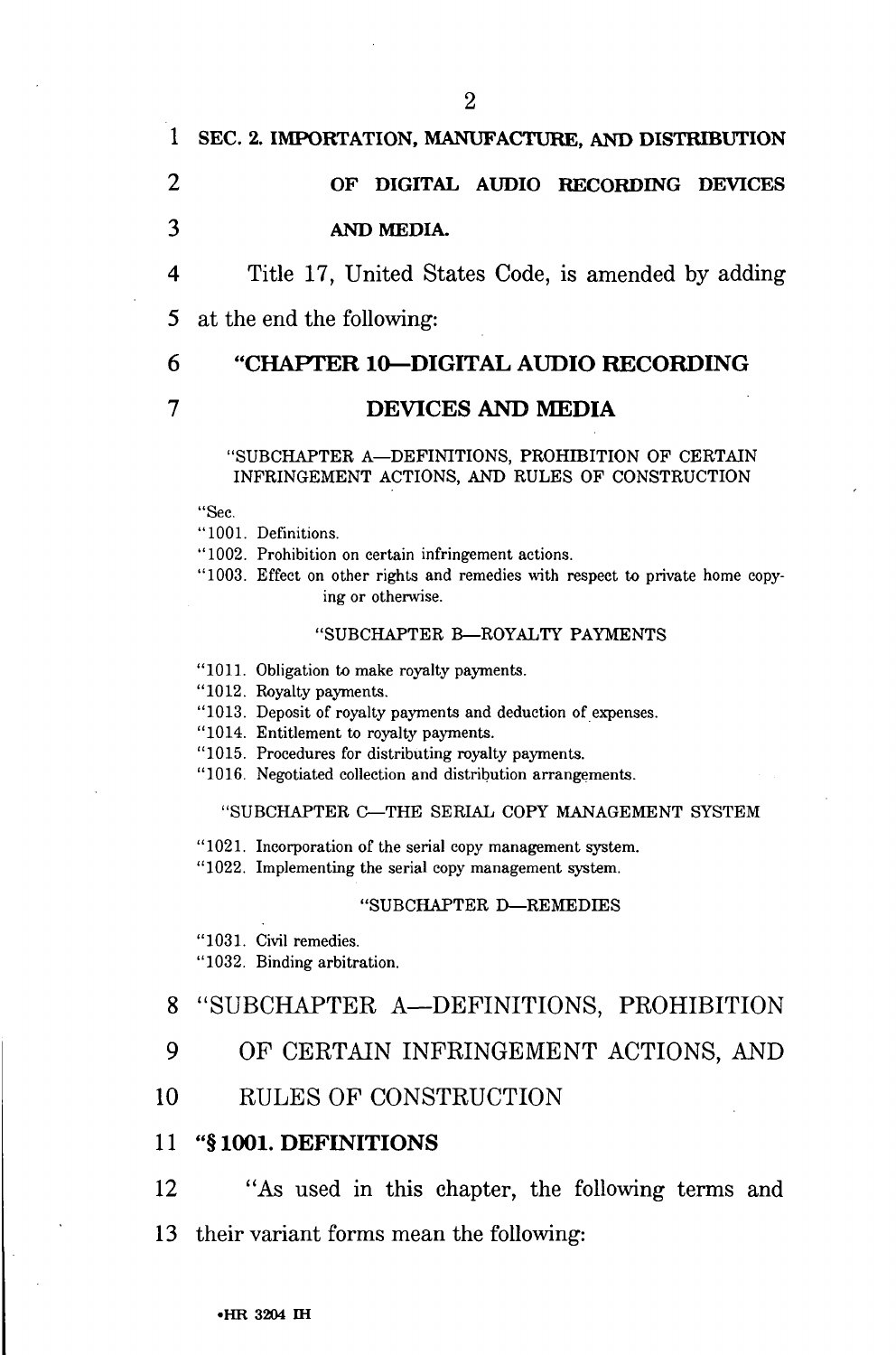1 "(1) A 'digital audio copied recording' is a re-2 production in a digital recording format of a phono-3 record, whether that reproduction is made directly 4 from another phonorecord or indirectly from a trans-5 mission.

6 "(2) A 'digital audio interface device' is any 7 machine or device, now known or later developed, 8 whether or not included with or as part of some 9 other machine or device, that supplies a digital audio 10 signal through a nonprofessional interface, as the 11 term 'nonprofessional interface' is used in the Digi-12 tal Audio Interface Standard in part I of the techni-13 cal reference document or as otherwise defined by 14 the Secretary of Commerce under section 1022(b).

15 "(3) A 'digital audio recording device' is any 16 machine or device, now known or later developed, 17 whether or not included with or as part of some 18 other machine or device, the recording function of 19 which is designed or marketed for the primary pur-20 pose of, and that is capable of, making a digital 21 audio copied recording for private use, except for—

22 "(A) professional model products, and 23 "(B) dictation machines, answering ma-24 chines, and other audio recording equipment 25 that is designed and marketed primarily for the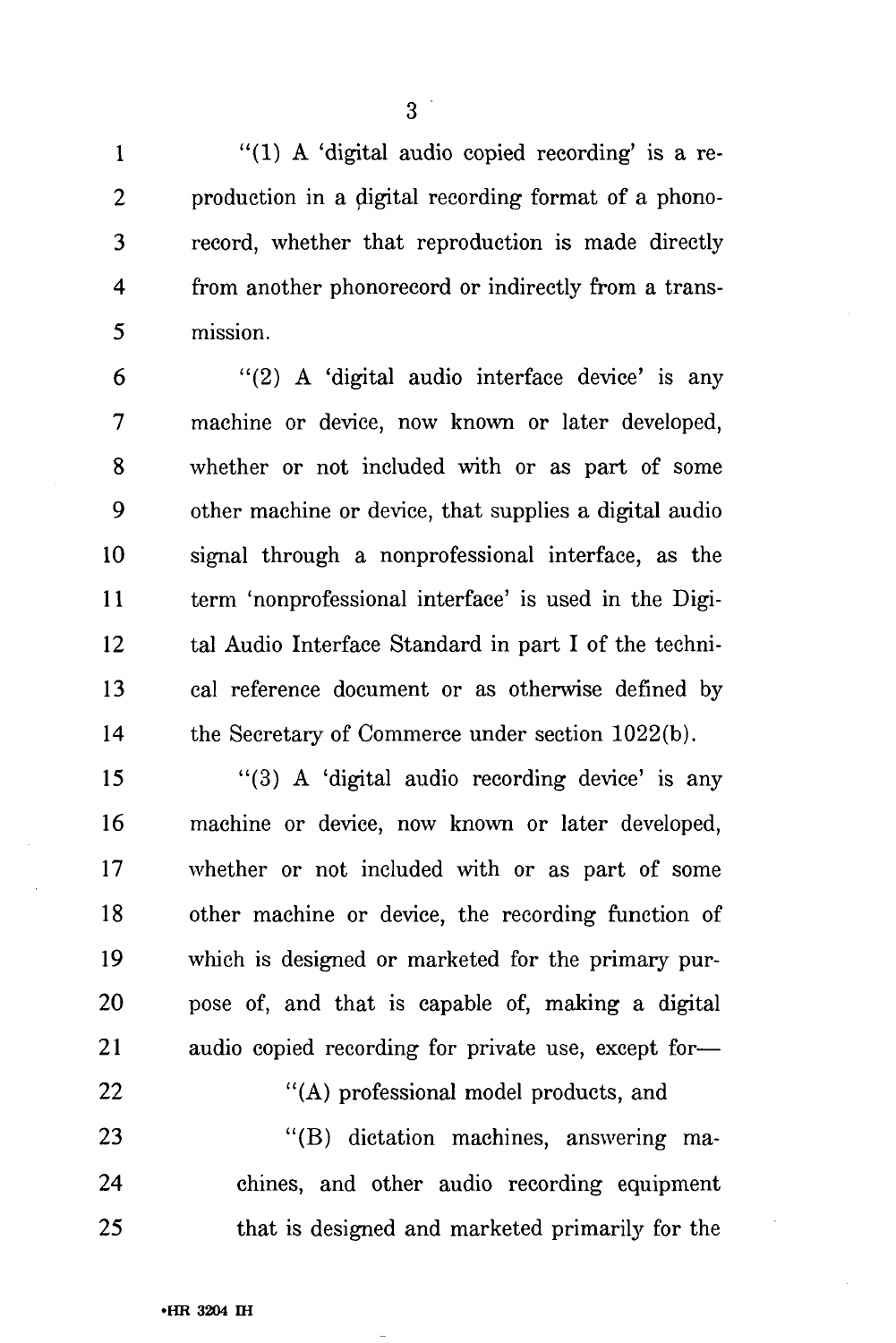1 creation of sound recordings resulting from the 2 fixation of nonmusical sounds.

 $3$  "(4)(A) A 'digital audio recording medium' is 4 any material object, now known or later developed, 5 in a form commonly distributed for use by individ-6 uals (such as magnetic digital audio tape cassettes, 7 optical discs, and magneto-optical discs), that is pri-8 marily marketed or most commonly used by consum-9 ers for the purpose of making digital audio copied 10 recordings by use of a digital audio recording device.

11 "(B) Such term does not include any material 12 object—

13 "(i) that embodies a sound recording at 14 the time it is first distributed by the importer 15 or manufacturer, unless the sound recording 16 has been so embodied in order to evade the obli-17 gations of section 1011 of this title; or

18 "(ii) that is primarily marketed and most 19 commonly used by consumers either for the 20 purpose of making copies of motion pictures or 21 other audiovisual works or for the purpose of 22 making copies of nonmusical literary works, in-23 eluding, without limitation, computer programs 24 or data bases.

4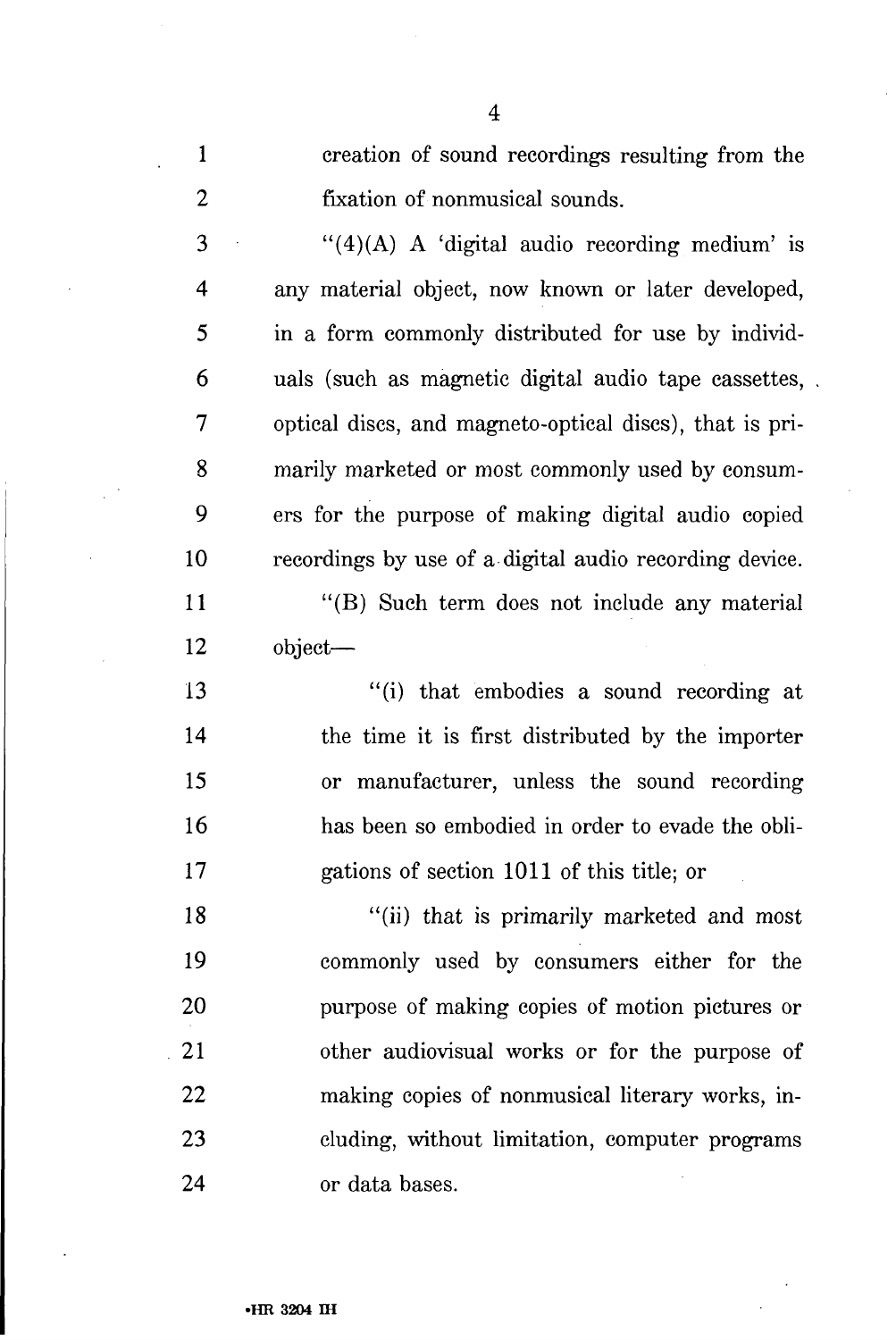1 "(5) 'Distribute' means to sell, resell, lease, or 2 assign a product to consumers in the United States, 3 or to sell, resell, lease, or assign a product in the 4 United States for ultimate transfer to consumers in 5 the United States.

## 6  $\frac{1}{6}$  (6) An 'interested copyright party' is—

7 "(A) the owner of the exclusive right under 8 section 106(1) of this title to reproduce a sound 9 recording of a musical work that has been em-10 bodied in a phonorecord lawfully made under 11 this title that has been distributed to the public;

12 "(B) the legal or beneficial owner of, or 13 the person that controls, the right to reproduce 14 in a phonorecord a musical work that has been 15 embodied in a phonorecord lawfully made under 16 this title that has been distributed to the public; 17 or

18 "(C) any association or other 19 organization—

20 "(i) representing persons specified in 21 subparagraph (A) or (B), or

22 "(ii) engaged in licensing rights in 23 musical works to music users on behalf of 24 writers and publishers.

5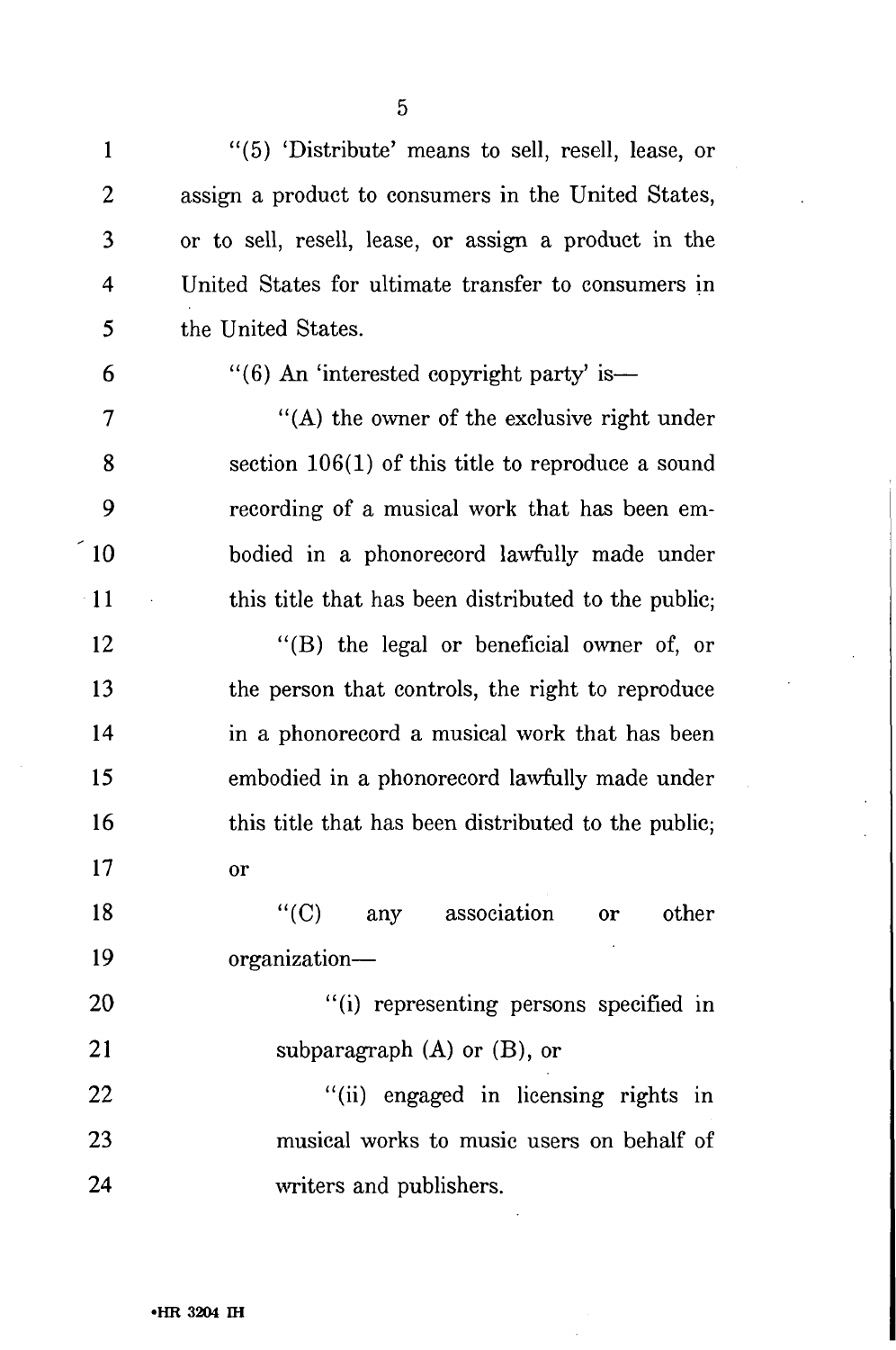| $\mathbf{1}$   | $\cdot$ (7) An 'interested manufacturing party' is any |
|----------------|--------------------------------------------------------|
| $\overline{2}$ | person that imports or manufactures any digital        |
| 3              | audio recording device or digital audio recording me-  |
| 4              | dium in the United States, or any association of       |
| 5              | such persons.                                          |
| 6              | "(8) 'Manufacture' includes the production or          |
| 7              | assembly of a product in the United States.            |
| 8              | "(9) A 'music publisher' is a person that is au-       |
| 9              | thorized to license the reproduction of a particular   |
| 10             | musical work in a sound recording.                     |
| 11             | " $(10)(A)$ A 'professional model product' is an       |
| 12             | audio recording device-                                |
| 13             | "(i) that is capable of sending a digital              |
| 14             | audio interface signal in which the channel sta-       |
| 15             | tus block flag is set as a 'professional' interface,   |
| 16             | in accordance with the standards and specifica-        |
| 17             | tions set forth in the technical reference docu-       |
| 18             | ment or established under an order issued by           |
| 19             | the Secretary of Commerce under section                |
| 20             | 1022(b);                                               |
| 21             | "(ii) that is clearly, prominently, and per-           |
| 22             | manently marked with the letter 'P' or the word        |
| 23             | 'professional' on the outside of its packaging,        |
| 24             | and in all advertising, promotional, and descrip-      |
| 25             | tive literature, with respect to the device, that      |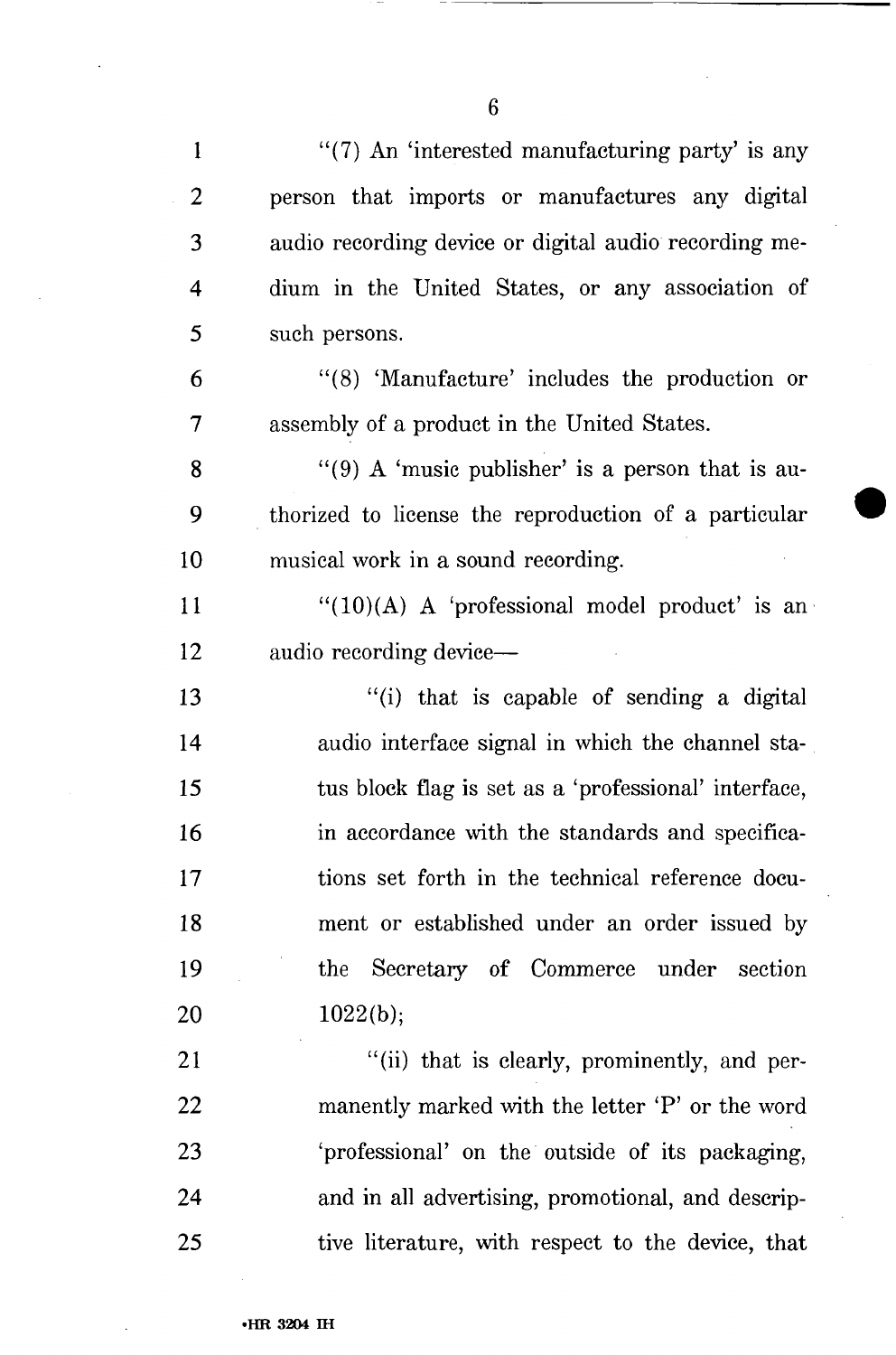| $\mathbf{1}$   | is available or provided to persons other than       |
|----------------|------------------------------------------------------|
| $\overline{2}$ | the manufacturer or importer, its employees, or      |
| 3              | its agents; and                                      |
| 4              | "(iii) that is designed, manufactured, mar-          |
| 5              | keted, and intended for use by recording profes-     |
| 6              | sionals in the ordinary course of a lawful busi-     |
| 7              | ness.                                                |
| 8              | "(B) In determining whether an audio record-         |
| 9              | ing device meets the requirements of subparagraph    |
| 10             | $(A)(iii)$ , factors to be considered shall include— |
| 11             | "(i) whether it has features used by re-             |
| 12             | cording professionals in the course of a lawful      |
| 13             | business, including features such as-                |
| 14             | "(I) a data collection and reporting                 |
| 15             | system of error codes during recording and           |
| 16             | playback;                                            |
| 17             | "(II) a record and reproduce format                  |
| 18             | providing 'read after write' and 'read after         |
| 19             | read';                                               |
| 20             | "(III) a time code reader and genera-                |
| 21             | tor conforming to the standards set by the           |
| 22             | Society of Motion Picture and Television             |
| 23             | Engineers for such readers and generators;           |
| 24             | and                                                  |

 $\overline{\phantom{a}}$ 

 $\hat{\mathcal{A}}$ 

 $\sim$   $\sim$ 

 $\sim$ 

 $\ddot{\phantom{a}}$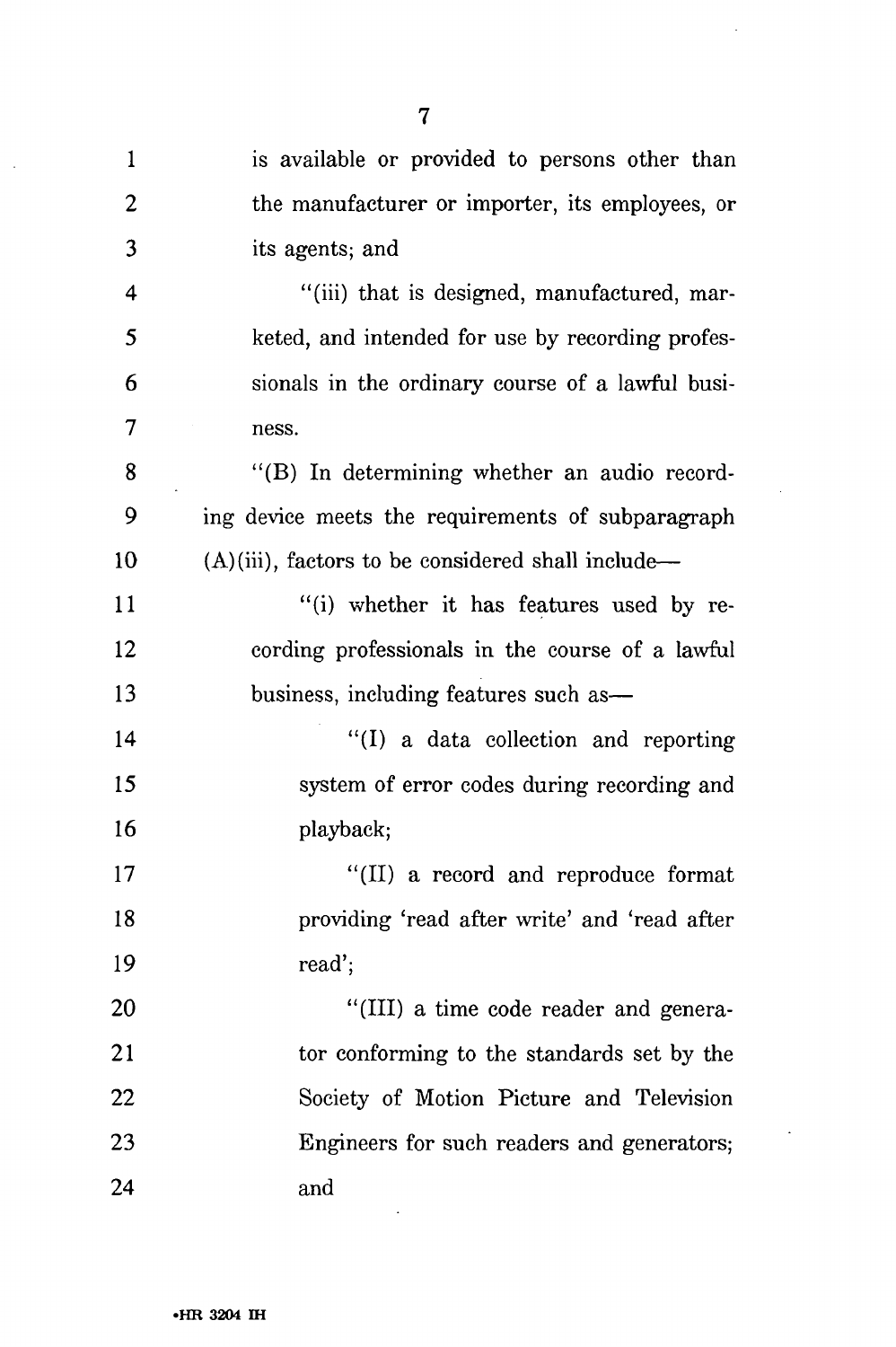| $\mathbf{1}$            | "(IV) a professional input/output                  |
|-------------------------|----------------------------------------------------|
| $\overline{2}$          | interface, both digital and analog, conform-       |
| 3                       | ing to standards set by audio engineering          |
| $\overline{\mathbf{4}}$ | organizations for connectors, signaling for-       |
| 5                       | mats, levels, and impedances;                      |
| 6                       | "(ii) the nature of the promotional materi-        |
| 7                       | als used to market the audio recording device;     |
| 8                       | "(iii) the media used for the dissemination        |
| 9                       | of the promotional materials, including the in-    |
| 10                      | tended audience;                                   |
| 11                      | "(iv) the distribution channels and retail         |
| 12                      | outlets through which the device is disseminat-    |
| 13                      | ed;                                                |
| 14                      | "(v) the manufacturer's or importer's price        |
| 15                      | for the device as compared to the manufactur-      |
| 16                      | er's or importer's price for digital audio record- |
| 17                      | ing devices implementing the Serial Copy Man-      |
| 18                      | agement System;                                    |
| 19                      | "(vi) the relative quantity of the device"         |
| 20                      | manufactured or imported as compared to the        |
| $21 -$                  | size of the manufacturer's or importer's market    |
| 22                      | for professional model products;                   |
| 23                      | "(vii) the occupations of the purchasers of        |

the device; and 24

"(viii) the uses to which the device is put.

j

8

25

 $\cdot$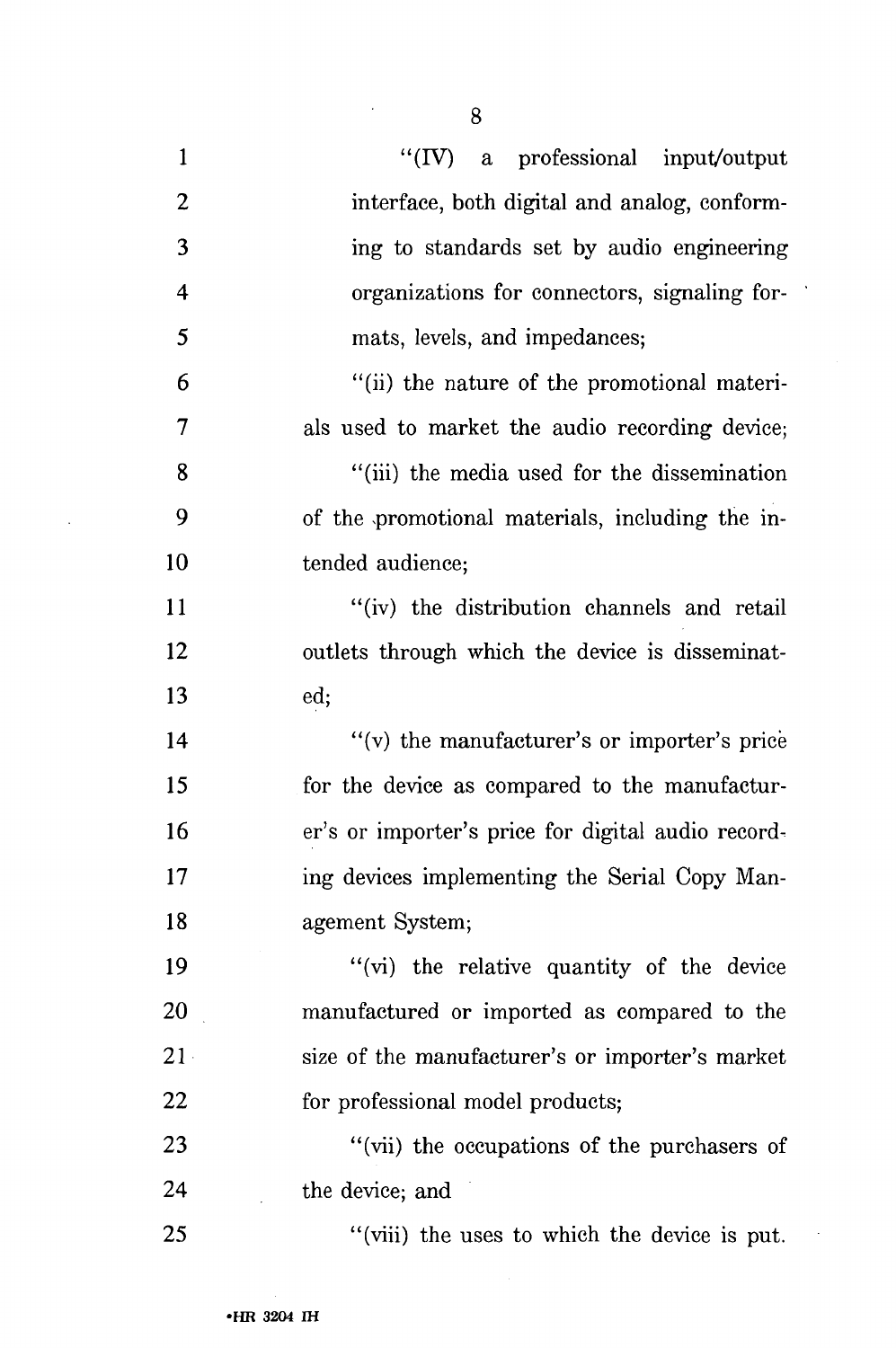1 "(11) The 'Register' is the Register of Copy-2 rights.

3 "(12) The 'Serial Copy Management System' 4 means the system for regulating serial copying by 5 digital audio recording devices that is set forth in 6 the technical reference document or in an order of 7 the Secretary of Commerce under section 1022(b), 8 or that conforms to the requirements of section 9  $1021(a)(1)(C)$ .

10 "(13) The 'technical reference document' is the 11 document entitled 'Technical Reference Document 12 for Audio Home Recording Act of 1991,' as such 13 document appears in the report of the Committee on 14 the Judiciary to the House of Representatives re-15 porting favorably the bill which upon enactment 16 made the amendment adding this chapter.

 $17$  "(14)(A) The 'transfer price' of a digital audio 18 recording device or a digital audio recording medium 19 is—

20 "(i) in the case of an imported product, 21 the actual entered value at United States Cus-22 toms (exclusive of any freight, insurance, and 23 applicable duty), and

24 "(ii) in the case of a domestic product, the 25 manufacturer's transfer price (FOB the manu-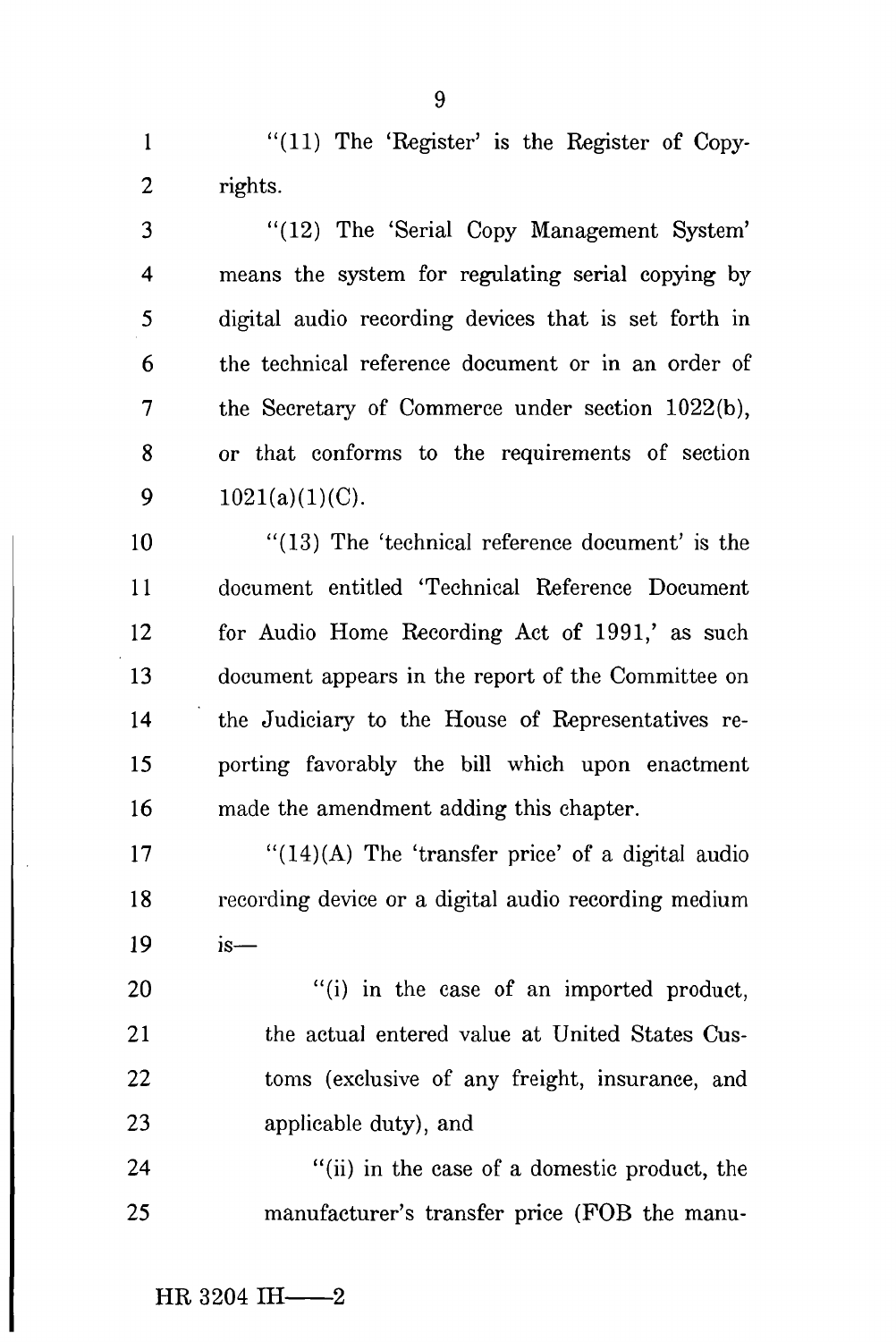1 facturer, and exclusive of any direct sales taxes 2 or excise taxes incurred in connection with the 3 sale).

4 "(B) Where the transferor and transferee are 5 related entities or within a single entity, the transfer 6 price shall not be less than a reasonable arms-length 7 price under the principles of the regulations adopted 8 pursuant to section 482 of the Internal Revenue 9 Code of 1986, or any successor provision to such 10 section 482.

 $11$  "(15) A 'transmission' is any audio or audiovis-12 ual transmission, now known or later developed, 13 whether by a broadcast station, cable system, 14 multipoint distribution service, subscription service, 15 direct broadcast satellite, or other form of analog or 16 digital communication.

17 "(16) The 'Tribunal' is the Copyright Royalty 18 Tribunal.

19  $"$ (17) A 'writer' is the composer or lyricist of 20 a particular musical work.

21 "(18) The terms 'analog format', 'copyright 22 status', 'category code', 'generation status', and 23 'source material', mean those terms as they are used 24 in the technical reference document.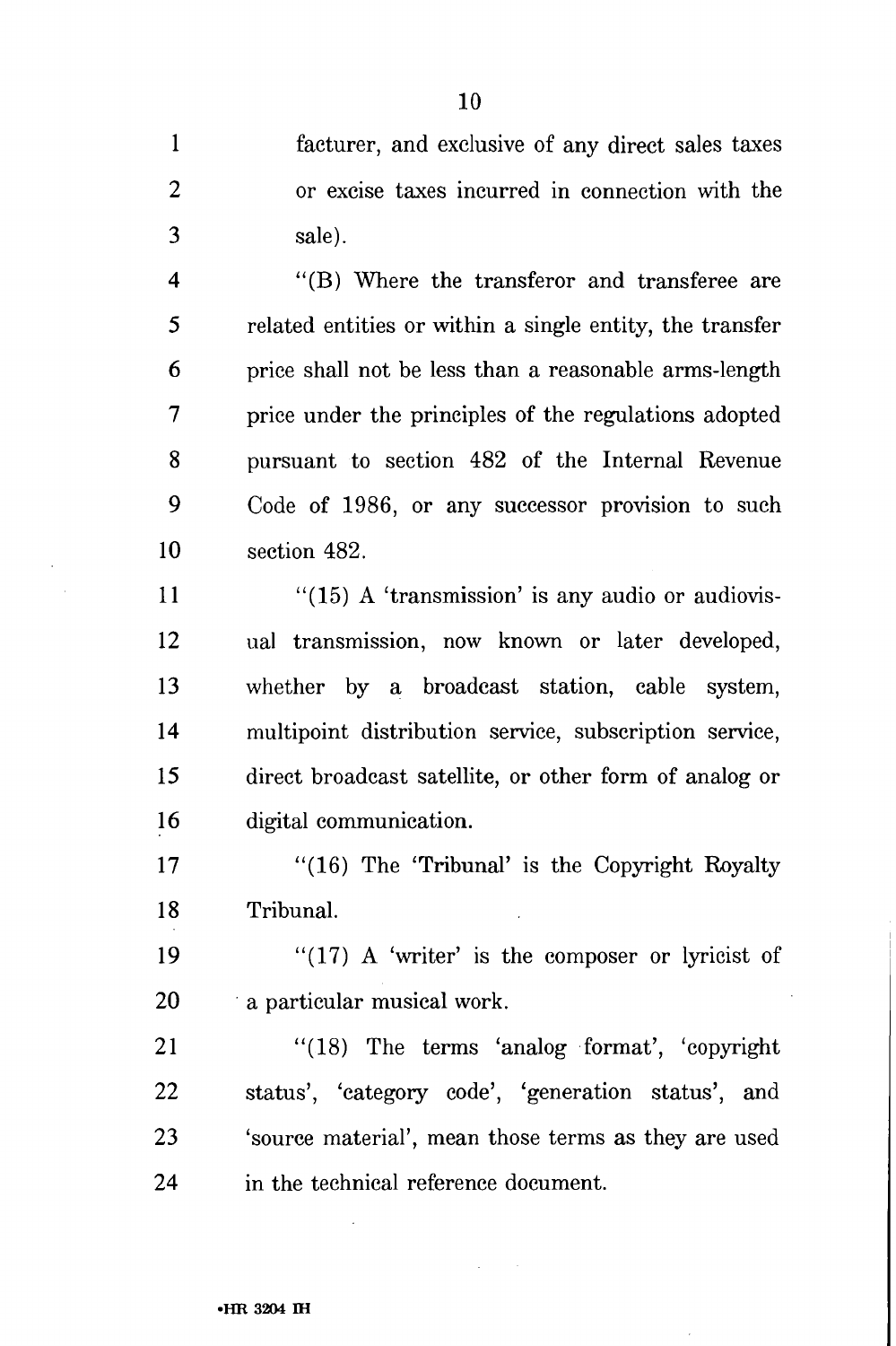1 "§ 1002. Prohibition on certain infringement actions

2 "(a) CERTAIN ACTIONS PROHIBITED.—

3 "(1) GENERALLY.—No action may be brought 4 under this title, or under section 337 of the Tariff 5 Act of 1930, alleging infringement of copyright 6 based on the manufacture, importation, or distribu-7 tion of a digital audio recording device or a digital 8 audio recording medium, or an analog audio record-9 ing device or analog audio recording medium, or the 10 use of such a device or medium for making 11 phonorecords. However, this subsection does not 12 apply with respect to any claim against a person for 13 infringement by virtue of the making of one or more 14 copies or phonorecords for direct or indirect com-15 mercial advantage.

16 "(2) EXAMPLE.—For purposes of this section, 17 the copying of a phonoreeord by a consumer for pri-18 vate, noncommercial use is not for direct or indirect 19 commercial advantage, and is therefore not action-20 able.

21 "(b) EFFECT OF Tins SECTION.—Nothing in this 22 section shall be construed to create or expand a cause of 23 action for copyright infringement except to the extent such 24 a cause of action otherwise exists under other chapters 25 of this title or under section 337 of the Tariff Act of 1930,

11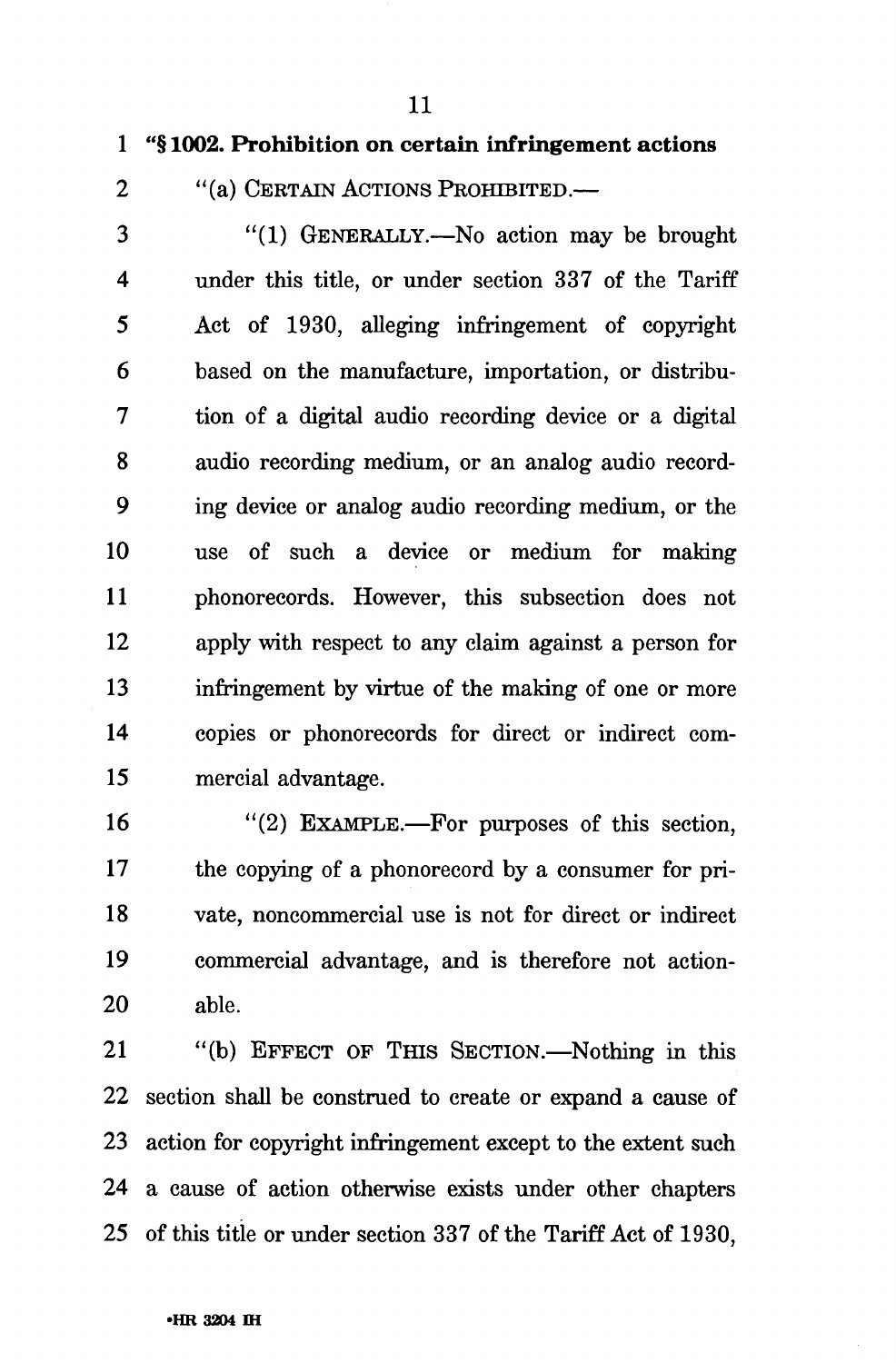1 or to limit any defenses that may be available to such 2 causes of action.

3 **"§1003. Effect on other rights and remedies with re-**

- 
- 
- **4 spect to private home copying or other-5 wise**

**6** "Except as expressly provided in this chapter with 7 respect to audio recording devices and media, neither the 8 enactment of this chapter nor anything contained in this 9 chapter shall be construed to expand, limit, or otherwise 10 affect the rights of any person with respect to private 11 home copying of copyrighted works, or to expand, limit, 12 create, or otherwise affect any other right or remedy that 13 may be held by or available to any person under chapters 14 1 through 9 of this title.

- 15 "SUBCHAPTER B—ROYALTY PAYMENTS
- 16 **"§ 1011. Obligation to make royalty payments**

**17** "(a) PROHIBITION ON IMPORTATION AND MANUFAC-18 TURE.—No person shall import into and distribute in the 19 United States, or manufacture and distribute in the Unit-20 ed States, any digital audio recording device or digital 21 audio recording medium unless such person—

22 "(1) records the notice specified by this section 23 and subsequently deposits the statements of account 24 and applicable royalty payments for such device or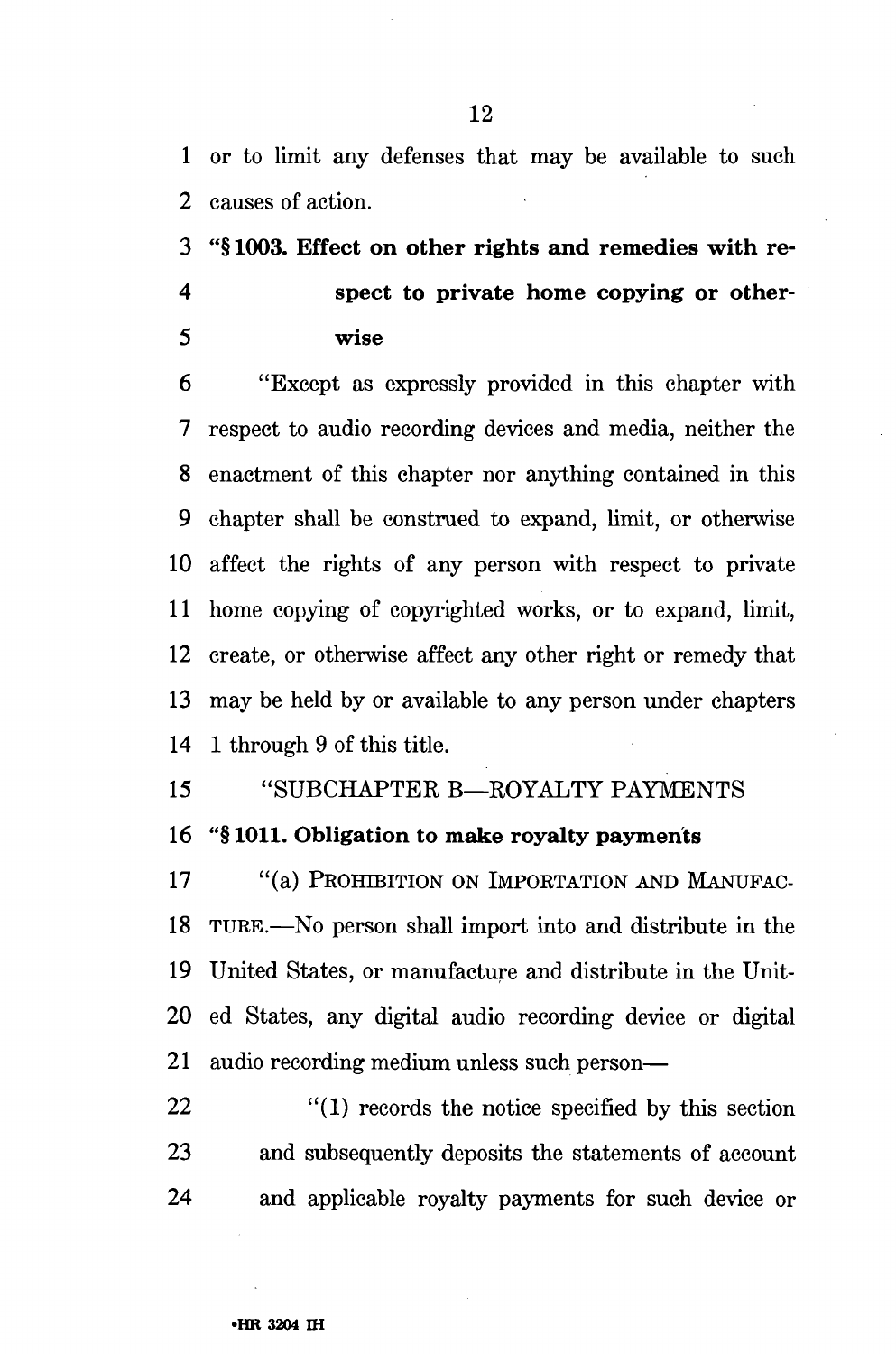1 medium specified by this section and section 1012 of 2 this title, or

3 "(2) complies with the applicable notice, state-4 ment of account, and payment obligations under a 5 negotiated arrangement authorized pursuant to sec-6 tion 1016 of this title.

7 "(b) FILING OP NOTICE.—

8 "(1) GENERALLY.—The importer or manufac-9 turer of any digital audio recording device or digital 10 audio recording medium, within a product category 11 or utilizing a technology with respect to which such 12 manufacturer or importer has not previously filed a 13 notice under this subsection, shall file a notice with 14 the Register, no later than 45 days after the com-15 mencement of the first distribution in the United 16 States of such device or medium, in such form as 17 the Register shall prescribe by regulation.

18 "(2) CONTENTS.—Such notice shall—

19 "(A) set forth the manufacturer's or im-20 porter's identity and address,

21 "(B) identify such product category and 22 technology, and

23 "(C) identify any trade or business names, 24 trademarks, or like indicia of origin that the 25 importer or manufacturer uses or intends to use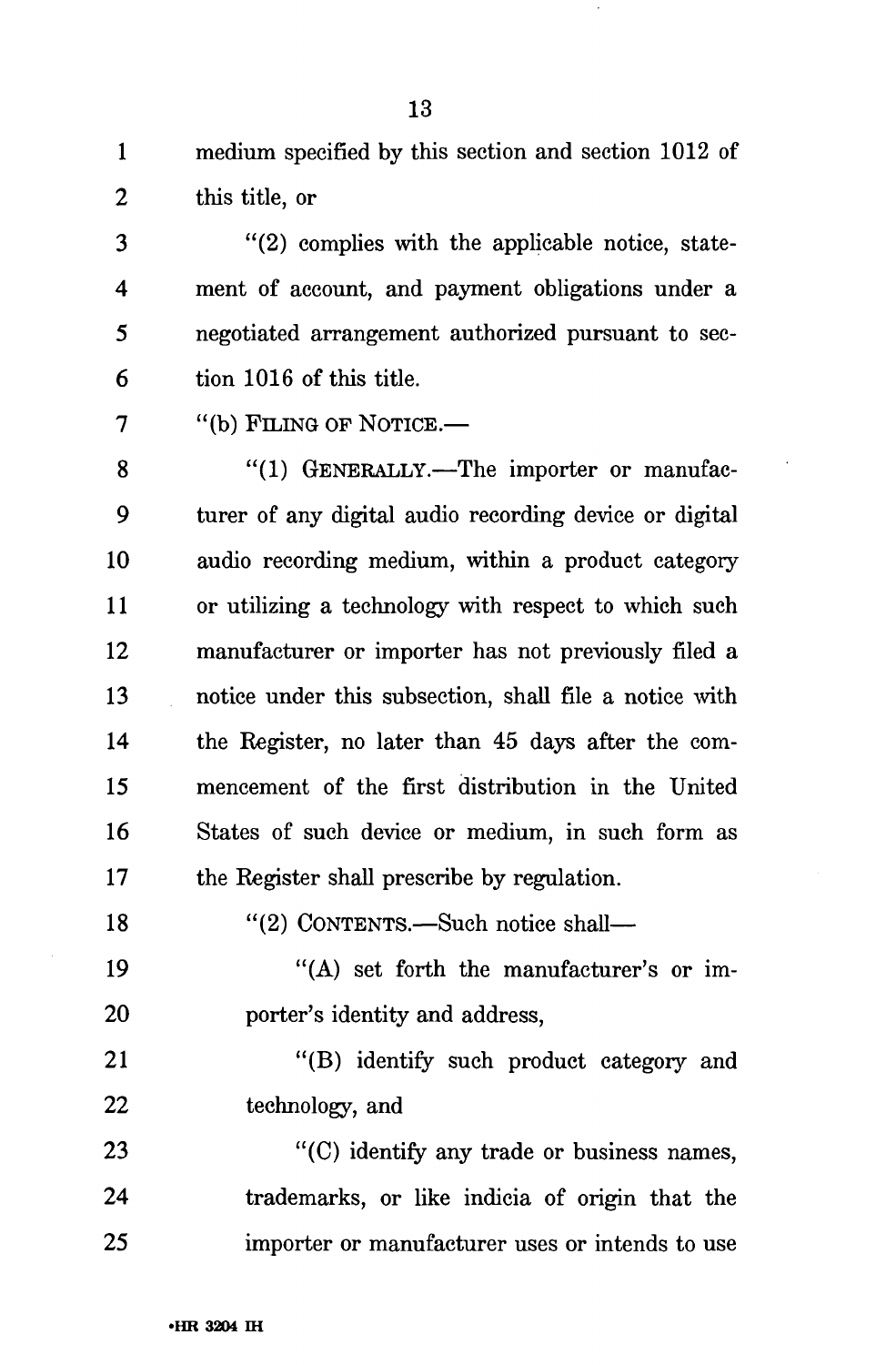1 in connection with the importation, manufac-2 ture, or distribution of such device or medium 3 in the United States.

4 "(c) FILING OP QUARTERLY STATEMENTS OF AC-5 COUNT.—

6 "(1) GENERALLY.—Any importer or manufac-7 turer that distributed during a given quarter any 8 digital audio recording device or digital audio record-9 ing medium that it manufactured or imported shall 10 file with the Register, in such form as the Register 11 shall prescribe by regulation, a quarterly statement 12 of account specifying, by product category, technolo-13 *gy,* and model, the number and transfer price of all 14 digital audio recording devices and digital audio re-15 cording media that it distributed during such quar-16 ter.

17 "(2) TIMING, CERTIFICATION, AND ROYALTY 18 PAYMENTS.—Such statement shall—

19  $((A)$  be filed no later than 45 days after 20 the close of the period covered by the state-21 ment;

 $22$  "(B) be certified as accurate by an author-23 ized officer or principal of the importer or man-24 ufacturer;

14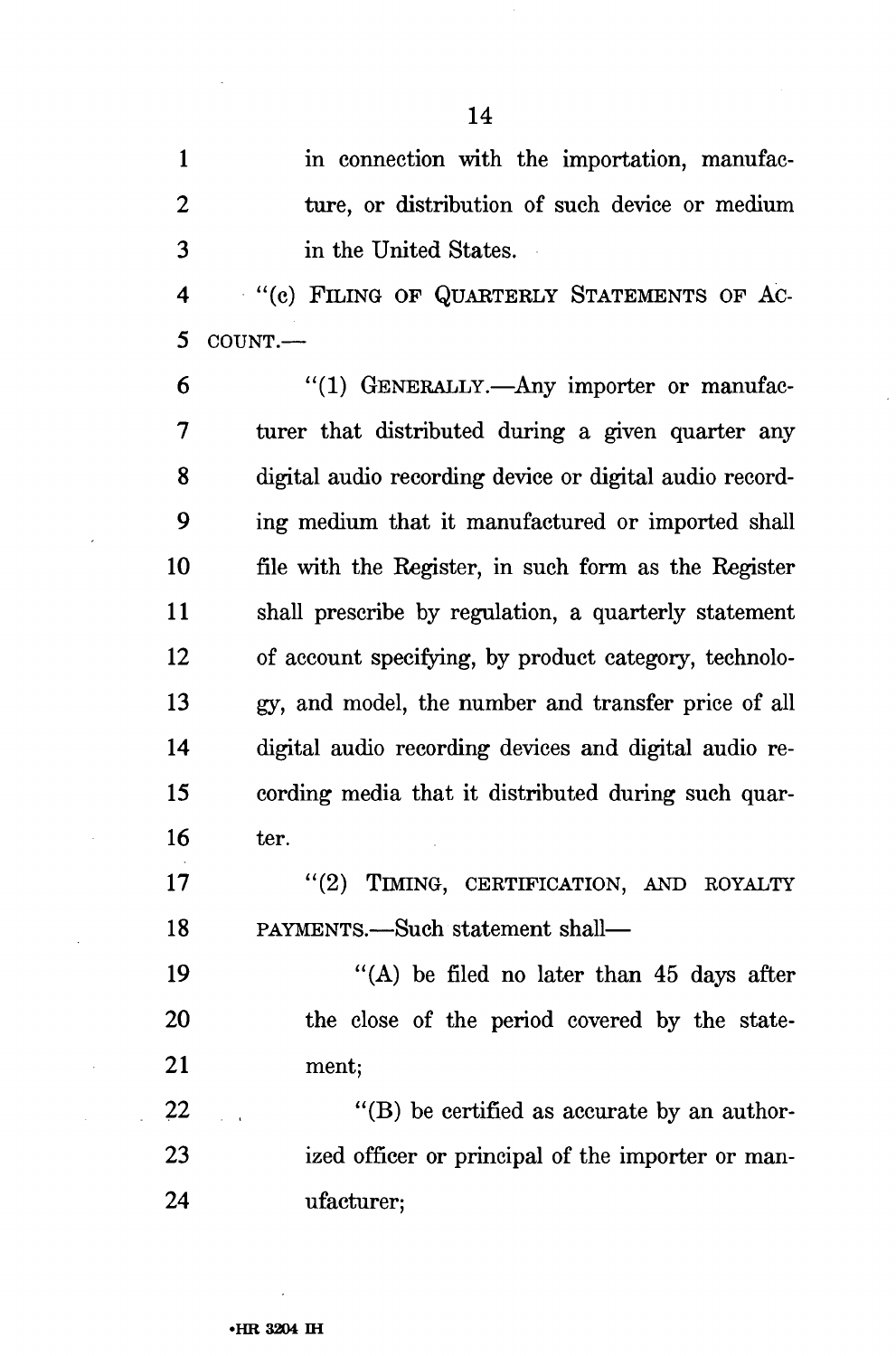1 "(C) be accompanied by the total royalty 2 payment due for such period pursuant to sec-3 tion 1012 of this title.

4 "(3) PERIOD COVERED.—The quarterly state-5 ments of account may be filed on either a calendar 6 or fiscal year basis, at the election of the manufac-7 turer or importer.

8 "(d) FILING OF ANNUAL STATEMENTS OF AC-9 COUNT.—

10 "(1) GENERALLY.—Any importer or manufac-11 turer that distributed during a given calendar or fis-12 cal year (as applicable) any digital audio recording 13 device or digital audio recording medium that it 14 manufactured or imported shall also file with the 15 Register a cumulative annual statement of account, 16 in such form as the Register shall prescribe by regu-17 lation.

18 "(2) TIMING AND CERTIFICATION.—Such state-19 ment shall be filed no later than 60 days after the 20 close of such calendar or fiscal year, and shall be 21 certified as accurate by an authorized officer or 22 principal of the importer or manufacturer.

23 "(3) INDEPENDENT REVIEW AND CERTIFICA-24 TION.—The annual statement of account shall be re-25 viewed and, pursuant to generally accepted auditing

15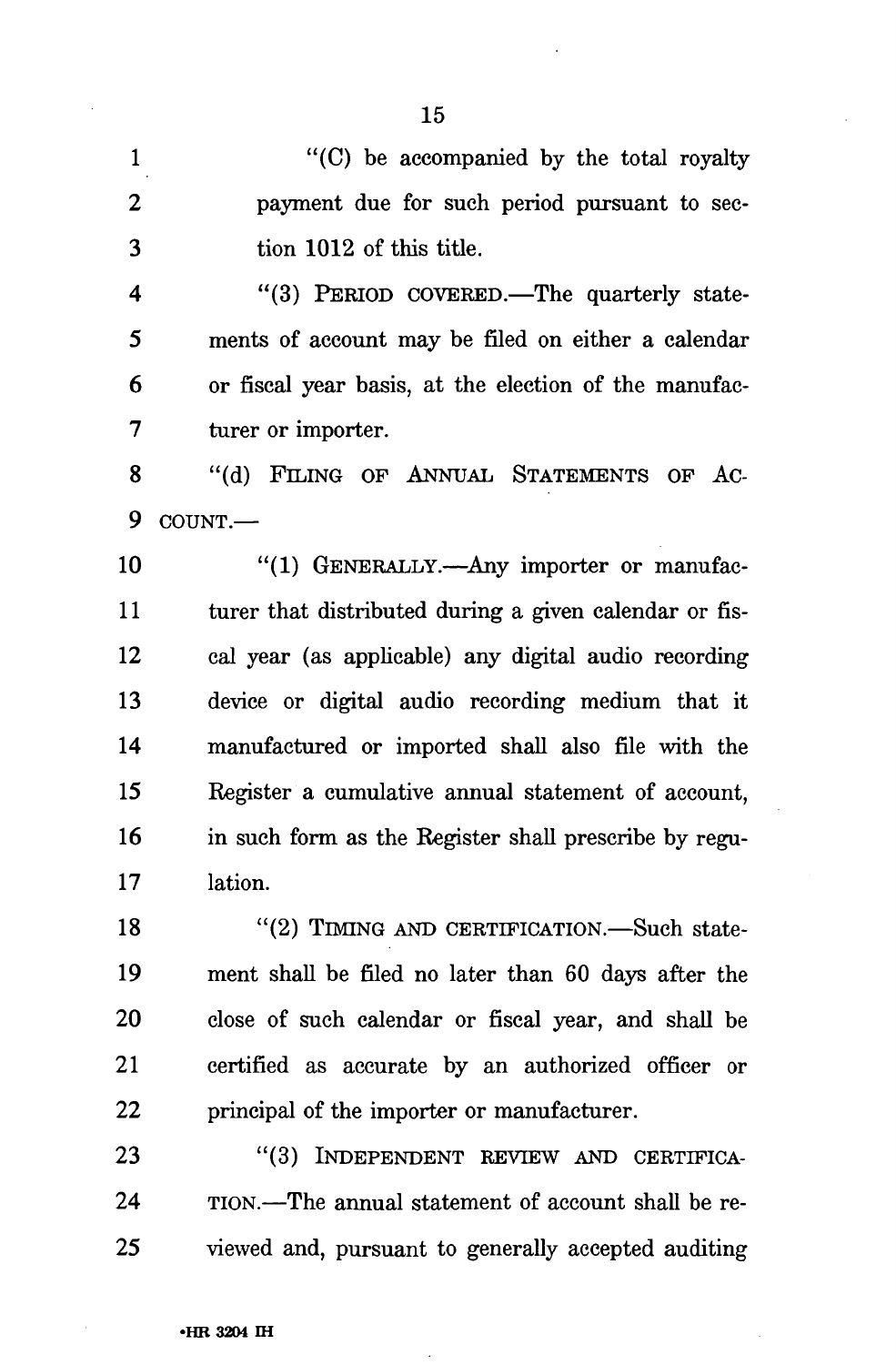1 standards, certified by an independent certified pub-2 lie accountant selected by the manufacturer or im-3 porter as fairly presenting the information contained 4 therein, on a consistent basis and in accordance with 5 the requirements of this chapter.

6 "(4) RECONCILIATION OF ROYALTY PAY-7 MENT.—The cumulative annual statement of ac-8 count shall be accompanied by any royalty payment 9 due under section 1012 of this title that was not 10 previously paid under subsection (c) of this section. 11 "(e) VERIFICATION.—

12 "(1) GENERALLY.—

13 "(A) The Register shall, after consulting 14 with interested copyright parties and interested 15 manufacturing parties, prescribe regulations 16 specifying procedures for the verification of 17 statements of account filed pursuant to this 18 section.

19 "(B) Such regulations shall permit inter-20 ested copyright parties to select independent 21 certified public accountants to conduct audits in 22 order to verify the accuracy of the information 23 contained in the statements of account filed by 24 manufacturers and importers.

25 "(C) Such regulations shall also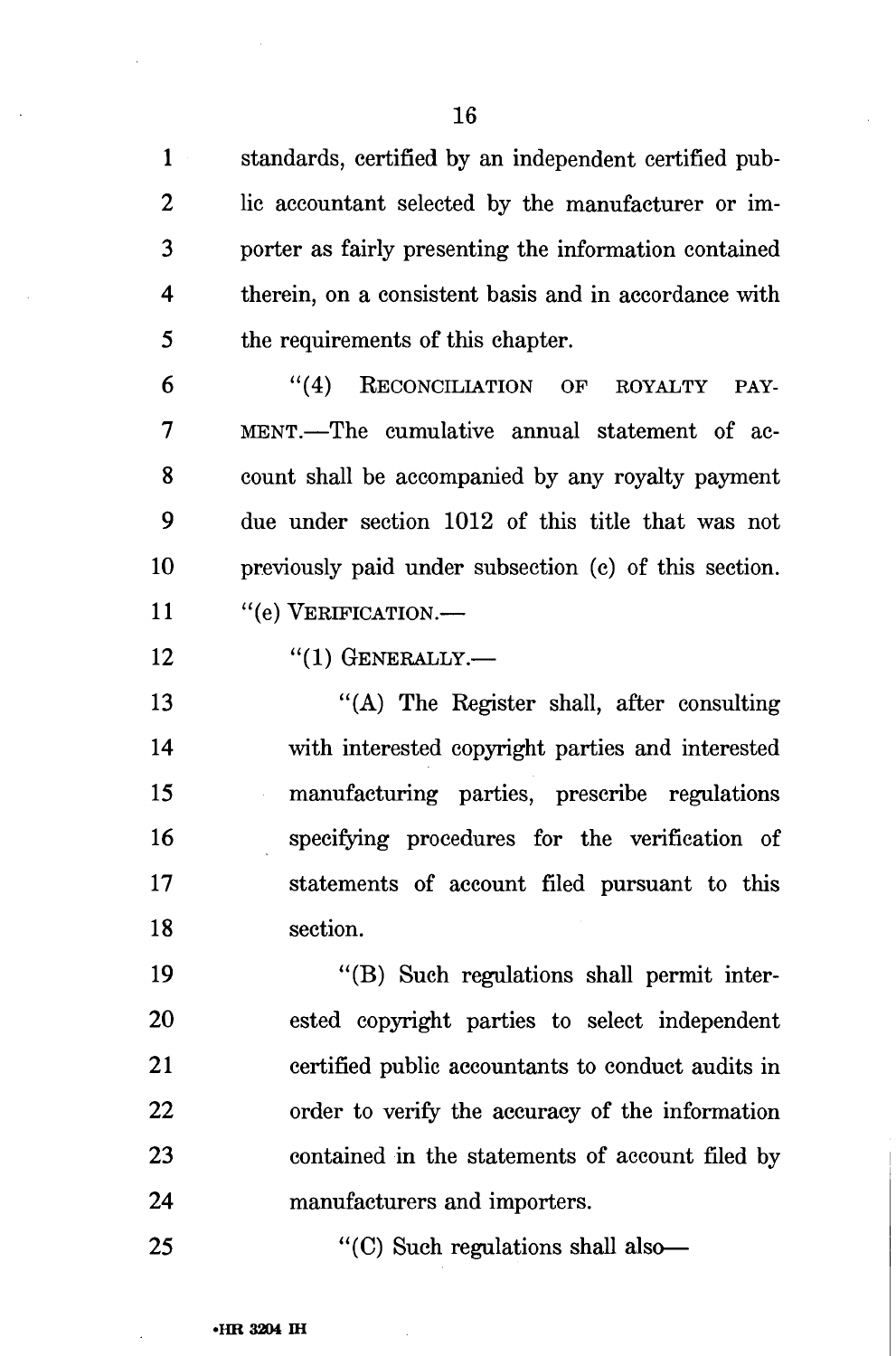| $\mathbf{1}$            | "(i) specify the scope of such inde-                    |
|-------------------------|---------------------------------------------------------|
| $\boldsymbol{2}$        | pendent audits; and                                     |
| 3                       | "(ii) establish a procedure by which                    |
| $\overline{\mathbf{4}}$ | interested copyright parties will coordinate            |
| 5                       | the engagement of such independent certi-               |
| 6                       | fied public accountants, in order to ensure             |
| $\overline{7}$          | that no manufacturer or importer is audit-              |
| 8                       | ed more than once per year.                             |
| 9                       | "(D) All such independent audits shall be               |
| 10                      | conducted at reasonable times, with reasonable          |
| 11                      | advance notice, and shall be no broader in scope        |
| 12                      | than is reasonably necessary to carry out the           |
| 13                      | purposes of this subsection in accordance with          |
| 14                      | generally accepted auditing standards.                  |
| 15                      | "(2) INDEPENDENT CERTIFICATION.—The re-                 |
| 16                      | sults of all such independent audits shall be certified |
| 17                      | as fairly presenting the information contained there-   |
| 18                      | in, on a consistent basis and in accordance with the    |
| 19                      | requirements of this chapter and generally accepted     |
| 20                      | auditing standards, by the certified public account-    |
| 21                      | ant responsible for the audit. The certification and    |
| 22                      | results shall be filed with the Register.               |
| 23                      | "(3) ACCESS TO DOCUMENTS IN EVENT OF DIS-               |
| 24                      | PUTE.—In the event of a dispute concerning the          |
| 25                      | amount of the royalty payment due from a manufac-       |

17

 $\bar{z}$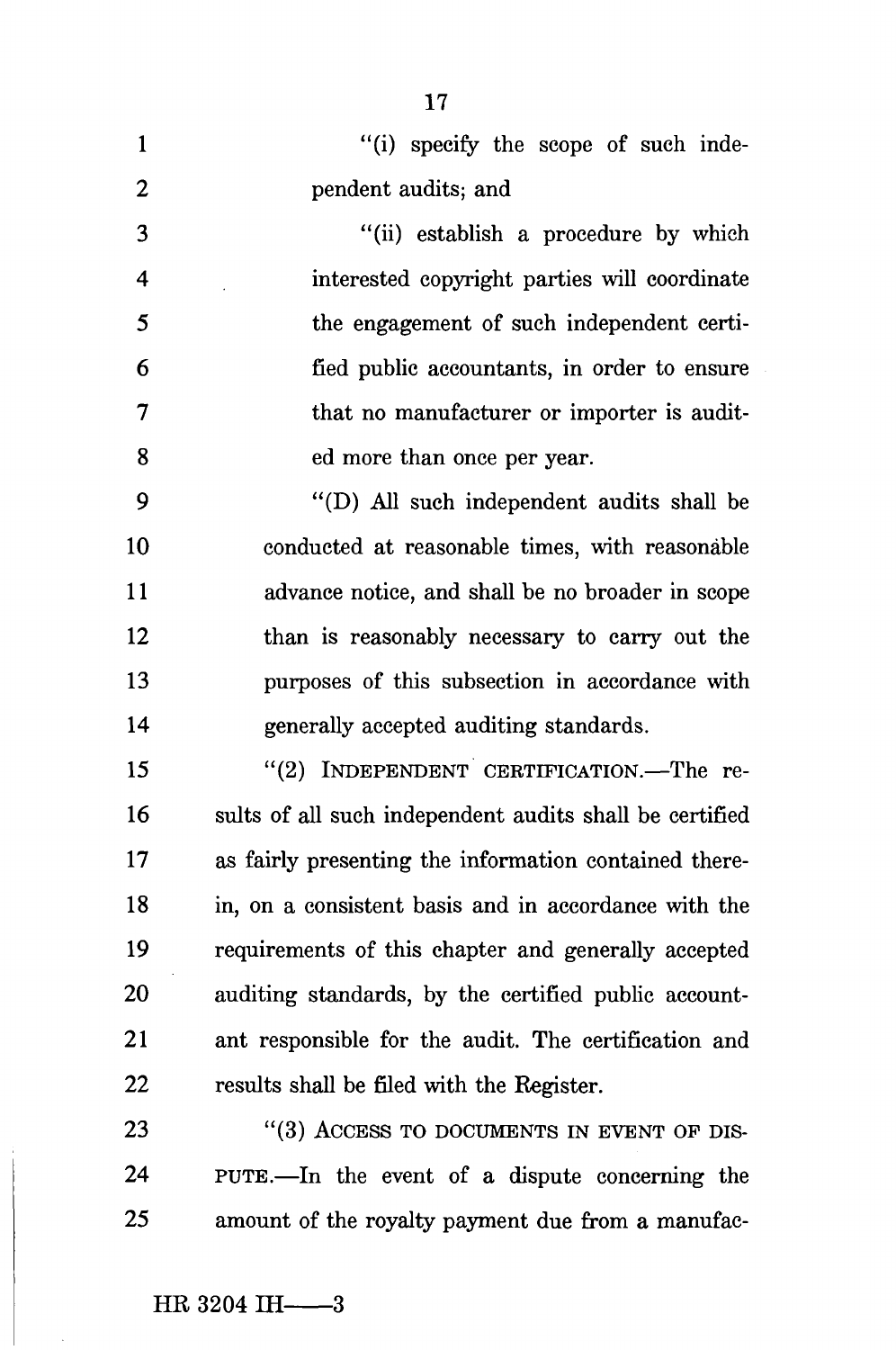1 turer or importer resulting from a verification audit 2 conducted under this section—

3 "(A) any interested manufacturing party 4 audited pursuant to this subsection, and its au-5 thorized representatives, shall be entitled to 6 have access to all documents upon which the 7 audit results under this subsection were based; 8 and

9 "(B) any representative of an interested 10 copyright party that has been approved by the 11 Register under subsection (h)(2) of this section 12 shall be entitled to have access to all documents 13 upon which the audit results under subsection 14 (d) of this section were based, subject to the 15 limitations of subsection (h)(2) of this section. 16 "(f) COSTS OF VERIFICATION.—

17 "(1) The costs of all verification audits that are 18 conducted pursuant to subsection (e) of this section 19 shall be borne by interested copyright parties, except 20 that, in the case of a verification audit of a manu-21 facturer or importer that leads ultimately to recov-22 ery of an annual royalty underpayment of 5 percent 23 or more of the annual payment made, the importer 24 or manufacturer shall provide reimbursement for the 25 reasonable costs of such audit.

 $\frac{1}{\sqrt{t}}$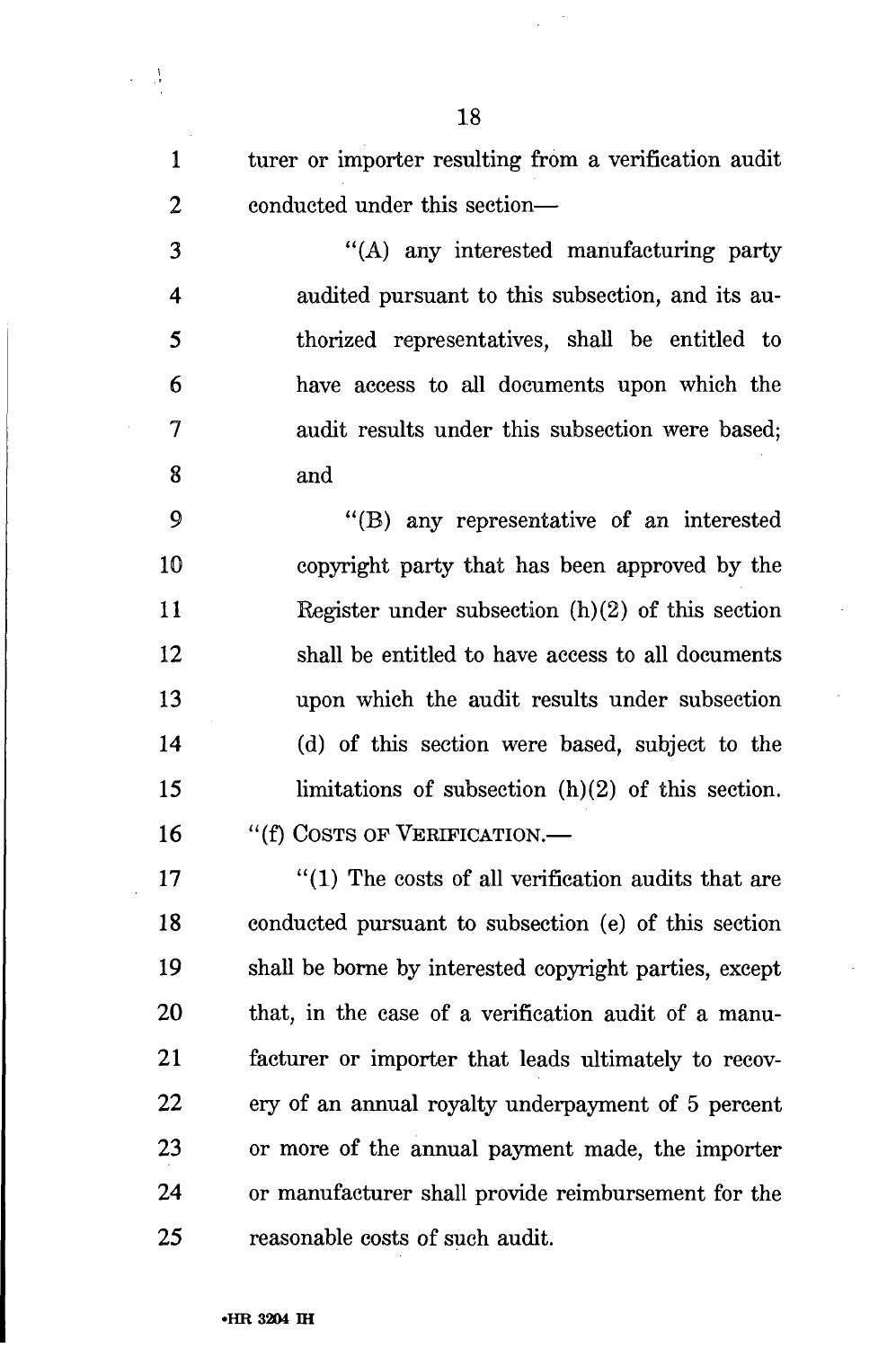1  $(2)$  Except as may otherwise be agreed by in-2 terested copyright parties, the costs of a verification 3 audit conducted pursuant to subsection (e) of this 4 section shall be borne by the party engaging the cer-5 tified public accountant. Any recovery of royalty un-6 derpayments as a result of the audit shall be used 7 first to provide reimbursement for the reasonable 8 costs of such audit to the extent such costs have not 9 otherwise been reimbursed by the manufacturer or 10 importer pursuant to this subsection. Any remaining 11 recovery shall be deposited with the Register pursu-12 ant to section 1013 of this title, or as may otherwise 13 be provided by a negotiated arrangement authorized 14 under section 1016 of this title, for distribution to 15 interested copyright parties as though such funds 16 were royalty payments made pursuant to this sec-17 tion.

18 "(g) INDEPENDENCE OF ACCOUNTANTS.—Each cer-19 tified public accountant used by interested copyright par-20 ties or interested manufacturing parties pursuant to this 21 section shall be in good standing and shall not be finan-22 cially dependent upon interested copyright parties or inter-23 ested manufacturing parties, respectively. The Register 24 may, upon petition by any interested copyright party or 25 interested manufacturing party, prevent the use of a par-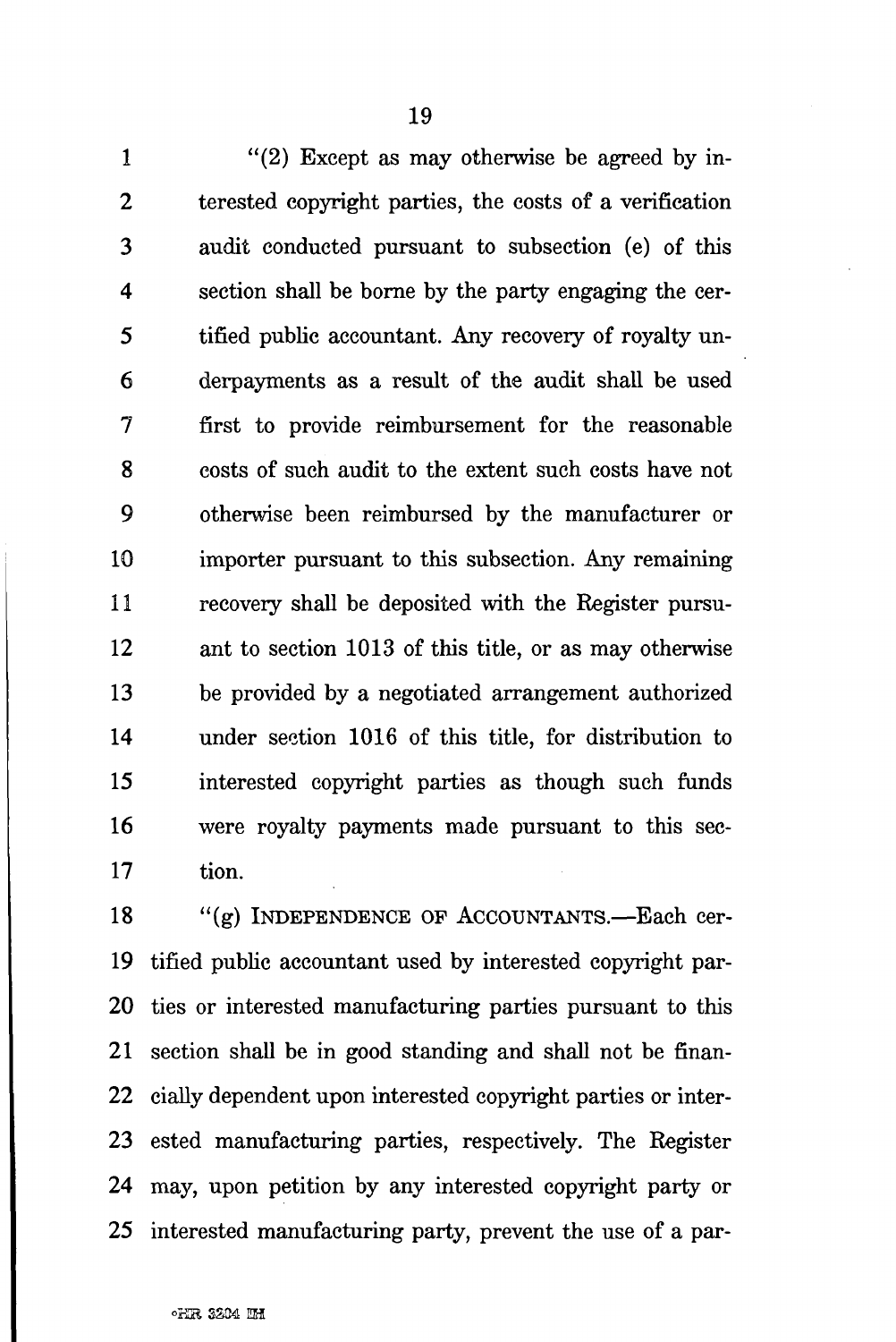1 ticular certified public accountant on the ground that such 2 accountant does not meet the requirements of this subsec-3 tion.

4 "(h) CONFIDENTIALITY.—

5 "(1) GENERALLY.—The quarterly and annual 6 statements of account filed pursuant to subsections 7 (c) and (d) of this section, and information disclosed 8 or generated during verification audits conducted 9 pursuant to subsection (e) of this section, shall be 10 presumed to contain confidential trade secret infor-11 mation within the meaning of section 1905 of title 12 18 of the United States Code. Except as provided in 13 paragraphs (2), (3), and (4) of this subsection, nei-14 ther the Register nor any member, officer, or em-15 ployee of the Copyright Office or the Tribunal, 16 may—

17 "(A) publicly disclose audit information 18 furnished under this section or information con-19 tained in quarterly or annual statements of ac-20 count, except that aggregate information that 21 does not disclose, directly or indirectly, compa-22 ny-specific information may be made available 23 to the public;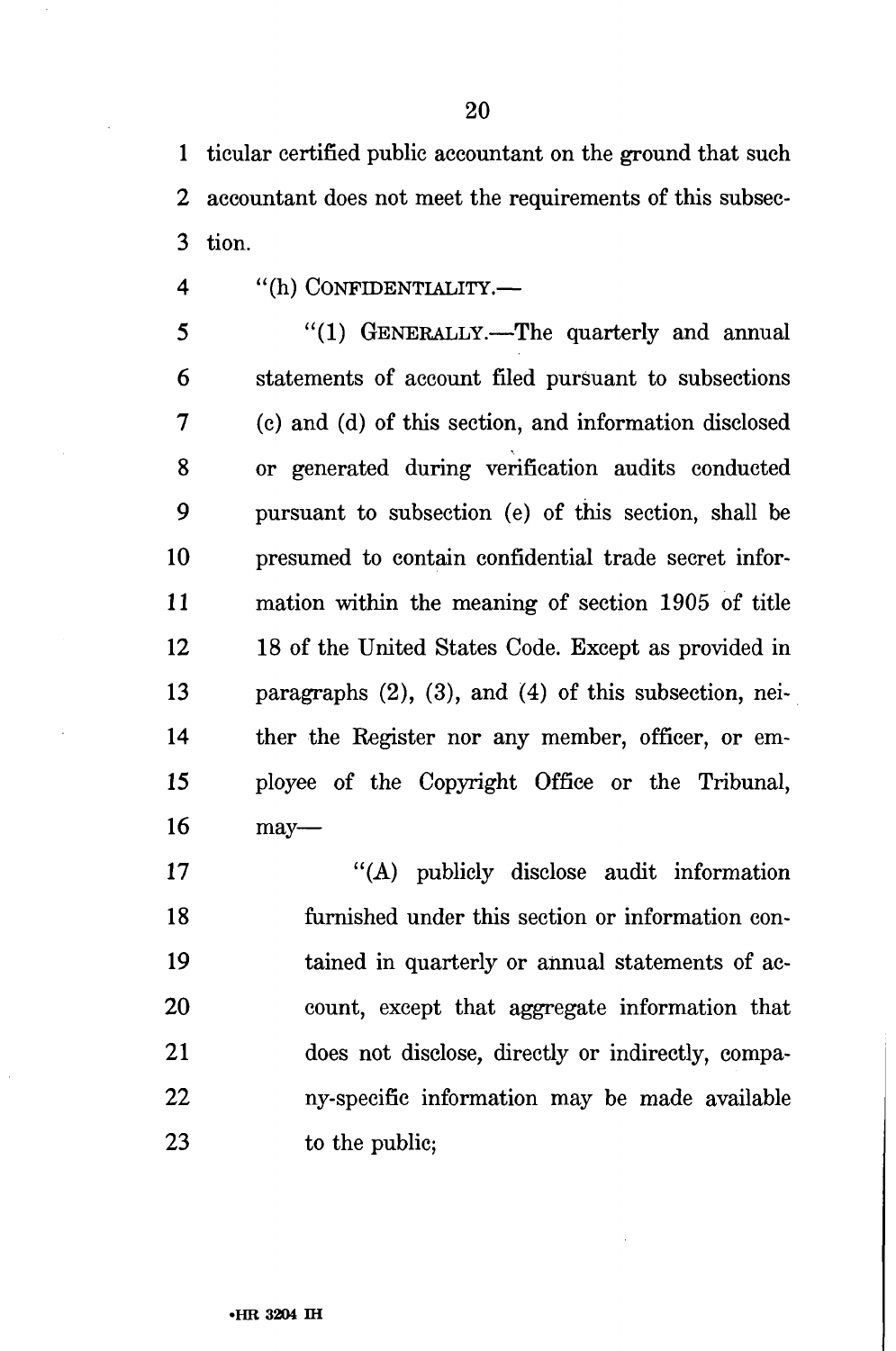1 "(B) use such information for any purpose 2 other than to carry out responsibilities under 3 this chapter; or

4 "(C) permit anyone (other than members, 5 officers, and employees of the Copyright Office 6 and the Tribunal who require such information 7 in the performance of duties under this chap-8 ter) to examine such information.

9 "(2) PROCEDURES FOR ACCESS TO BE PRE-10 SCRIBED BY REGISTER.—(A) The Register, after 11 consulting with interested manufacturing parties and 12 interested copyright parties, shall prescribe proce-13 dures for disclosing, in confidence, to representatives 14 of interested copyright parties and representatives of 15 interested manufacturing parties information con-16 tained in quarterly and annual statements of ac-17 count and information generated as a result of veri-18 fication audits.

19 "(B) Such procedures shall provide that only 20 those representatives of interested copyright parties 21 and interested manufacturing parties who have been 22 approved by the Register shall have access to such 23 information, and that all such representatives shall 24 be required to sign a certification limiting the use of 25 the information to—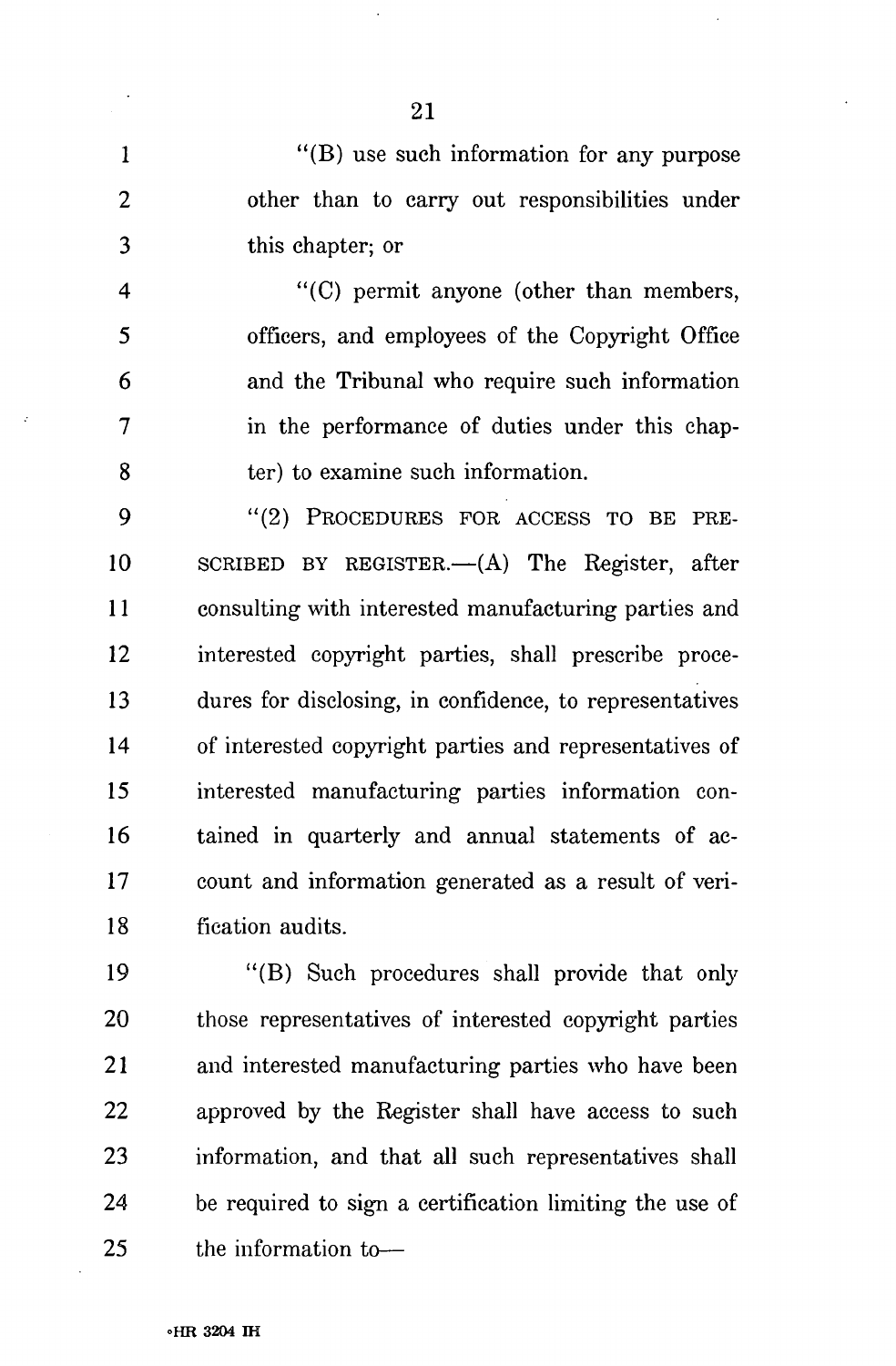1 "(i) verification functions under this sec-2 tion, and 3 "(ii) any enforcement actions that may re-4 suit from such verification procedures. 5 "(3) ACCESS BY AUDITED MANUFACTURER.— 6 Any interested manufacturing party that is audited 7 pursuant to subsection (e) of this section, and its 8 authorized representatives, shall be entitled to have 9 access to all documents filed with the Register as a 10 result of such audit. 11 "(4) ACCESS BY CONGRESS.—Nothing in this 12 section shall authorize the withholding of informa-13 tion from the Congress. 14 "§ 1012. Royalty payments 15 "(a) DIGITAL AUDIO RECORDING DEVICES.— 16 "(1) The royalty payment due under section 17 1011 of this title for each digital audio recording de-18 vice imported into and distributed in the United 19 States, or manufactured and distributed in the Unit-20 ed States, shall be 2 percent of the transfer price. 21 However, only the first person to manufacture and 22 distribute or import and distribute such device shall 23 be required to pay the royalty with respect to such 24 device.

22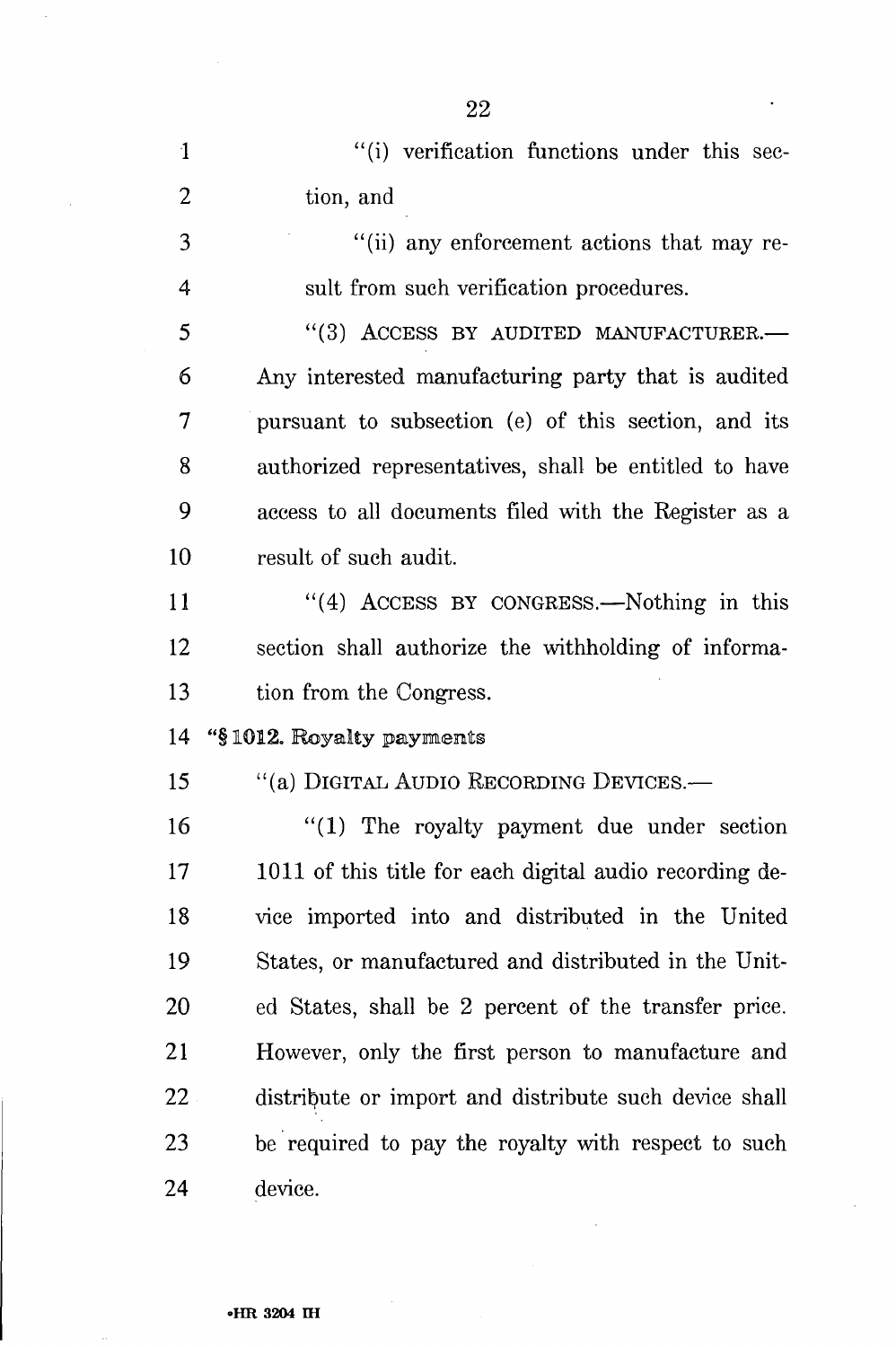1 "(2) With respect to a digital audio recording 2 device first distributed in combination with one or 3 more devices, either as a physically integrated unit 4 or as separate components, the royalty payment 5 shall be calculated as follows:

6 "(A) If the digital audio recording device 7 and such other devices are part of a physically 8 integrated unit, the royalty payment shall be 9 based on the transfer price of the unit, but 10 shall be reduced by any royalty payment made 11 on any digital audio recording device included 12 within the unit that was not first distributed in 13 combination with the unit.

14 "(B) If the digital audio recording device 15 is not part of a physically integrated unit and 16 substantially similar devices have been distrib-17 uted separately at any time during the preced-18 ing 4 quarters, the royalty payment shall be 19 based on the average transfer price of such de-20 vices during those 4 quarters.

21 "(C) If the digital audio recording device is 22 not part of a physically integrated unit and 23 substantially similar devices have not been dis-24 tributed separately at any time during the pre-25 ceding 4 quarters, the royalty payment shall be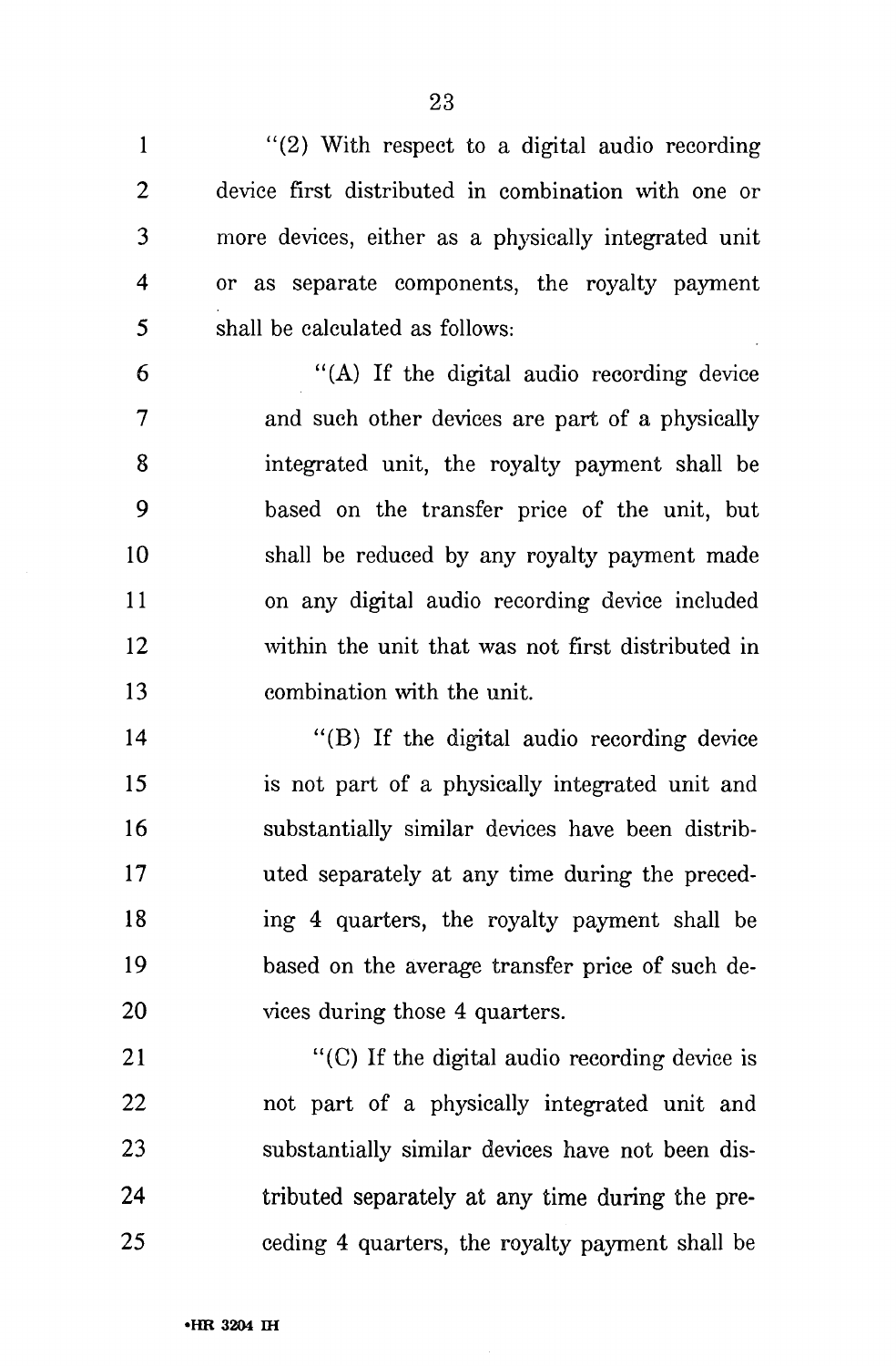1 based on a constructed price reflecting the pro-2 portional value of such device to the combina-3 tion as a whole.

4  $(3)$  Notwithstanding paragraph (1) or (2) of 5 this subsection,, the amount of the royalty payment 6 for each digital audio recording device or physically 7 integrated unit containing a digital audio recording 8 device shall not be less than \$1 nor more than the 9 royalty maximum. The royalty maximum shall be \$8 10 per device, except that for a physically integrated 11 unit containing more than one digital audio record-12 ing device, the royalty maximum for such unit shall 13 be \$12. During the 6th year after the effective date 14 of this chapter, and no more than once each year 15 thereafter, any interested copyright party may peti-16 tion the Tribunal to increase the royalty maximum 17 and, if more than 20 percent of the royalty pay-18 ments are at the relevant royalty maximum, the Tri-19 bunal shall prospectively increase such royalty maxi-20 mum with the goal of having no more than 10 per-21 cent of such payments at the new royalty maximum. 22 "(b) DIGITAL AUDIO RECORDING MEDIA.—The roy-23 alty payment due under section 1011 of this title for each 24 digital audio recording medium imported into and distrib-25 uted in the United States, or manufactured and distribut-

24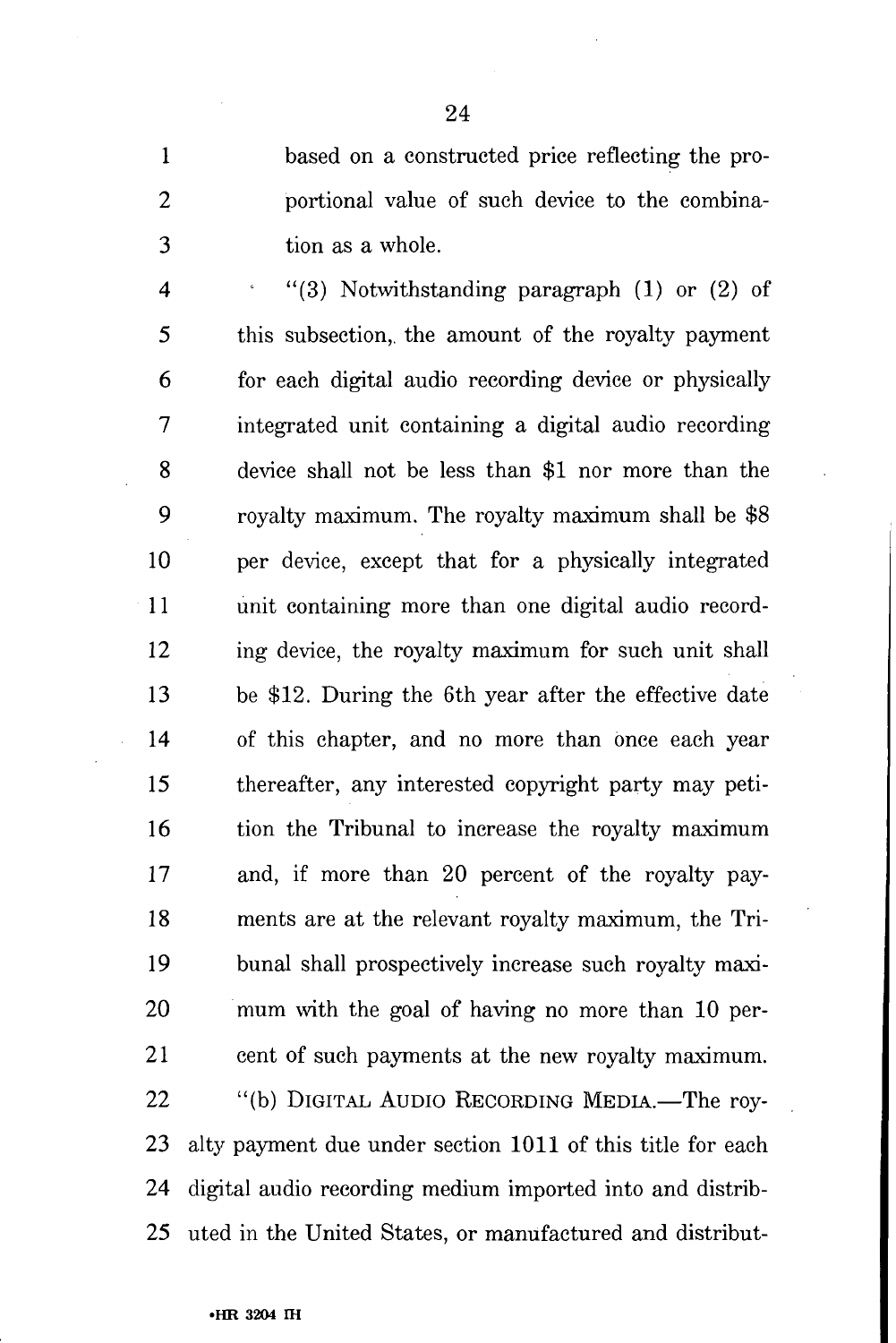1 ed in the United States, shall be 3 percent of the transfer 2 price. However, only the first person to manufacture and 3 distribute or import and distribute such medium shall be 4 required to pay the royalty with respect to such medium.

- 
- 5 "(c) RETURNED OR EXPORTED MERCHANDISE.—

 $6$  "(1) In calculating the amount of royalty pay-7 ments due under subsections (a) and (b) of this sec-8 tion, manufacturers and importers may deduct the 9 amount of any royalty payments already made on 10 digital audio recording devices or media that are—  $''(A)$  returned to the manufacturer or im-12 porter as unsold or defective merchandise; or

13 "(B) exported by the manufacturer or im-14 porter or a related person.

15 "(2) Any such credit shall be taken during the 16 period when such devices or media are returned or 17 exported, and the basis for any such credit shall be 18 set forth in the statement of account for such period 19 filed under section 1011(c) of this title.

20 "(3) Any such credit that is not fully used dur-21 ing such period may be carried forward to subse-22 quent periods. If any returned or exported merchan-23 dise for which a credit has been taken is subsequent-24 ly distributed, a royalty payment shall be made as 25 specified under subsection (a) or (b) of this section,

 $HR$  3204 IH  $-4$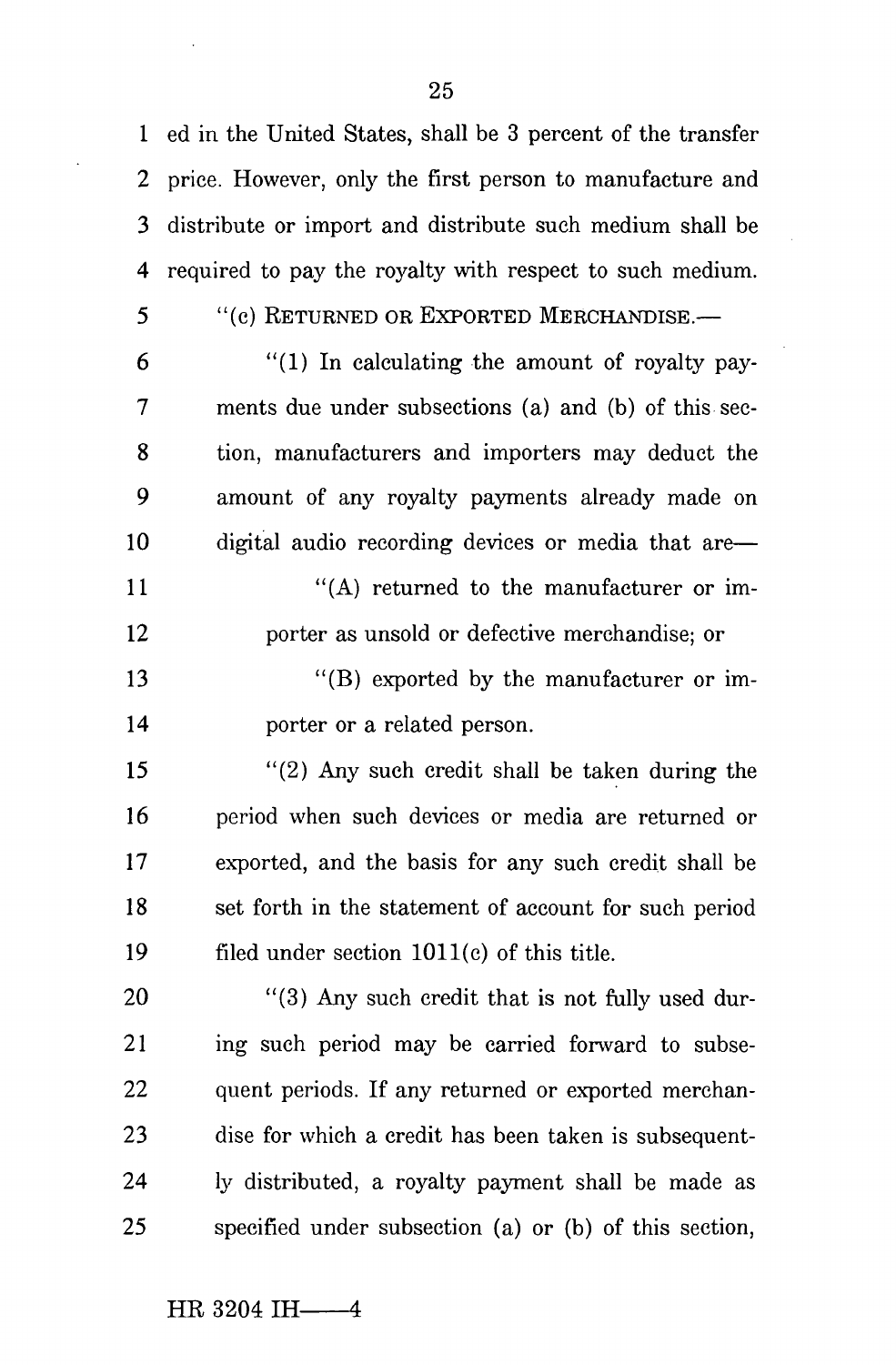1 based on the transfer price applicable to such distri-2 bution.

## 3 **"§ 1013. Deposit of royalty payments and deduction of 4 expenses**

5 "The Register shall receive all royalty payments de-6 posited under this chapter and, after deducting the rea-7 sonable costs incurred by the Copyright Office under this 8 chapter, shall deposit the balance in the Treasury of the 9 United States, in such manner as the Secretary of the 10 Treasury directs. All funds held by the Secretary of the 11 Treasury shall be invested in interest-bearing United 12 States securities for later distribution with interest under 13 section 1014, 1015, or 1016 of this title. The Register 14 shall submit to the Copyright Royalty Tribunal, on a quar-15 terly basis, such information as the Tribunal shall require 16 to perform its functions under this chapter.

## 17 **"§ 1014. Entitlement to royalty payments**

18 "(a) INTERESTED COPYRIGHT PARTIES.—The royal-**19** ty payments deposited pursuant to section 1013 of this 20 title shall, in accordance with the procedures specified in 21 section 1015 or 1016 of this title, be distributed to any 22 interested copyright party—

23 "(1) whose musical work or sound recording 24 has been—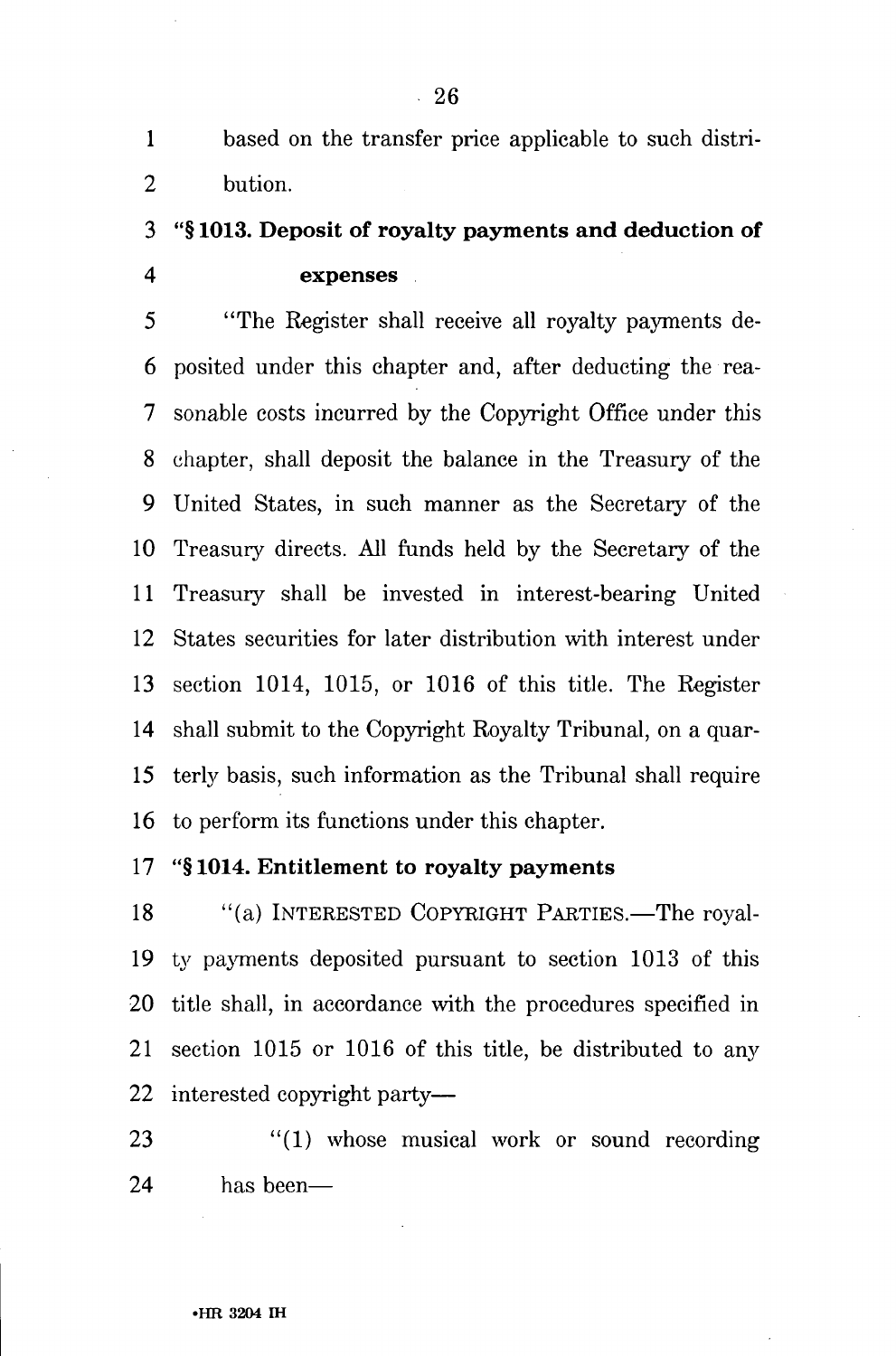1 "(A) embodied in phonorecords lawfully 2 made under this title that have been distributed 3 to the public, and 4 "(B) distributed to the public in the form 5 of phonorecords or disseminated to the public in 6 transmissions, during the period to which such 7 payments pertain; and 8 "(2) who has filed a claim under section 1015 9 or 1016 of this title. 10 "(b) ALLOCATION OP ROYALTY PAYMENTS TO 11 GROUPS.—The royalty payments shall be divided into two 12 funds as follows: 13 "(1) THE SOUND RECORDINGS FUND.  $-66\frac{2}{3}$ 14 percent of the royalty payments shall be allocated to 15 the Sound Recordings Fund. The American Federa-16 tion of Musicians (or any successor entity) shall re-17 ceive 2<sup>5</sup> /s percent of the royalty payments allocated 18 to the Sound Recordings Fund for the benefit of 19 nonfeatured musicians who have performed on sound 20 recordings distributed in the United States. The 21 American Federation of Television and Radio Artists 22 (or any successor entity) shall receive 1% percent of 23 the royalty payments allocated to the Sound Record-24 ings Fund for the benefit of nonfeatured vocalists 25 who have performed on sound recordings distributed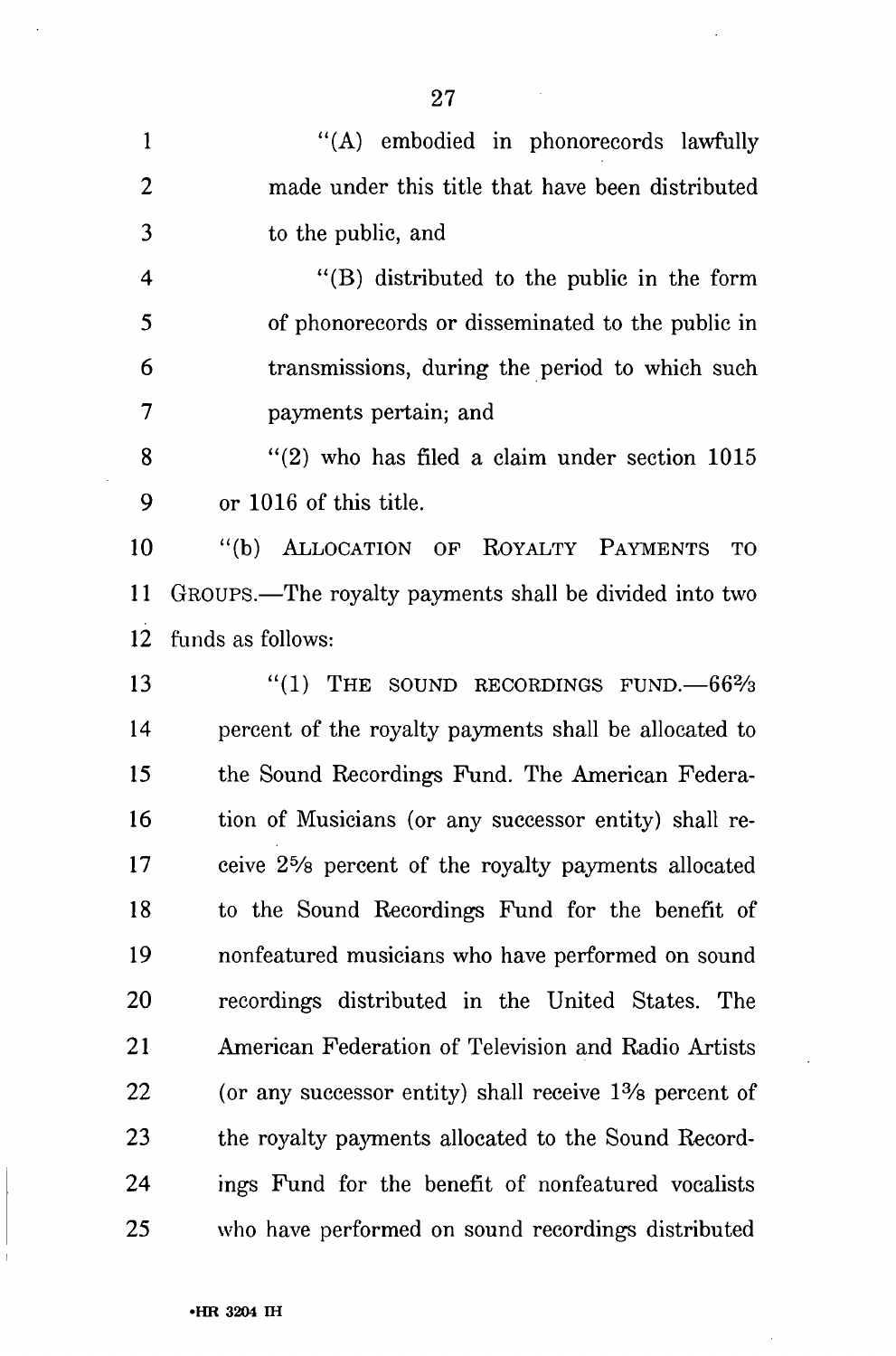1 in the United States. The remaining royalty pay-2 ments in the Sound Recordings Fund shall be dis-3 tributed to claimants under subsection (a) of this 4 section who are interested copyright parties under 5 section 1001(a)(6)(i) of this title. Such claimants 6 shall allocate such royalty payments, on a per sound 7 recording basis, in the following manner: 40 percent 8 to the recording artist or artists featured on such 9 sound recordings (or the persons conveying rights in 10 the artists' performances in the sound recordings), 11 and 60 percent to the interested copyright parties. 12 "(2) THE MUSICAL WORKS FUND.— 13  $\frac{13}{2}$   $\frac{13}{2}$   $\frac{33\frac{1}{3}}{2}$  percent of the royalty payments

14 shall be allocated to the Musical Works Fund 15 for distribution to interested copyright parties 16 whose entitlement is based on legal or beneficial 17 ownership or control of a copyright in a musical 18 work.

19 "(B) Notwithstanding any contractual obli-20 gation to the contrary—

21 (i) music publishers shall be entitled 22 to 50 percent of the royalty payments allo-23 cated to the Musical Works Fund, and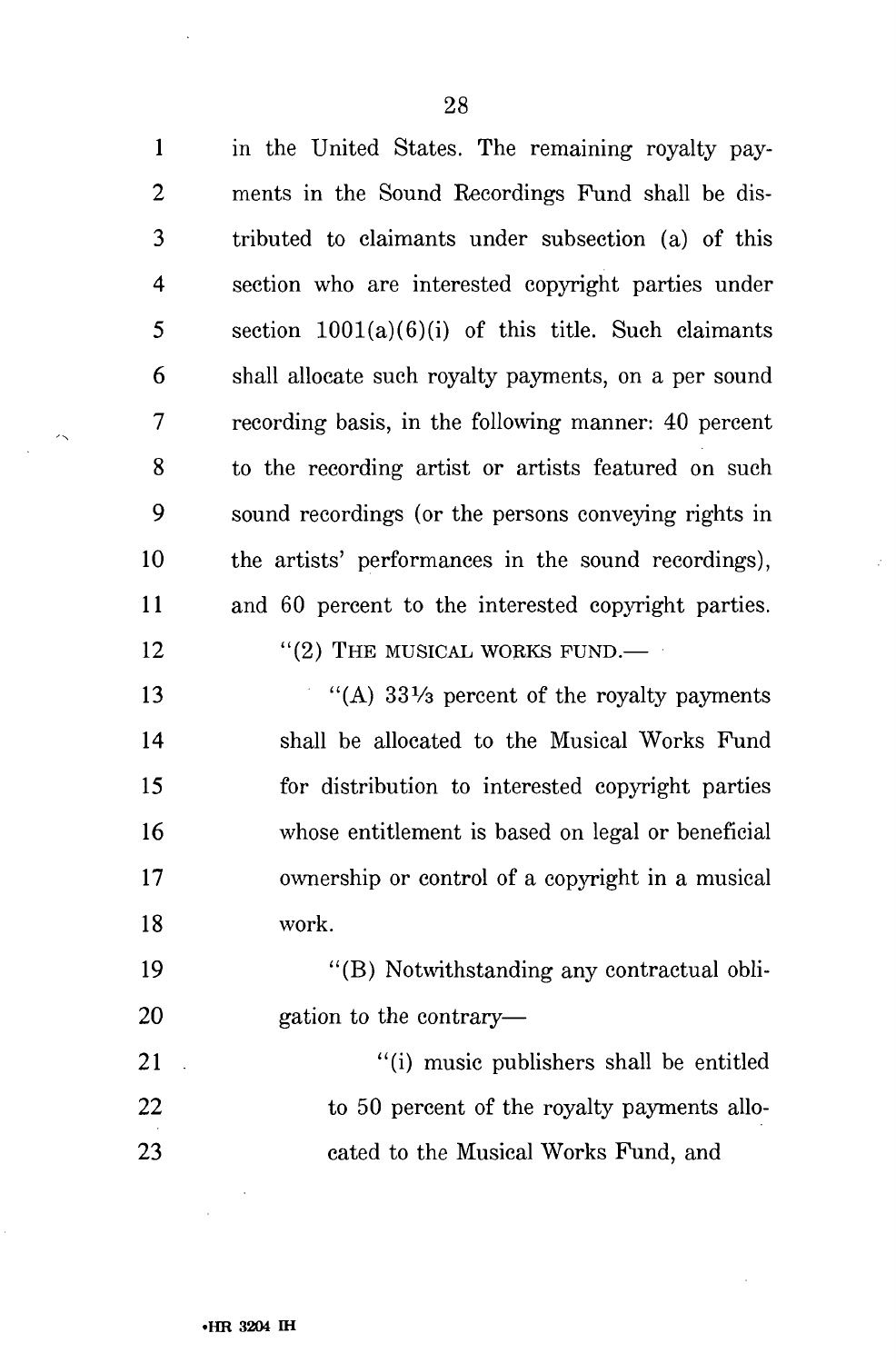|                | "(ii) writers shall be entitled to the   |
|----------------|------------------------------------------|
| $\overline{2}$ | other 50 percent of the royalty payments |
| $\mathcal{R}$  | allocated to the Musical Works Fund.     |

4 "(c) ALLOCATION OP ROYALTY PAYMENTS WITHIN 5 GROUPS.—If all interested copyright parties within a 6 group specified in subsection (b) of this section do not 7 agree on a voluntary proposal for the distribution of the 8 royalty payments within such group, the Tribunal shall, 9 pursuant to the procedures specified in section 1015(c) of 10 this title, allocate such royalty payments based on the ex-11 tent to which, during the relevant period—

12 "(1) for the Sound Recordings Fund, each 13 sound recording was distributed to the public in the 14 form of phonorecords; and

15 "(2) for the Musical Works Fund, each musical 16 work was distributed to the public in the form of 17 phonorecords or disseminated to the public in trans-18 missions.

**19 "§1015. Procedures for distributing royalty payments**  20 "(a) FILING OF CLAIMS AND NEGOTIATIONS.—

21 "(1) During the first 2 months of each calendar 22 year after the calendar year in which this chapter 23 takes effect, every interested copyright party that is 24 entitled to royalty payments under section 1014 of 25 this title shall file with the Tribunal a claim for pay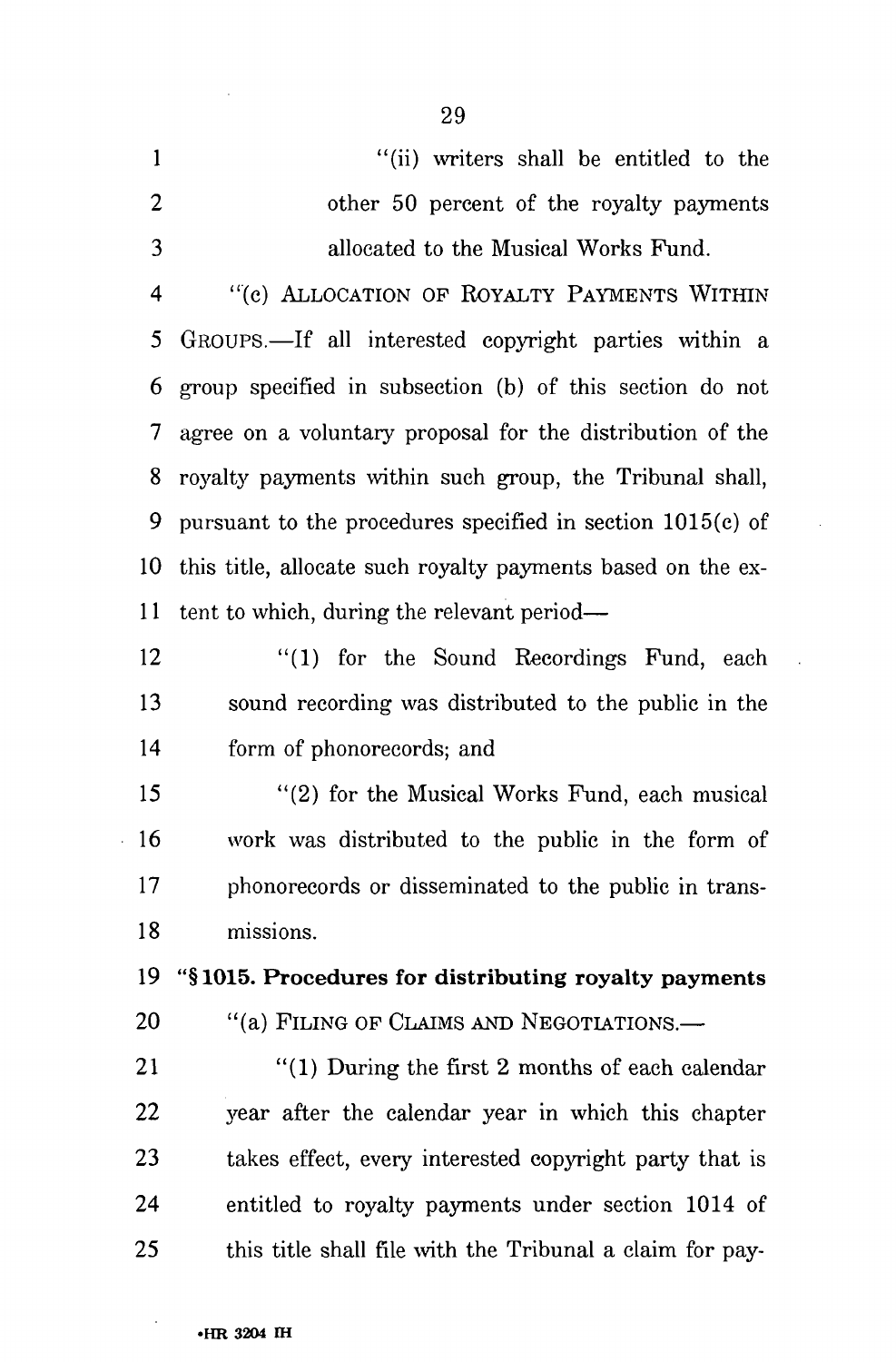1 ments collected during the preceding year in such 2 form and manner as the Tribunal shall prescribe by 3 regulation.

4 "(2) All interested copyright parties within each 5 group specified in section 1014(b) of this title shall 6 negotiate in good faith among themselves in an ef-7 fort to agree to a voluntary proposal for the distri-8 bution of royalty payments. Notwithstanding any 9 provision of the antitrust laws, for purposes of this 10 section such interested copyright parties may agree 11 among themselves to the proportionate division of 12 royalty payments, may lump their claims together 13 and file them jointly or as a single claim, or may 14 designate a common agent to receive payment on 15 their behalf; except that no agreement under this 16 subsection may vary the division of royalties speci-17 fied in section 1014(b) of this title.

18 "(b) DISTRIBUTION OF PAYMENTS IN THE ABSENCE 19 OP A DISPUTE.—Within 30 days after the period estab-20 lished for the filing of claims under subsection (a) of this 21 section, in each year after the year in which this section 22 takes effect, the Tribunal shall determine whether there 23 exists a controversy concerning the distribution of royalty 24 payments under section 1014(c) of this title. If the Tribu-25 nal determines that no such controversy exists, it shall au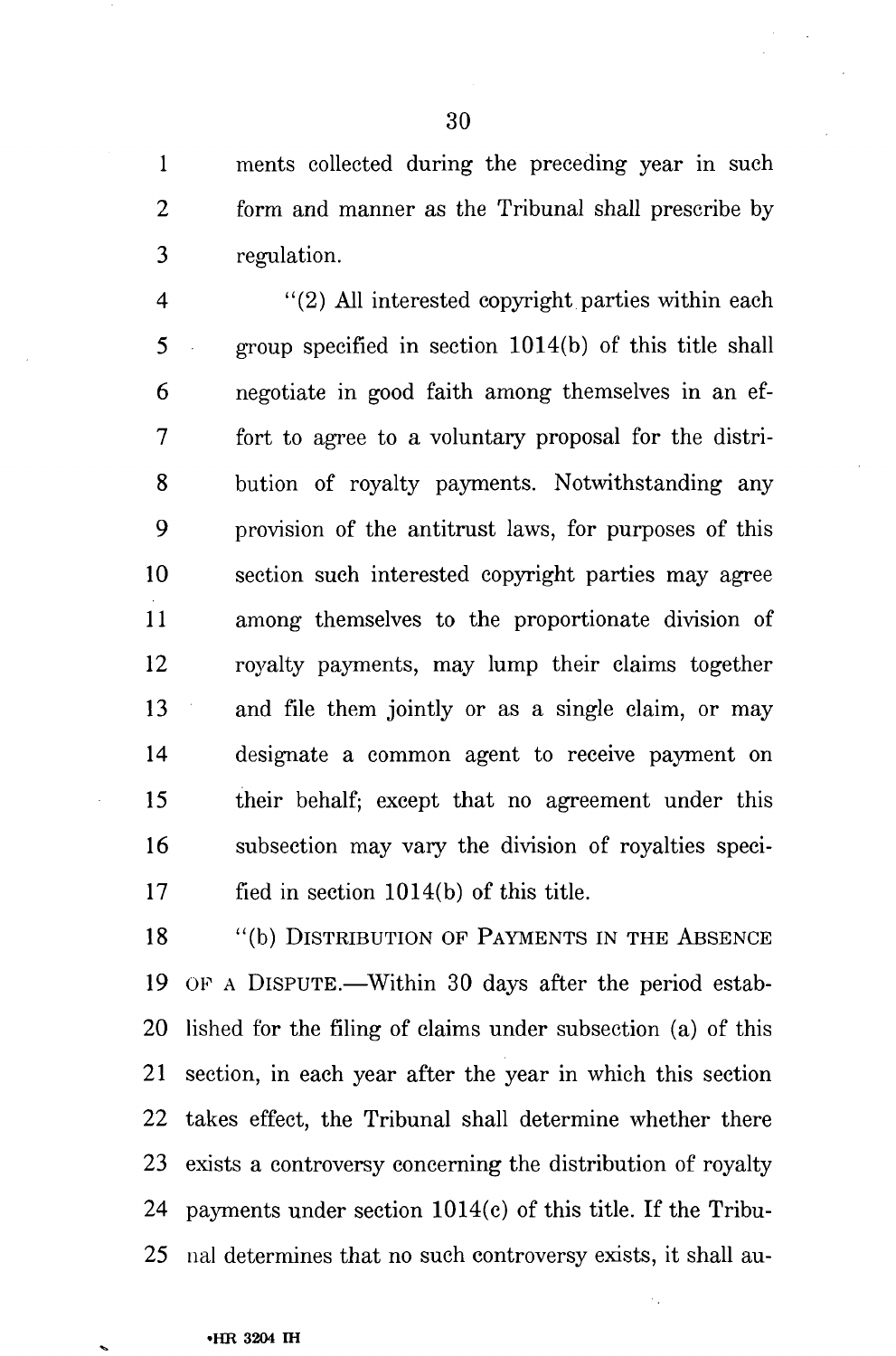1 thorize the distribution of the royalty payments as set 2 forth in the agreements regarding the distribution of roy-3 alty payments entered into pursuant to subsection (a) of 4 this section, after deducting its reasonable administrative 5 costs under this section.

6 "(c) RESOLUTION OF DISPUTES.—If the Tribunal 7 finds the existence of a controversy, it shall, pursuant to 8 chapter 8 of this title, conduct a proceeding to determine 9 the distribution of royalty payments. During the pendency 10 of such a proceeding, the Tribunal shall withhold from dis-11 tribution an amount sufficient to satisfy all claims with 12 respect to which a controversy exists, but shall, to the ex-13 tent feasible, authorize the distribution of any amounts 14 that are not in controversy.

15 "§1016. Negotiated collection and distribution ar-16 rangements

17 "(a) SCOPE OF PERMISSIBLE NEGOTIATED AR-18 RANGEMENTS.—

19 "(1) Notwithstanding sections 1011 through 20 1015 of this title, interested copyright parties and 21 interested manufacturing parties may at any time 22 negotiate among or between themselves an alterna-23 tive system for the collection, distribution, or verifi-24 cation of royalty payments provided for in this chap-25 ter.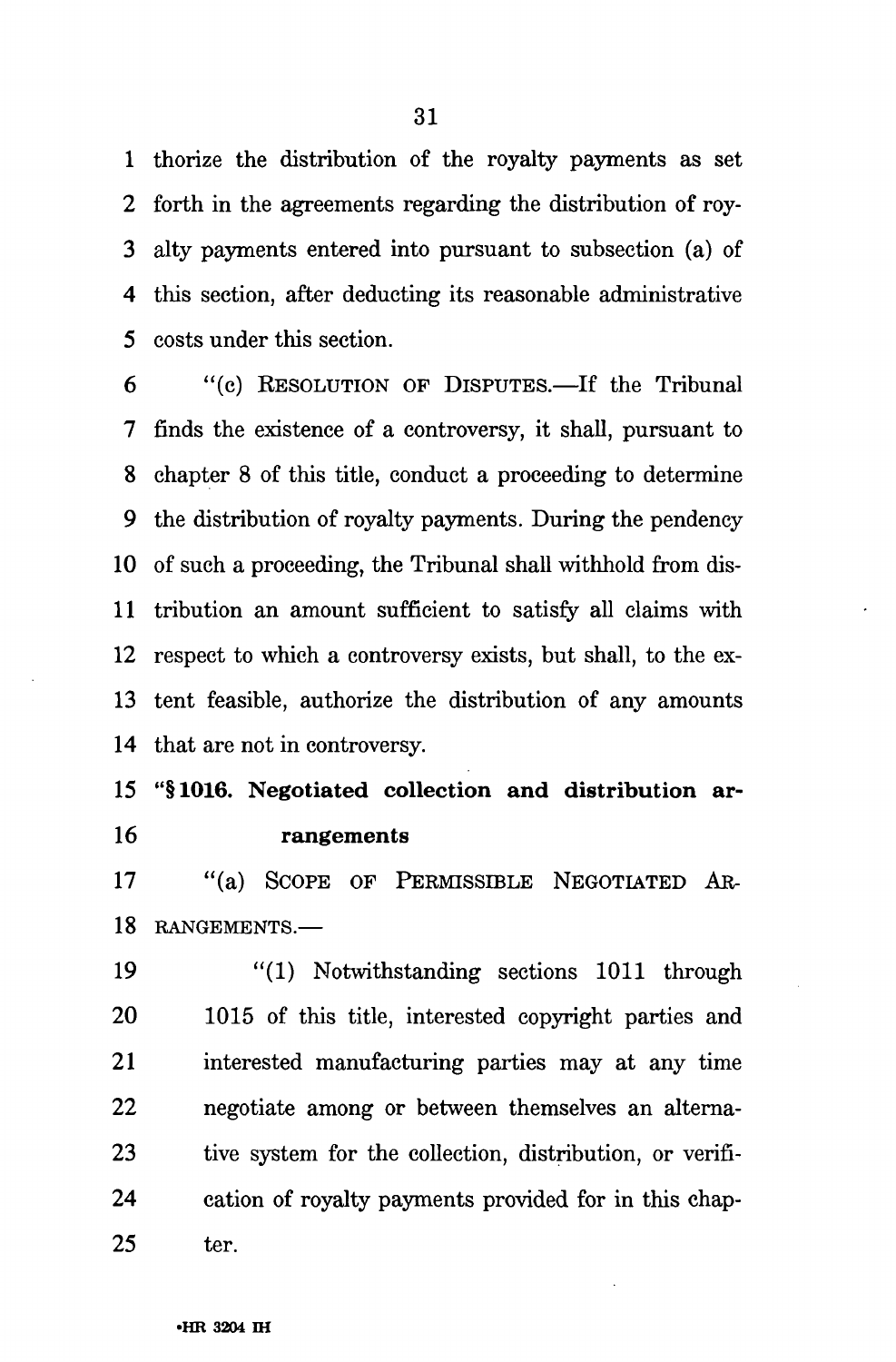1 "(2) Such a negotiated arrangement may vary 2 the collection, distribution, and verification proce-3 dures and requirements that would otherwise apply, 4 including the time periods for payment and distribu-5 tion of royalties, but shall not alter the royalty rates 6 specified in section  $1012(a)(1)$  or (b) of this title, 7 the division of royalty payments specified in section 8 1014(b) of this title, or the notice requirement of 9 section 1011(b) of this title.

10 "(3) Such a negotiated arrangement may also 11 provide that specified types of disputes that cannot 12 be resolved among the parties shall be resolved by 13 binding arbitration or other agreed upon means of 14 dispute resolution. Notwithstanding any provision of 15 the antitrust laws, for purposes of this section inter-16 ested manufacturing parties and interested copyright 17 parties may agree among themselves as to the collec-18 tion, allocation, distribution, and verification of roy-19 alty payments, and may designate common agents to 20 negotiate and carry out such activities on their be-21 half.

22 "(b) IMPLEMENTATION OF A NEGOTIATED ARRANGE-23 MENT.— $(1)(A)$  No negotiated arrangement shall go into 24 effect under this section until the Tribunal has deter-

 $\vdots$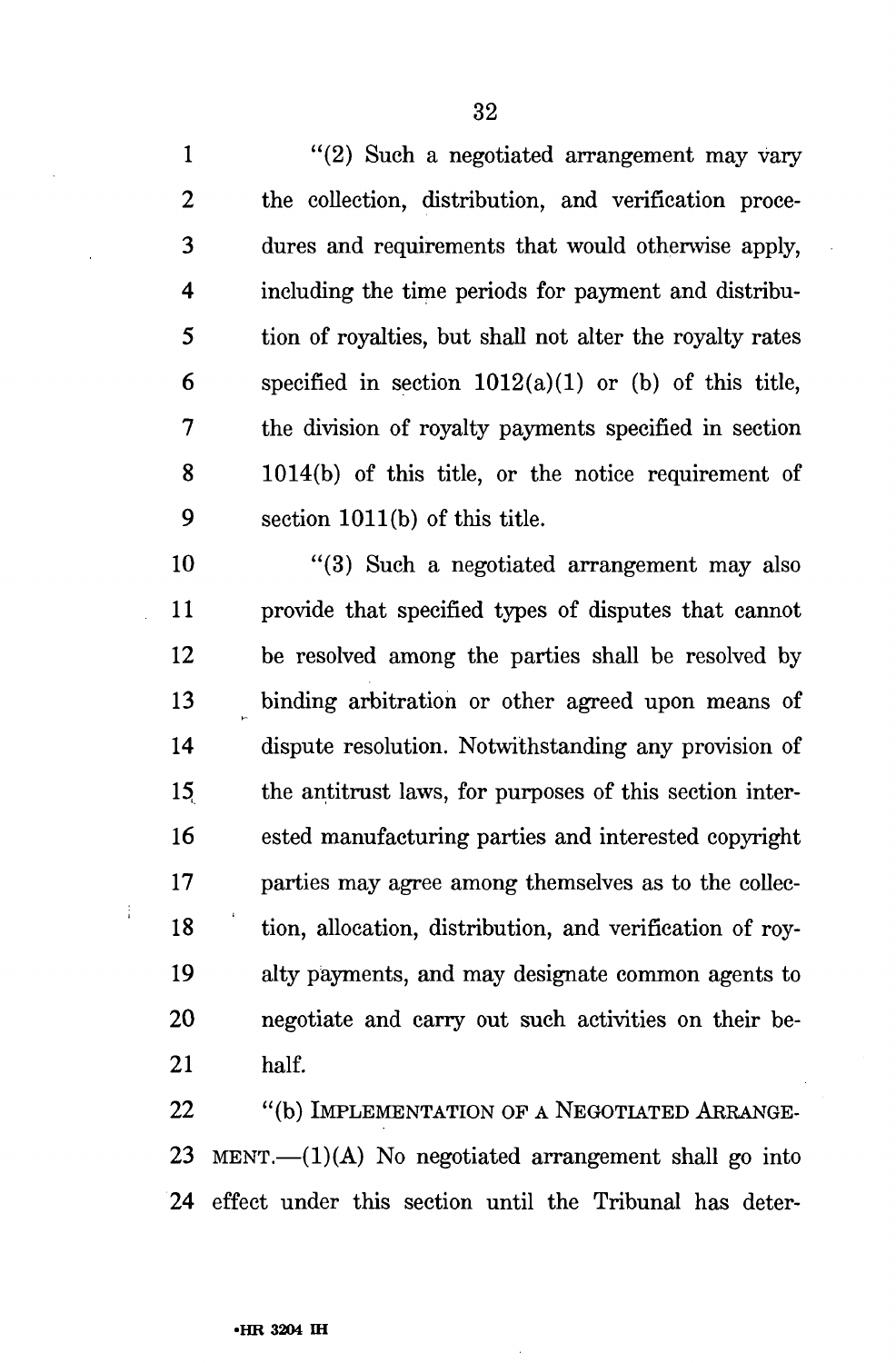1 mined, after full opportunity for comment, that the par-2 ticipants in the negotiated arrangement include—

- 
- 

3 "(i) at least two-thirds of all individual interest-4 ed copyright parties that are entitled to receive roy-5 alty payments from the Sound Recordings Fund,

6 "(ii) at least two-thirds of all individual inter-7 ested copyright parties that are entitled to receive 8 royalty payments from the Musical Works Fund as 9 music publishers, and

10 "(iii) at least two-thirds of all individual inter-11 ested copyright parties that are entitled to receive 12 royalty payments from the Musical Works Fund as 13 writers.

14 "(B) For purposes of subparagraph (A) of this para-15 graph, the determination as to two-thirds participation 16 shall be based on annual retail sales of phonorecords in 17 which musical works or sound recordings of musical works 18 are embodied. One or more organizations representing any 19 of the types of individual interested copyright parties spec-20 ified in the first sentence of this subsection shall be pre-21 sumed to represent two-thirds of that type of interested 22 copyright party if the membership of, or other participa-23 tion in, such organization or organizations includes two-24 thirds of that type of interested copyright party based on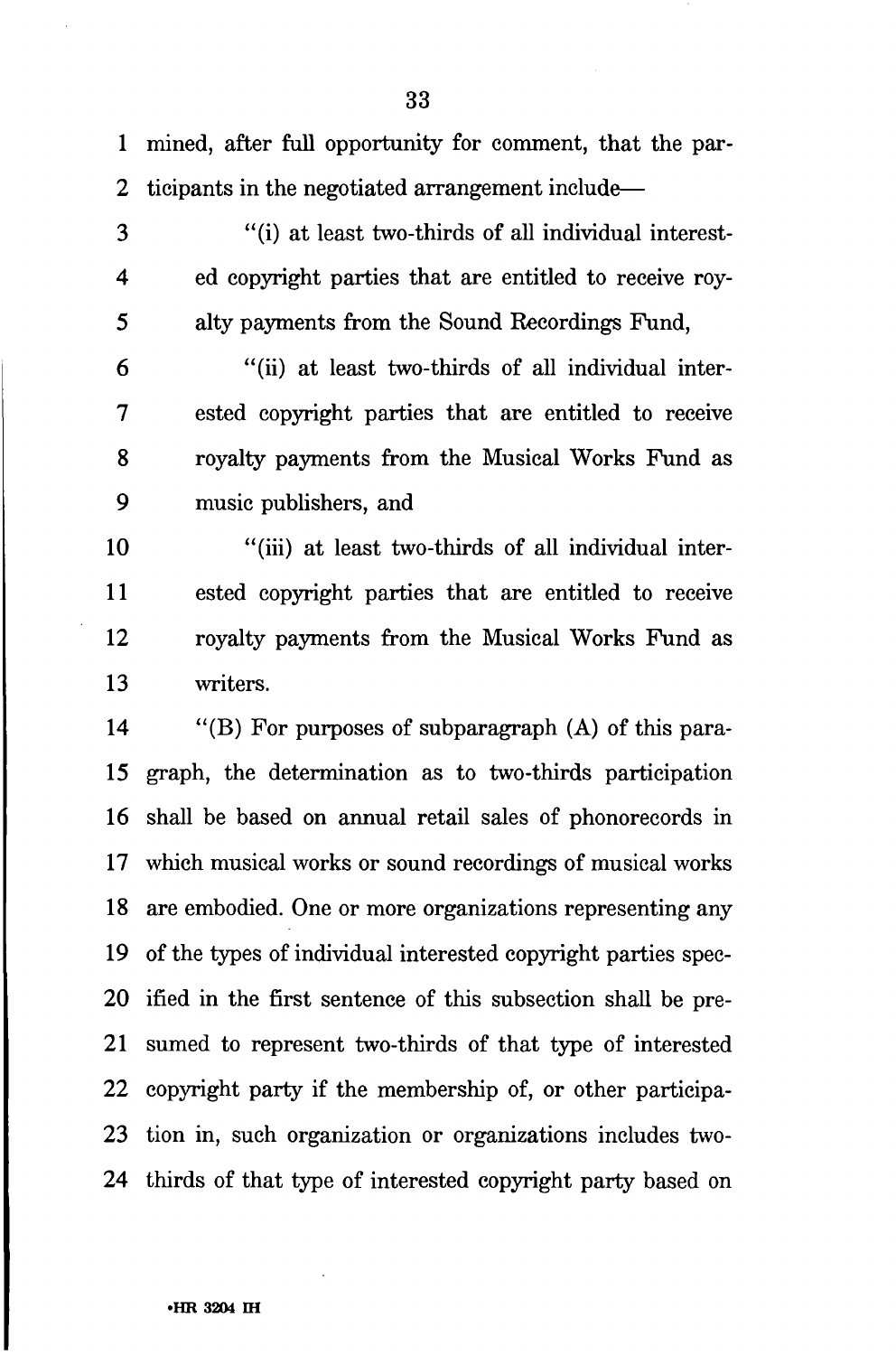1 annual retail sales of phonorecords in which musical works 2 or sound recordings of musical works are embodied.

3 "(2) Notwithstanding the existence of a negotiated 4 arrangement that has gone into effect under this 5 subsection—

6 "(A) any interested manufacturing party that is 7 not a party to such negotiated arrangement may 8 fully satisfy its obligations under this subchapter by 9 complying with the procedures set forth in section 10 1011 of this title; and

11 "(B) the Tribunal shall ensure that alternative 12 distribution procedures are available for any inter-13 ested copyright party that is not a party to such ne-14 gotiated arrangement.

15 "(c) MAINTENANCE OF JURISDICTION BY TRIBU-16 NAL.—Where a negotiated arrangement has gone into ef-17 feet under this section, the Tribunal shall maintain juris-18 diction to hear and address any objections to the arrange-19 ment that may arise while it is in effect, and to ensure 20 the availability of alternative procedures for any interested 21 manufacturing party or interested copyright party that is 22 not a participant in the negotiated arrangement.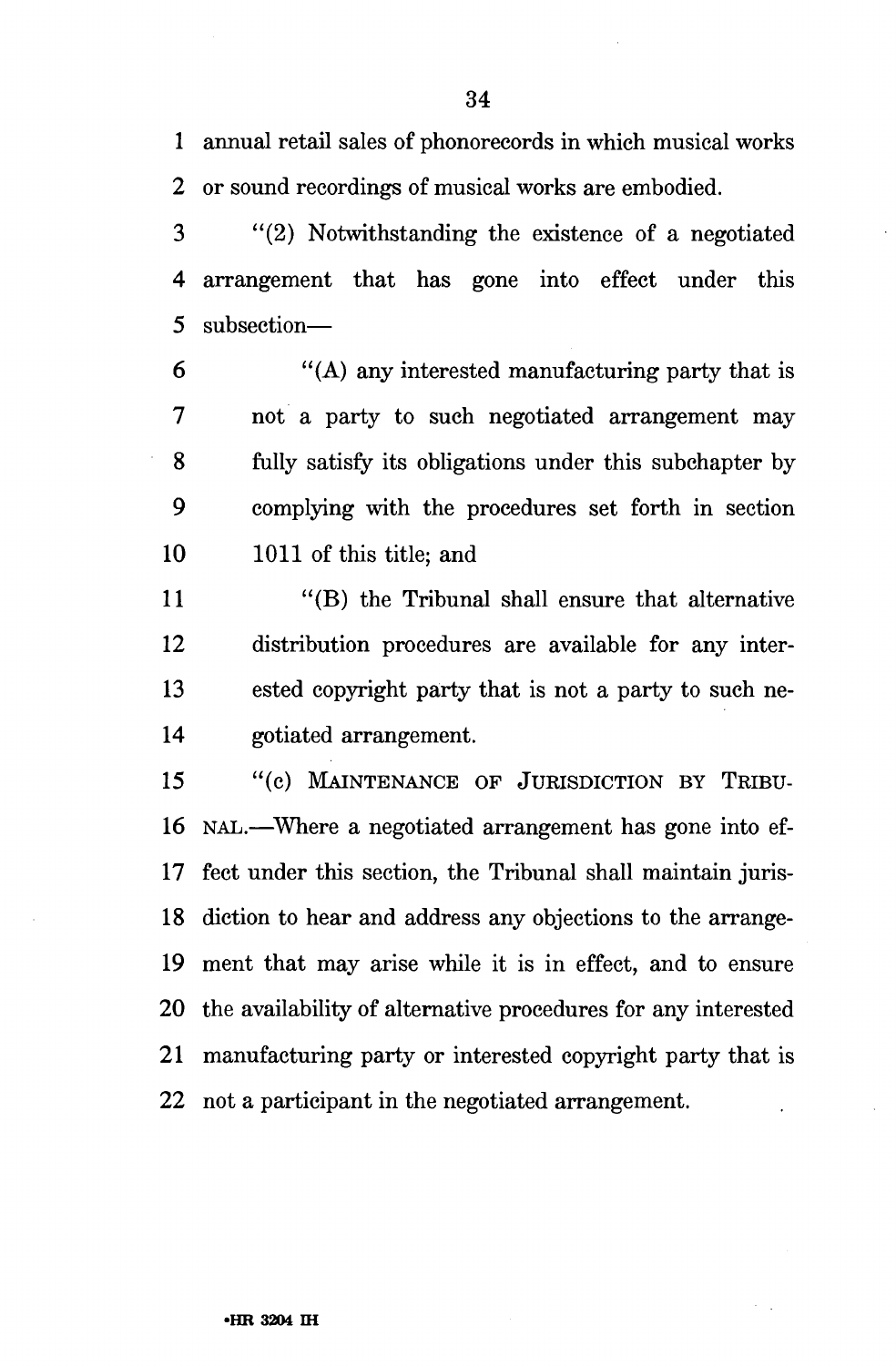| 1                | "SUBCHAPTER C-THE SERIAL COPY                                 |
|------------------|---------------------------------------------------------------|
| $\boldsymbol{2}$ | MANAGEMENT SYSTEM                                             |
| 3                | "§1021. Incorporation of the serial copy management           |
| 4                | system                                                        |
| 5                | PROHIBITION ON IMPORTATION, MANUFAC-<br>$\lq( a )$            |
| 6                | TURE, AND DISTRIBUTION.—                                      |
| 7                | "(1) No person shall import, manufacture, or                  |
| 8                | distribute any digital audio recording device or any          |
| 9                | digital audio interface device that does not conform          |
| 10               | to the standards and specifications to implement the          |
| 11               | Serial Copy Management System that are—                       |
| 12               | "(A) set forth in the technical reference                     |
| 13               | document;                                                     |
| 14               | "(B) set forth in an order by the Secretary                   |
| 15               | of Commerce under section $1022$ (b)(1), (2), or              |
| 16               | $(3)$ of this title; or                                       |
| 17               | $\lq$ <sup>"</sup> (C) in the case of a digital audio record- |
| 18               | ing device other than a device defined in part                |
| 19               | II of the technical reference document or in an               |
| 20               | order issued by the Secretary pursuant to sec-                |
| 21               | tion 1022(b) of this title, established by the                |
| 22               | manufacturer (or, in the case of a proprietary                |
| 23               | technology, the proprietor of such technology)                |
| 24               | so as to achieve the same functional character-               |
| 25               | istics with respect to regulation of serial copy-             |

 $\ddot{\phantom{a}}$ 

 $\sim$ 

 $\sim$   $\sim$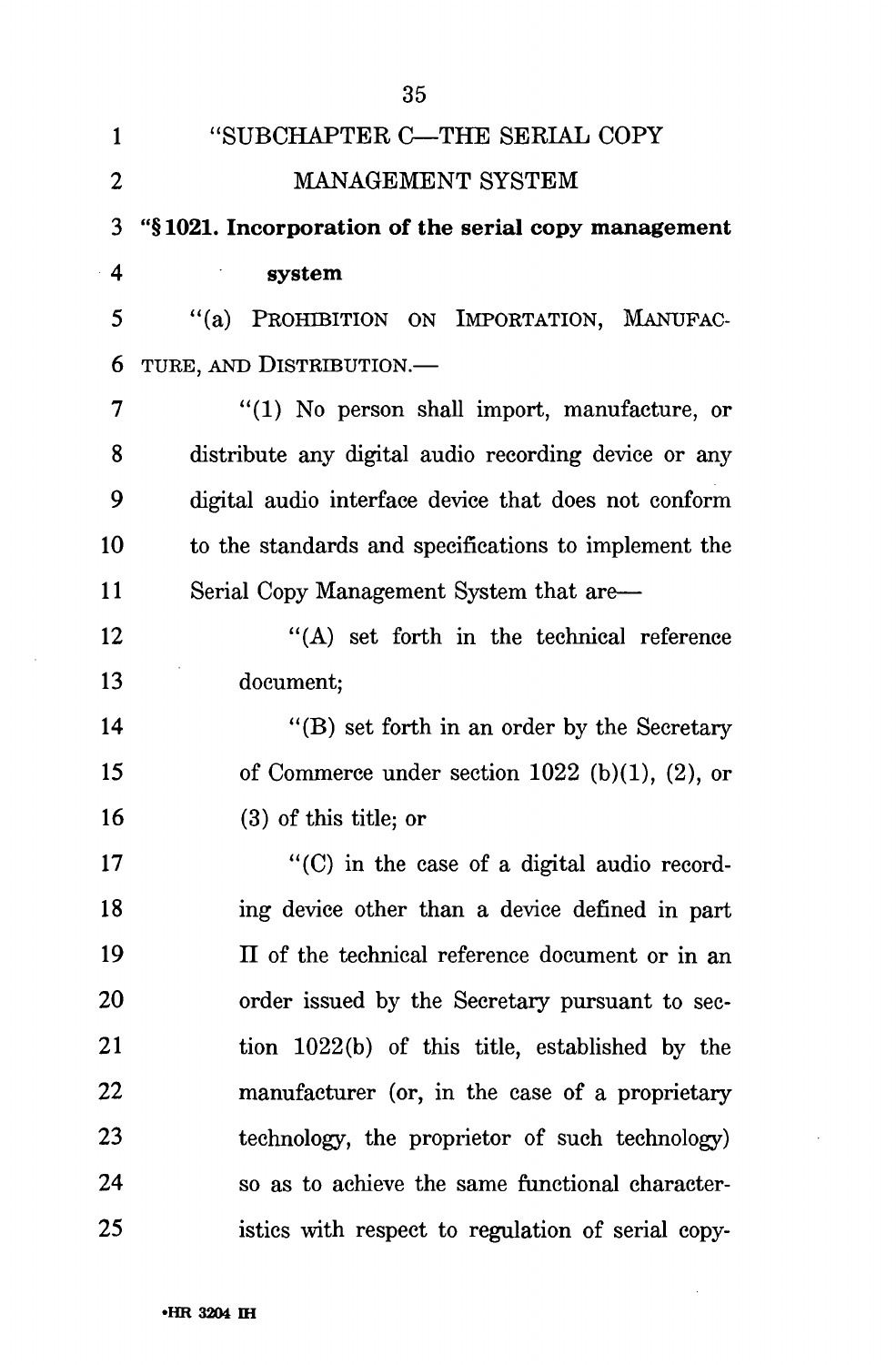1 ing as, and to be compatible with the prevailing 2 method for implementation of, the Serial Copy 3 Management System set forth in the technical 4 reference document or in any order of the Sec-5 retary issued under section 1022 of this title.

6 "(2) If the Secretary of Commerce approves 7 standards and specifications under section  $8 \t 1022(b)(4)$  of this title, then no person shall import, 9 manufacture, or distribute any digital audio record-10 ing device or any digital audio interface device that 11 does not conform to such standards and specifica-12 tions.

13 "(b) PROHIBITION ON CIRCUMVENTION OF THE SE-14 RIAL COPY MANAGEMENT SYSTEM.—No person shall im-15 port, manufacture, or distribute any device, or offer or 16 perform any service, the primary purpose or effect of 17 which is to avoid, bypass, remove, deactivate, or otherwise 18 circumvent any program or circuit which implements, in 19 whole or in part, the Serial Copy Management System in 20 a digital audio recording device or a digital audio interface 21 device.

22 "(c) ENCODING OF INFORMATION ON PHONO-23 RECORDS.—(1) No person shall encode a phonorecord of 24 a sound recording with inaccurate information relating to 25 the category code, copyright status, or generation status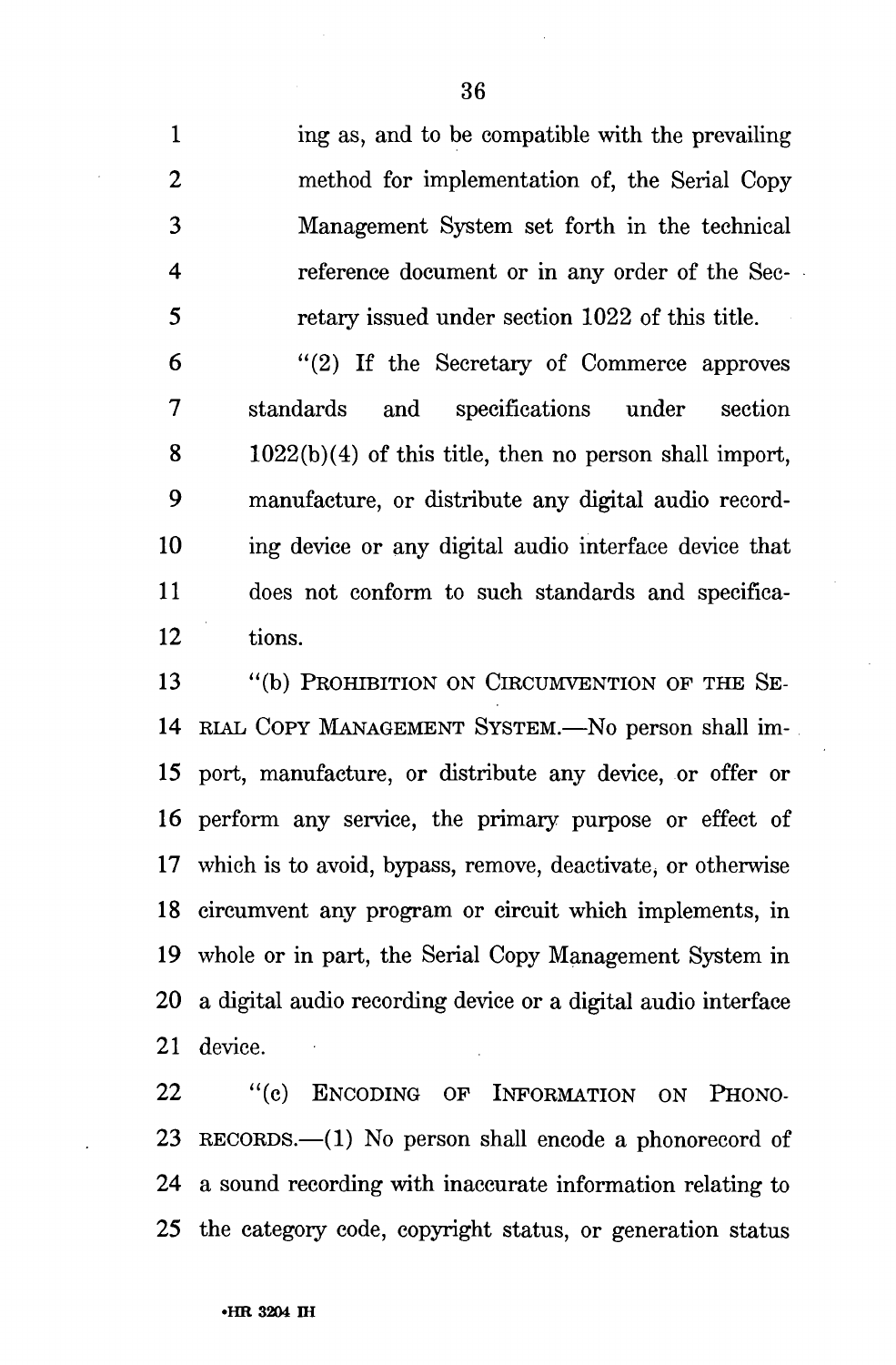1 of the source material so as improperly to affect the oper-2 ation of the Serial Copy Management System.

3 "(2) Nothing in this subchapter requires any person 4 engaged in the importation, manufacture, or assembly of 5 phonorecords to encode any such phonorecord with respect 6 to its copyright status.

7 "(d) INFORMATION ACCOMPANYING TRANSMISSIONS 8 IN DIGITAL FORMAT.—Any person who transmits or oth-9 erwise communicates to the public any sound recording 10 in digital format is not required under this subchapter to 11 transmit or otherwise communicate the information relat-12 ing to the copyright status of the sound recording. Howev-13 er, any such person who does transmit or otherwise com-14 municate such copyright status information shall transmit 15 or communicate such information accurately.

16 "§1022. Implementing the serial copy management 17 system

18 "(a) PUBLICATION OF TECHNICAL REFERENCE DOC-19 UMENT.—Within 10 days after the date of the enactment 20 of this chapter, the Secretary of Commerce shall cause the 21 technical reference document to be published in the Feder-22 al Register.

23 "(b) ORDERS OF SECRETARY OF COMMERCE.—The 24 Secretary of Commerce, upon petition by an interested 25 manufacturing party or an interested copyright party, and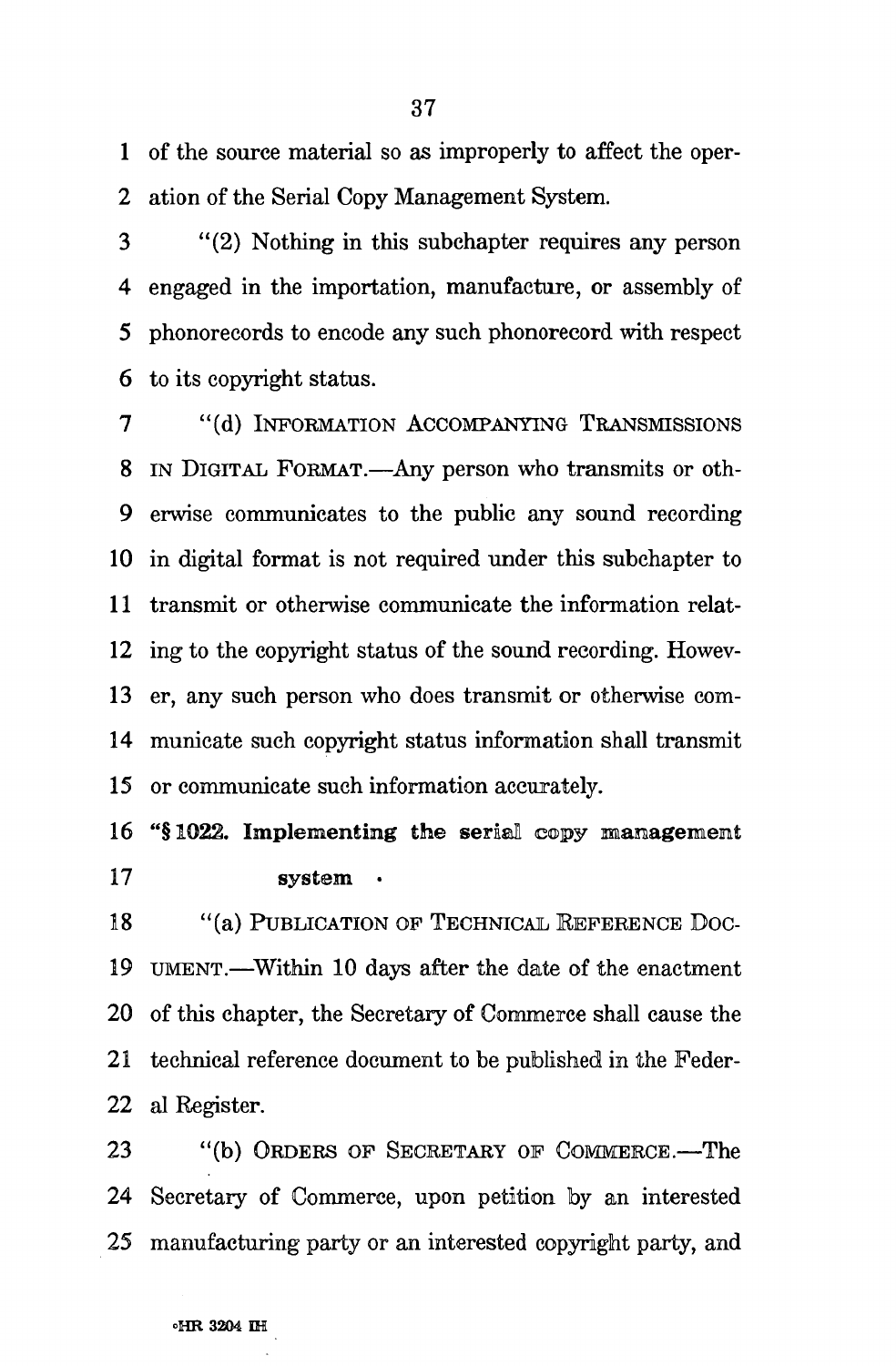1 after consultation with the Register, may, if the Secretary 2 determines that to do so is in accordance with the pur-3 poses of this chapter, issue an order to implement the Se-4 rial Copy Management System set forth in the technical 5 reference document as follows:

6 "(1) FUNCTIONALLY EQUIVALENT ALTERNA-7 TIVES.—The Secretary may issue an order for the 8 purpose of permitting in commerce devices that do 9 not conform to all of the standards and specifica-10 tions set forth in the technical reference document, 11 if the Secretary determines that such devices possess 12 the same functional characteristics with respect to 13 regulation of serial copying as, and are compatible 14 with the prevailing method for implementation of, 15 the Serial Copy Management System set forth in the 16 technical reference document.

17 "(2) REVISED GENERAL STANDARDS.—The 18 Secretary may issue an order for the purpose of per-19 mitting in commerce devices that do not conform to 20 all of the standards and specifications set forth in 21 the technical reference document, if the Secretary 22 determines that—

23 "(A) the standards and specifications re-24 lating generally to digital audio recording de-25 vices and digital audio interface devices have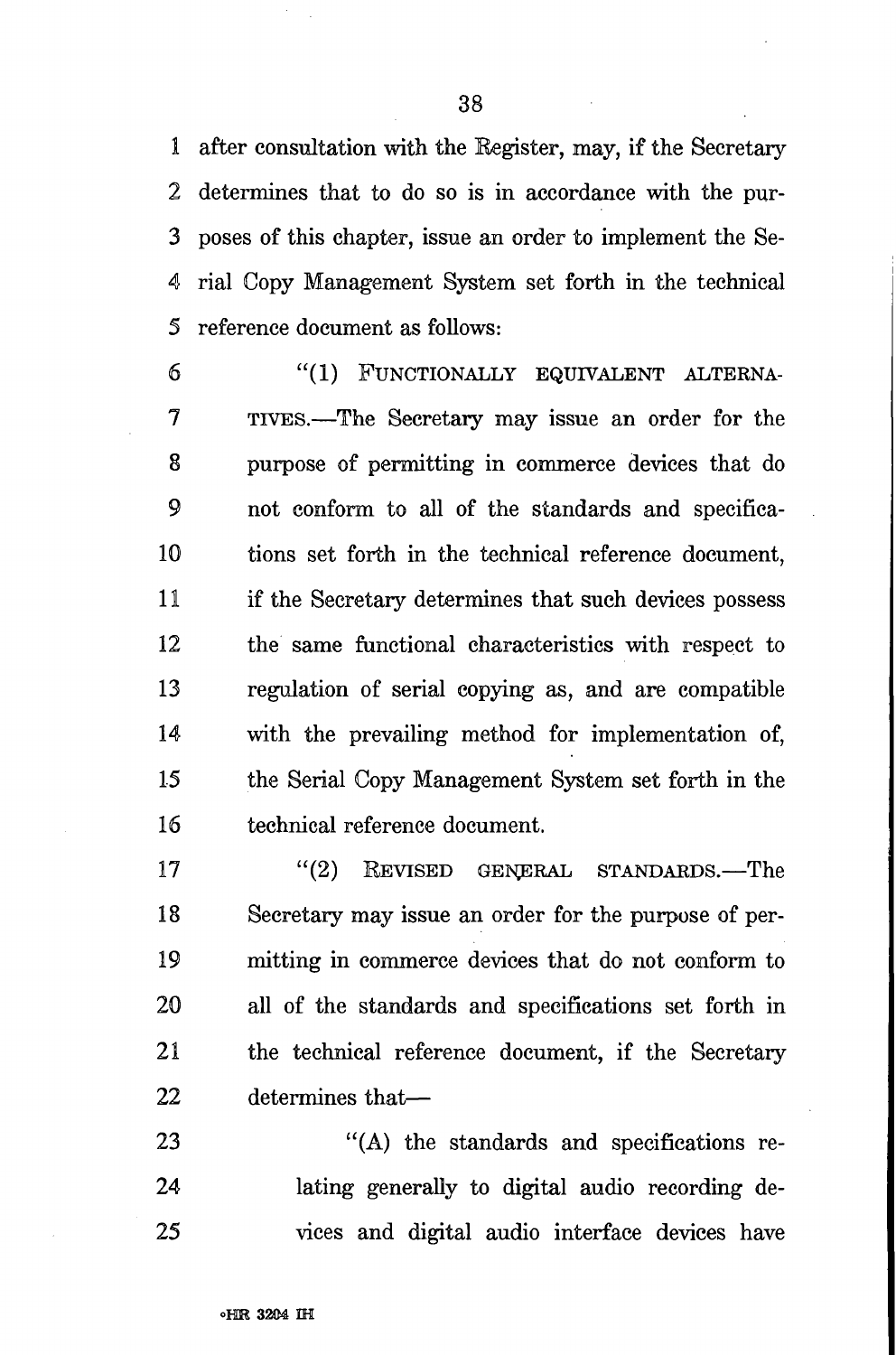1 been or are being revised or otherwise amended 2 or modified such that the standards and specifi-3 cations set forth in the technical reference doc-4 ument are not or would no longer be applicable 5 or appropriate; and 6 "(B) such devices conform to such new 7 standards and specifications and possess the 8 same functional characteristics with respect to *9* regulation of serial copying as the Serial Copy 10 Management System set forth in the technical 11 reference document. 12 "(3) STANDARDS FOR NEW DEVICES.—The Sec-13 retary may issue an order for the purpose of— 14 "(A) establishing whether the standards 15 and specifications established by a manufactur-16 er or proprietor for digital audio recording de-17 vices other than devices defined in part II of 18 the technical reference document or a prior 19 order of the Secretary under paragraph (1) or 20 (2) of this subsection comply with the require-21 ments of subparagraph (C) of section 22  $1021(a)(1)$  of this title; or 23 "(B) establishing alternative standards or

24 specifications in order to ensure compliance 25 with such requirements.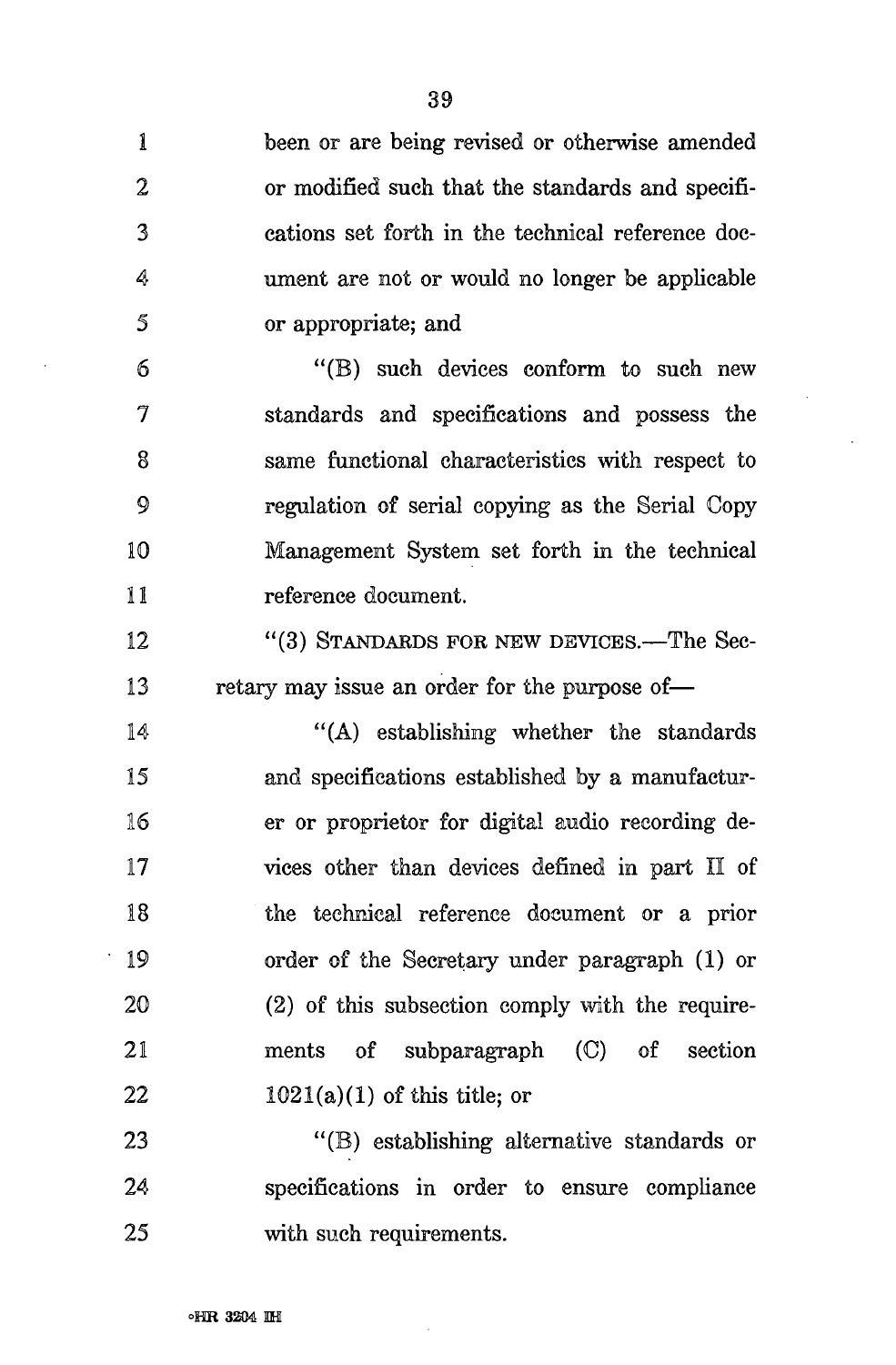1 "(4) MATERIAL INPUT TO DIGITAL DEVICE 2 THROUGH ANALOG CONVERTER.—

3 "(A) GENERALLY.—Except as provided in 4 subparagraphs (B) through (D), the Secretary, 5 after publication of notice in the Federal Kegis-6 ter-and reasonable opportunity for public com-7 ment, may issue an order for the purpose of ap-8 proving standards and specifications for a tech-9 nical method implementing in a digital audio 10 recording device the same functional character-11 istics as the Serial Copy Management System 12 so as to regulate the serial copying of source 13 material input through an analog converter in 14 a manner equivalent to source material input in 15 the digital format.

16 "(B) COST LIMITATION.—The order may 17 not impose a total cost burden on manufactur-18 ers of digital audio recording devices, for imple-19 menting the Serial Copy Management System 20 and the technical method prescribed in such 21 order, in excess of 125 percent of the cost of 22 implementing the Serial Copy Management Sys-23 tem before the issuance of such order.

24 "(C) CONSIDERATION OF OTHER OBJEC-25 TIONS.—The Secretary shall consider other rea-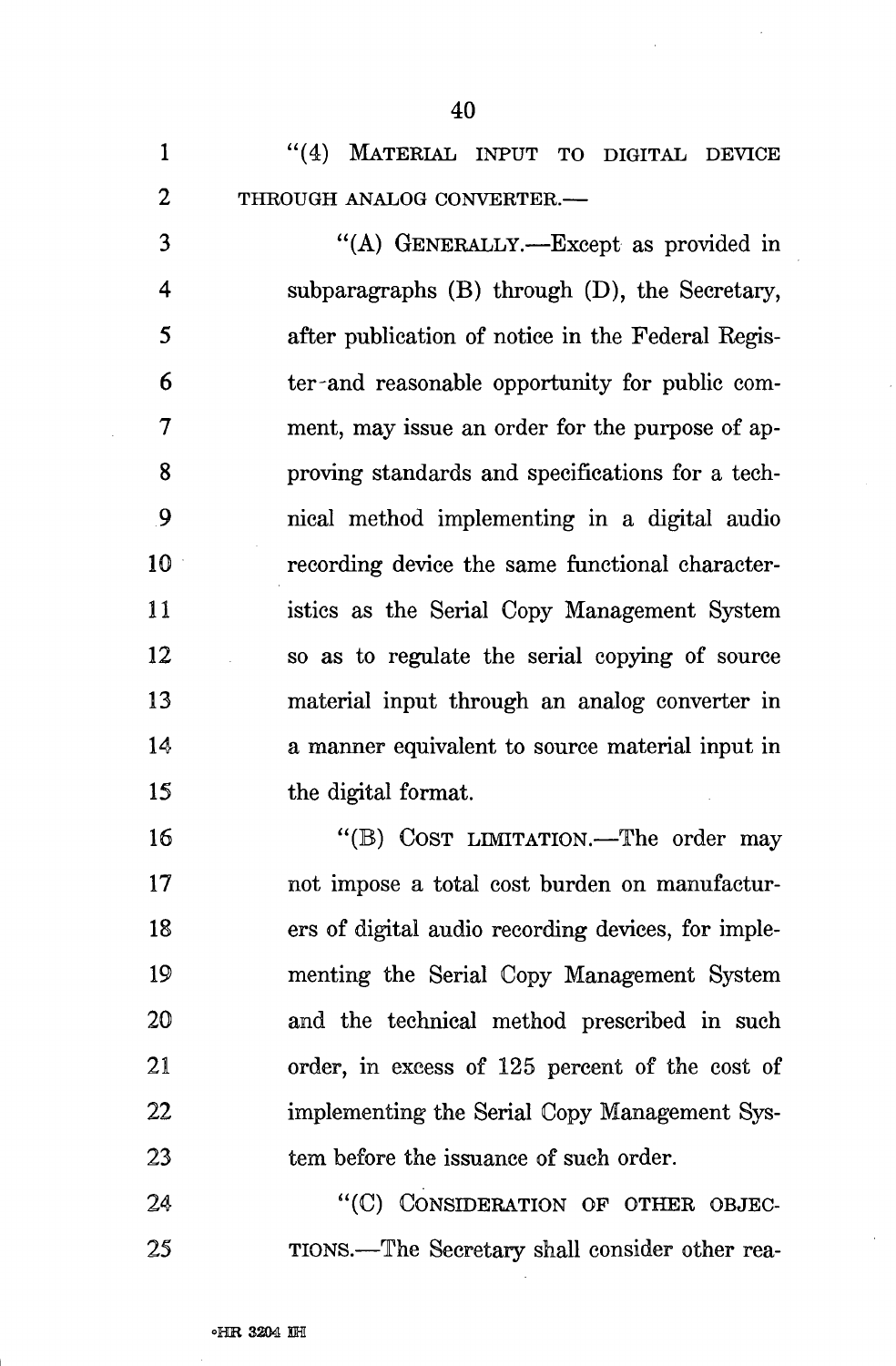| $\mathbf{1}$             | soned objections from any interested manufac-                 |
|--------------------------|---------------------------------------------------------------|
| $\overline{2}$           | turing party or interested copyright party.                   |
| 3                        | "(D) LIMITATION TO DIGITAL AUDIO DE-                          |
| $\overline{\mathcal{A}}$ | VICES.—The order shall not affect the record-                 |
| 5                        | ing of any source material on analog recording                |
| 6                        | equipment and the order shall not impose any                  |
| 7                        | restrictions or requirements that must be imple-              |
| 8                        | mented in any device other than a digital audio               |
| 9                        | recording device or digital audio interface de-               |
| 10                       | vice.                                                         |
| 11                       | "SUBCHAPTER D-REMEDIES                                        |
| 12                       | "§1031. Civil remedies                                        |
| 13                       | "(a) CIVIL ACTIONS.—Any interested copyright party            |
| 14                       | or interested manufacturing party that is or would be in-     |
| 15                       | jured by a violation of section 1011 or 1021 of this title,   |
| 16                       | or the Attorney General of the United States, may bring       |
| 17                       | a civil action in an appropriate United States district court |
| 18                       | against any person for such violation.                        |
| 19                       | "(b) POWERS OF THE COURT.-In an action brought                |
| 20                       | under subsection (a) of this section, the court—              |
| 21                       | $''(1)$ except as provided in subsection (h) of this          |
| 22                       | section, may grant temporary and permanent injunc-            |
| 23                       | tions on such terms as it deems reasonable to pre-            |
| 24                       | vent or restrain such violation;                              |
|                          |                                                               |

41

 $\sim$ 

 $\sim 1$ 

 $\mathcal{L}_{\mathcal{A}}$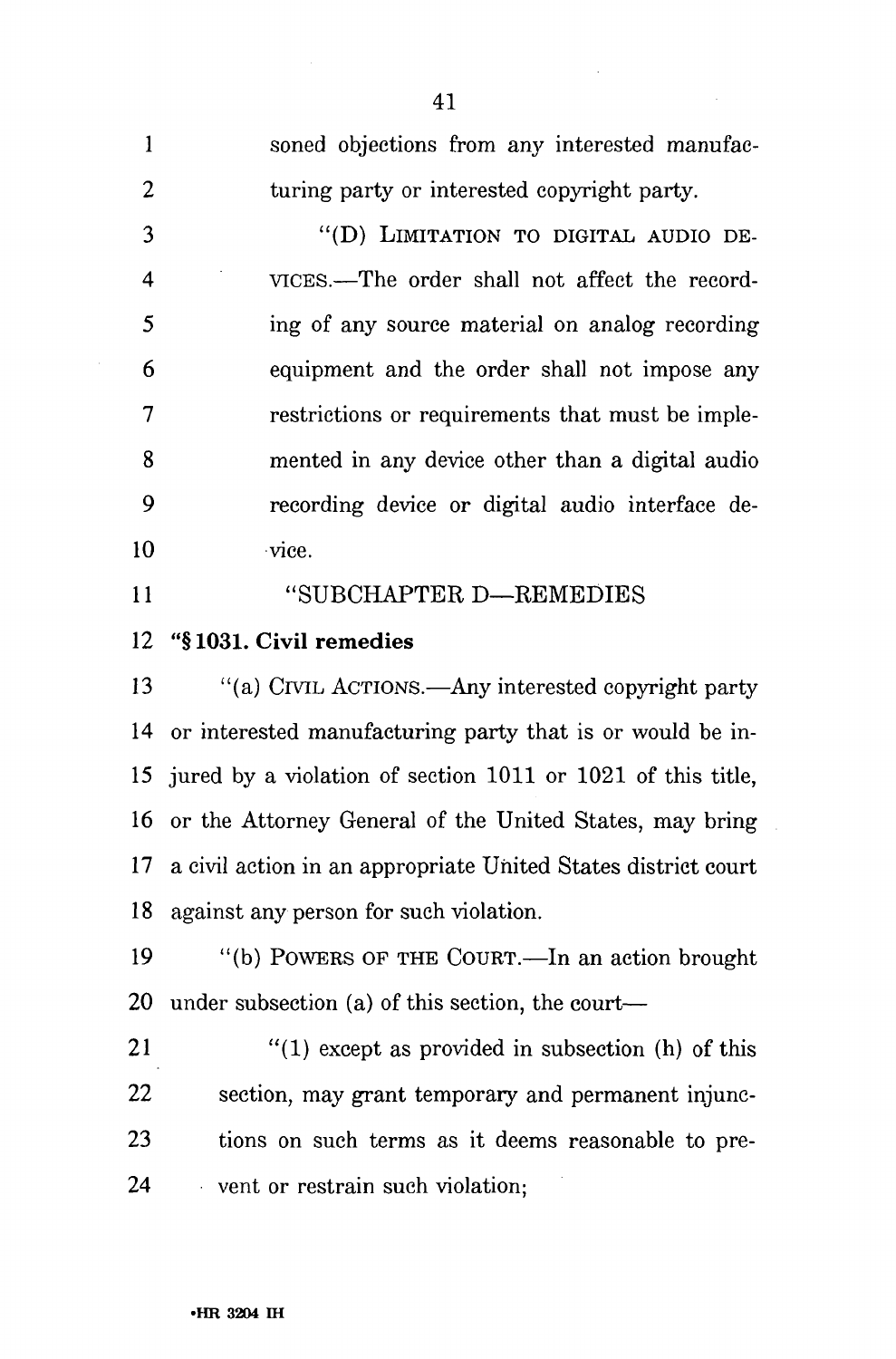1  $\frac{1}{2}$  in the case of a violation of section 1011 2 (a) through (d) or 1021 of this title, shall award 3 damages under subsection (d) of this section;

 $4$  (3) in its discretion may allow the recovery of 5 full costs by or against any party other than the 6 United States or an officer thereof;

7 "(4) in its discretion may award a reasonable 8 attorney's fee to the prevailing party as part of the 9 costs awarded under paragraph (3) if the court finds 10 that the nonprevailing party has not proceeded in 11 good faith; and

12 "(5) may grant such other equitable relief as it 13 deems reasonable.

14 "(c) RECOVERY OP OVERDUE ROYALTY PAY-15 MENTS.—In any case in which the court finds that a viola-16 tion of section 1011 of this title involving nonpayment or 17 underpayment of royalty payments has occurred, the viola-18 tor shall be directed to pay, in addition to damages award-19 ed under subsection (d) of this section, any such royalties 20 due, plus interest calculated as provided under section 21 1961 of title 28, United States Code.

22 "(d) AWARD OF DAMAGES.—

23 "(1) SECTION 1011.

24 "(A) DEVICE.—In the case of a violation 25 of section 1011 (a) through (d) of this title in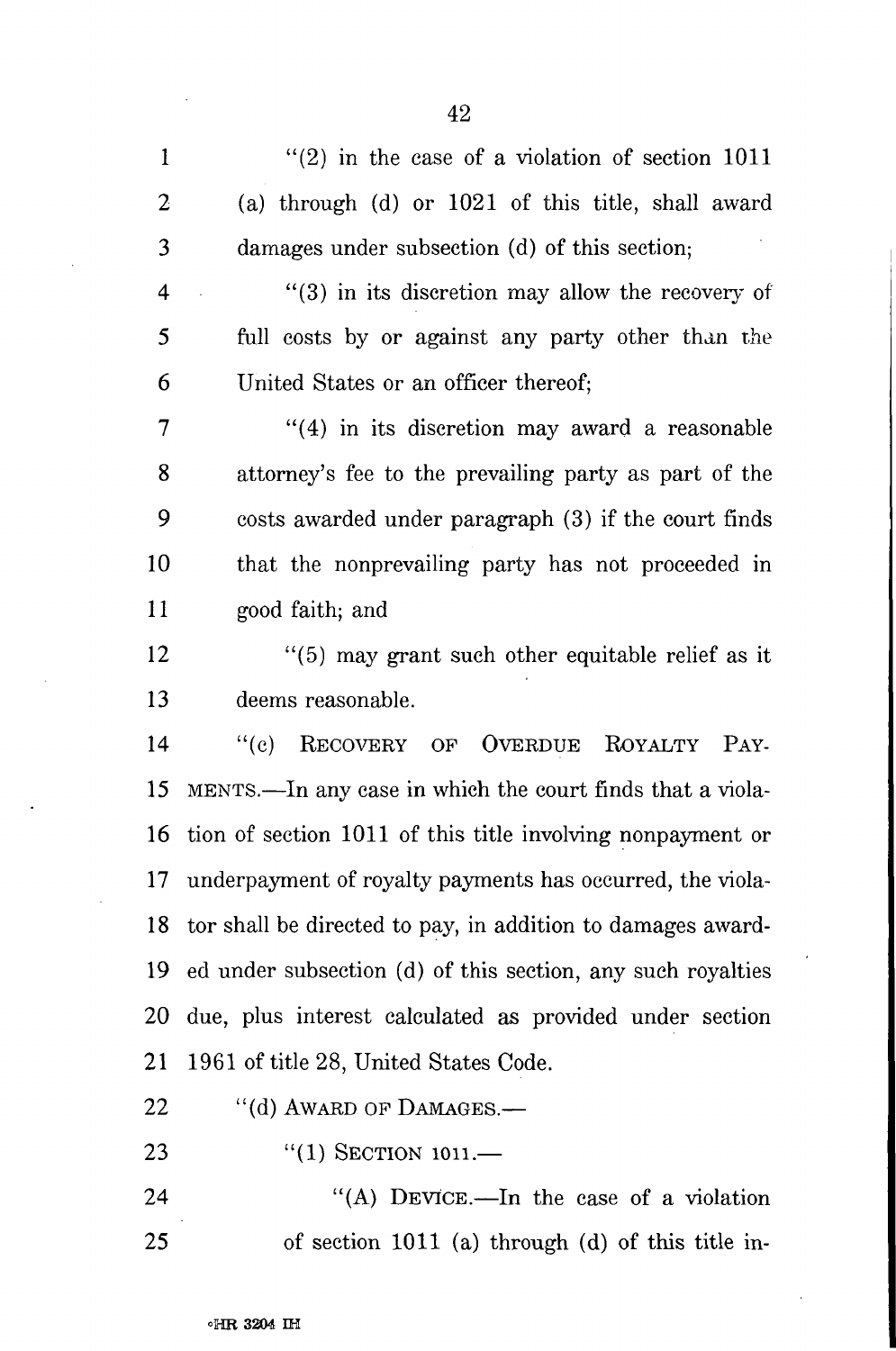43

1 volving a digital audio recording device, the 2 court shall award statutory damages in an 3 amount between a nominal level and \$100 per 4 device, as the court considers just.

5 "(B) MEDIUM.—In the case of a violation 6 of section 1011 (a) through (d) of this title in-7 volving a digital audio recording medium, the 8 court shall award statutory damages in an 9 amount between a nominal level and \$4 per me-10 dium, as the court considers just.

11 "(2) SECTION 1021.—In any case in which the 12 court finds that a violation of section 1021 of this 13 title has occurred, the court shall award damages 14 calculated, at the election of the complaining party 15 at any time before final judgment is rendered, pur-16 suant to subparagraph (A) or (B) of this paragraph, 17 but in no event shall the judgment (excluding any 18 award of actual damages to an interested manufac-19 turing party) exceed a total of \$1,000,000:

20 "(A) ACTUAL DAMAGES.—A complaining 21 party may recover its actual damages suffered 22 as a result of the violation and any profits of 23 the violator that are attributable to the viola-24 tion that are not taken into account in comput-25 ing the actual damages. In determining the vio-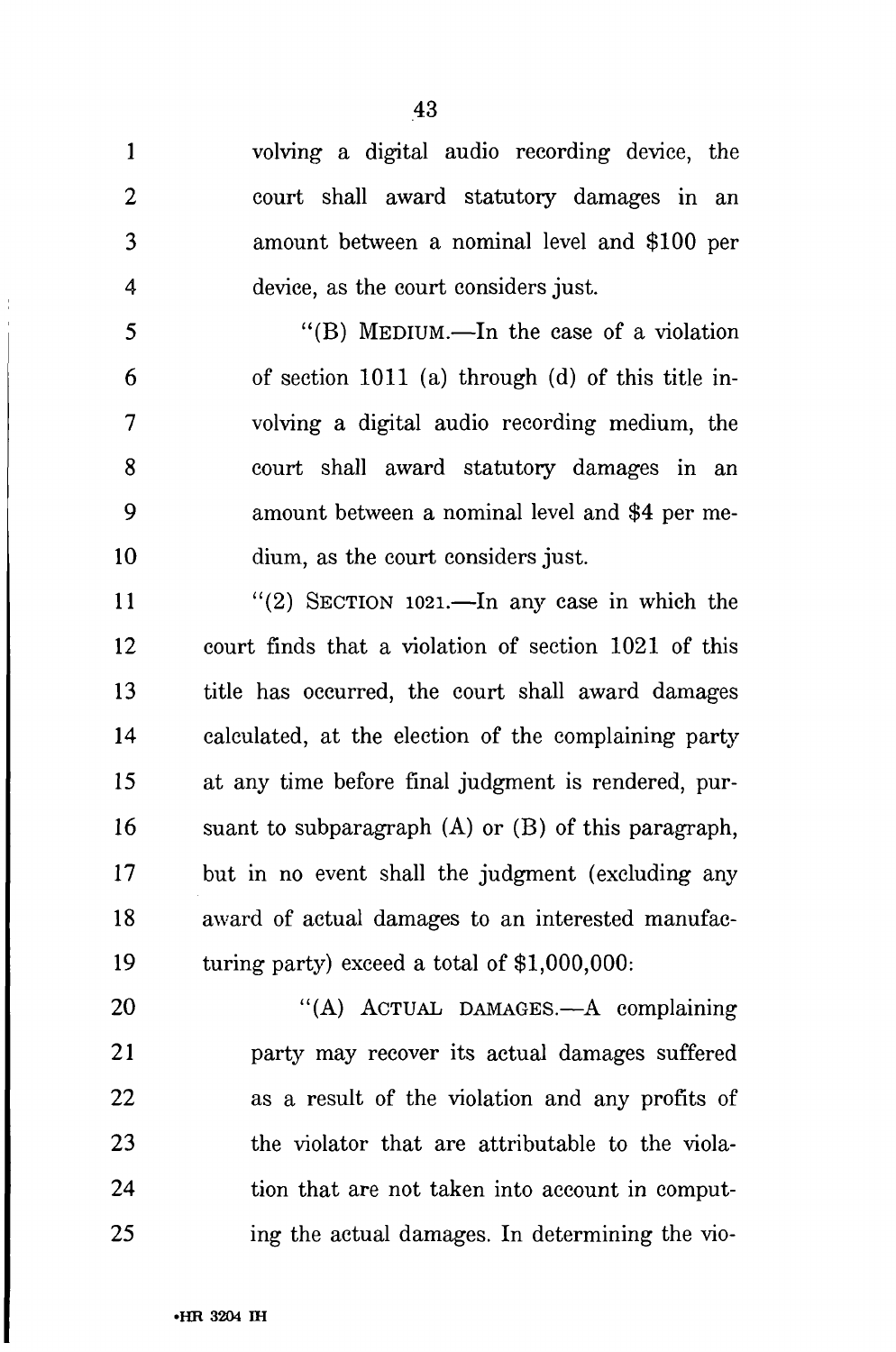$\mathbf{1}$ lator's profits, the complaining party is required  $\overline{2}$ to prove only the violator's gross revenue, and 3 the violator is required to prove its deductible expenses and the elements of profit attributable 4 5 to factors other than the violation. "(B) STATUTORY DAMAGES.— 6 7 "(i) DEVICE.—A complaining party 8 may recover an award of statutory dam- $\overline{Q}$ ages for each violation of section 1021 (a) or (b) of this title in the sum of not less 10  $11$ than \$1,000 nor more than \$10,000 per  $12<sub>1</sub>$ device involved in such violation or per de- $13<sup>°</sup>$ vice on which a service prohibited by sec-14 tion 1021(b) of this title has been per-15 formed, as the court considers just. "(ii) PHONORECORD.—A complaining 16 17 party may recover an award of statutory damages for each violation of section 18 1021(c) of this title in the sum of not less 19 than \$10 nor more than \$100 per phono-20 record involved in such violation, as the 21 22 court considers just. 23 "(iii) TRANSMISSION.—A complaining 24 party may recover an award of damages

for each transmission or communication 25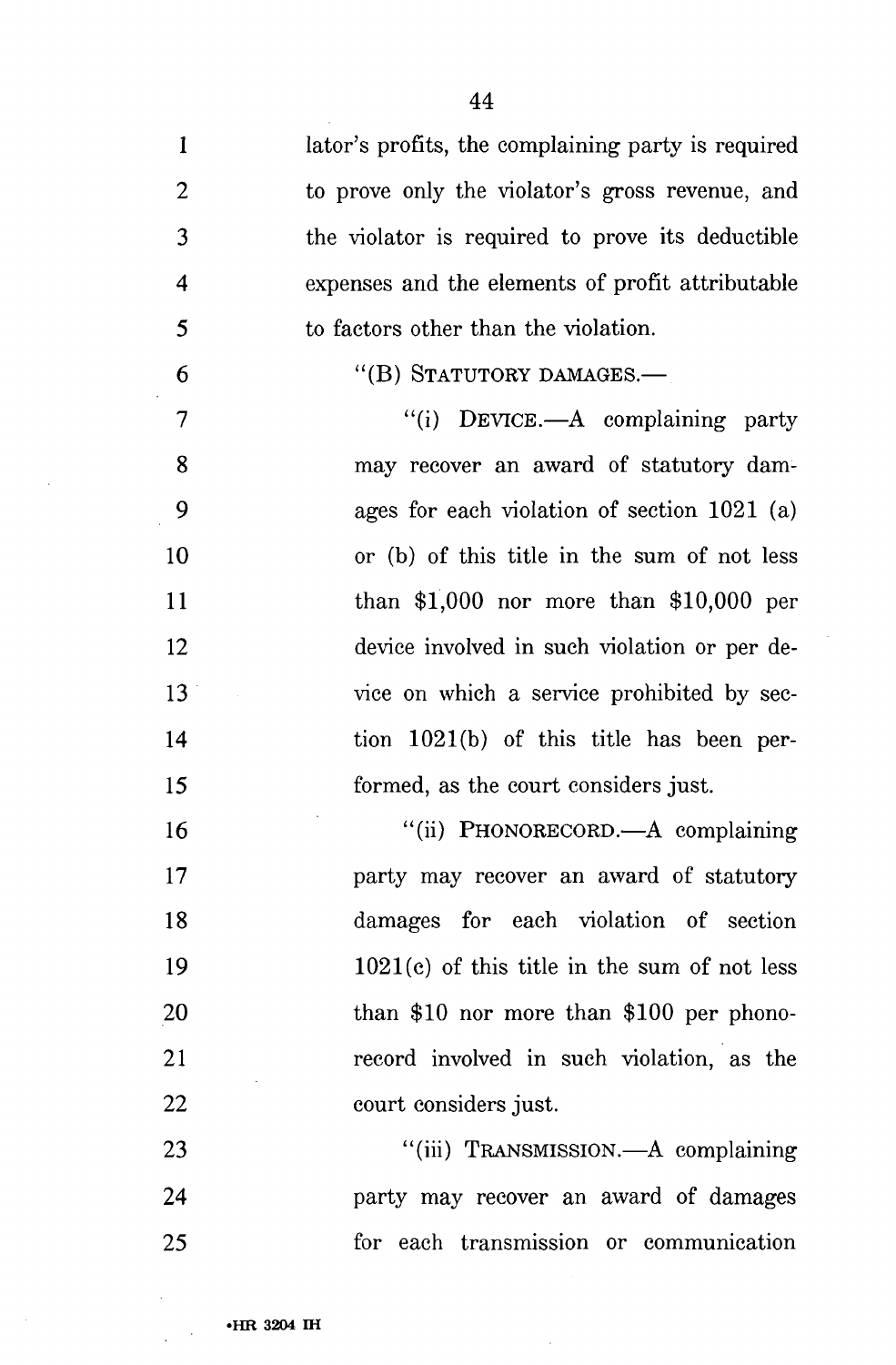| $\mathbf{1}$   | that violates section $1021(d)$ of this title in   |
|----------------|----------------------------------------------------|
| $\overline{2}$ | the sum of not less than $$10,000$ nor more        |
| 3              | than $$100,000$ , as the court considers just.     |
| $\overline{4}$ | "(3) WILLFUL VIOLATIONS.-                          |
| 5              | "(A) In any case in which the court finds          |
| 6              | that a violation of section 1011 (a) through (d)   |
| 7              | of this title was committed willfully and for pur- |
| 8              | poses of direct or indirect commercial advan-      |
| 9              | tage, the court shall increase statutory           |
| 10             | damages—                                           |
| 11             | "(i) for a violation involving a digital           |
| 12.            | audio recording device, to a sum of not less       |
| 13             | than $$100$ nor more than $$500$ per device;       |
| 14             | and                                                |
| 15             | "(ii) for a violation involving a digital          |
| 16             | audio recording medium, to a sum of not            |
| 17             | less than \$4 nor more than \$15 per medi-         |
| 18             | um, as the court considers just.                   |
| 19             | $\lq$ (B) In any case in which the court finds     |
| 20             | that a violation of section 1021 of this title was |
| 21             | committed willfully and for purposes of direct     |
| 22             | or indirect commercial advantage, the court in     |
| 23             | its discretion may increase the award of dam-      |
| 24             | ages by an additional amount of not more than      |
| 25             | $$5,000,000$ , as the court considers just.        |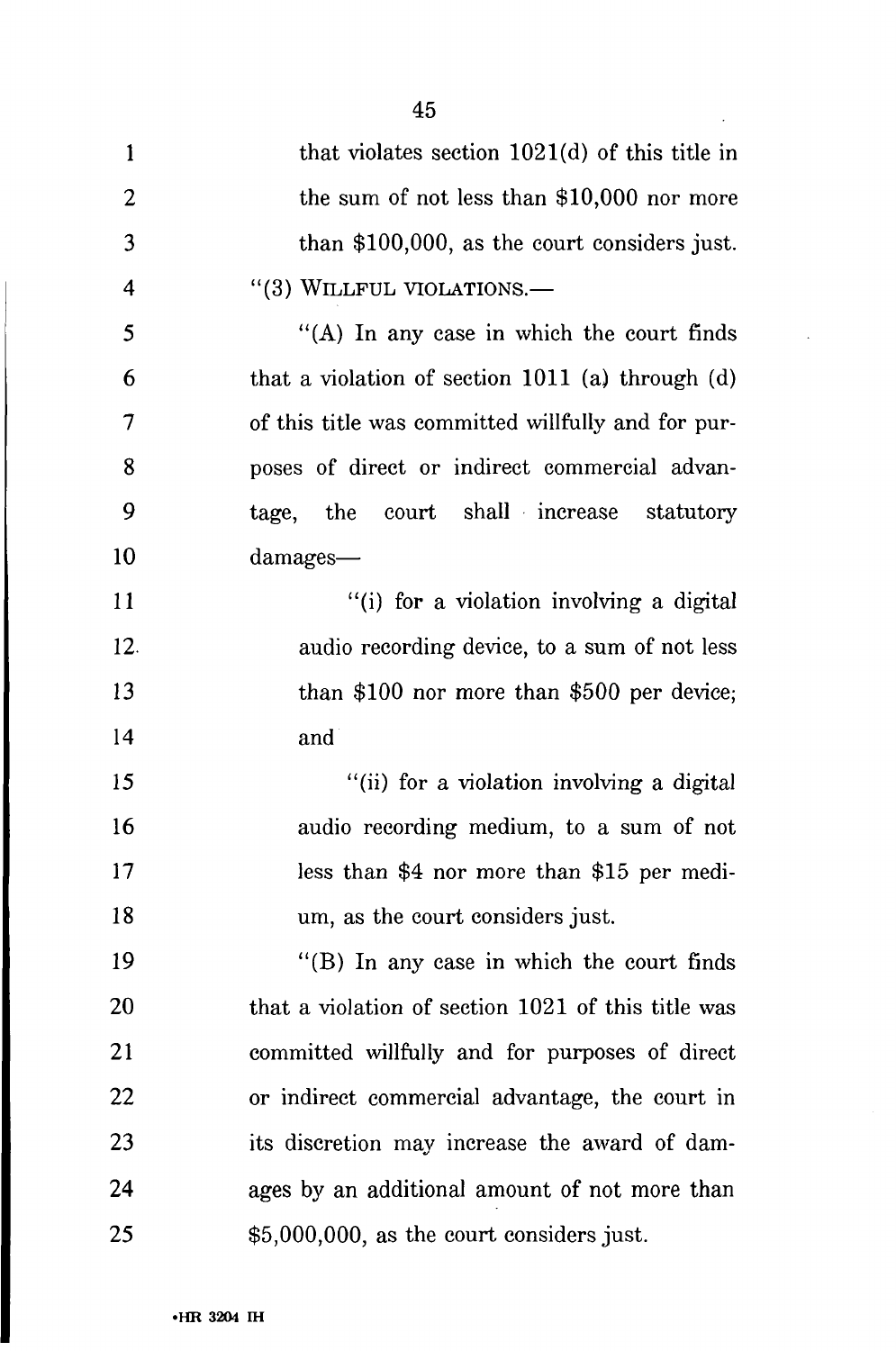$\epsilon$ 

 $\cdot$ 

| 1              | ``(4)<br>INNOCENT VIOLATIONS<br><b>SECTION</b><br>OF  |
|----------------|-------------------------------------------------------|
| $\overline{2}$ | 1021.—The court in its discretion may reduce the      |
| 3              | total award of damages against a person violating     |
| 4              | section 1021 of this title to a sum of not less than  |
| 5              | $$250$ in any case in which the court finds that—     |
| 6              | "(A) the violator was not aware and had               |
| 7              | no reason to believe that its acts constituted a      |
| $\cdot$ 8      | violation of section 1021 of this title, or           |
| 9              | $\lq\lq$ (B) in the case of a violation of section    |
| 10             | $1021(a)$ of this title involving a digital audio re- |
| 11             | cording device, the violator believed in good         |
| 12             | faith that the device complied with section           |
| 13             | $1021(a)(1)(C)$ of this title, except that this sub-  |
| 14             | paragraph shall not apply to any damages              |
| 15             | awarded under subsection $(d)(2)(A)$ of this sec-     |
| 16             | tion.                                                 |
| 17             | "(e) MULTIPLE ACTIONS.-                               |
| 18             | "(1) GENERALLY.—No more than one action               |
| 19             | shall be brought against any party and no more than   |
| <b>20</b>      | one award of statutory damages under subsection       |
| 21             | (d) of this section shall be permitted—               |
| 22             | "(A) for any violations of section 1011 of            |
| 23             | this title involving the same digital audio re-       |
| 24             | cording device or digital audio recording medi-       |
| 25             | um; or                                                |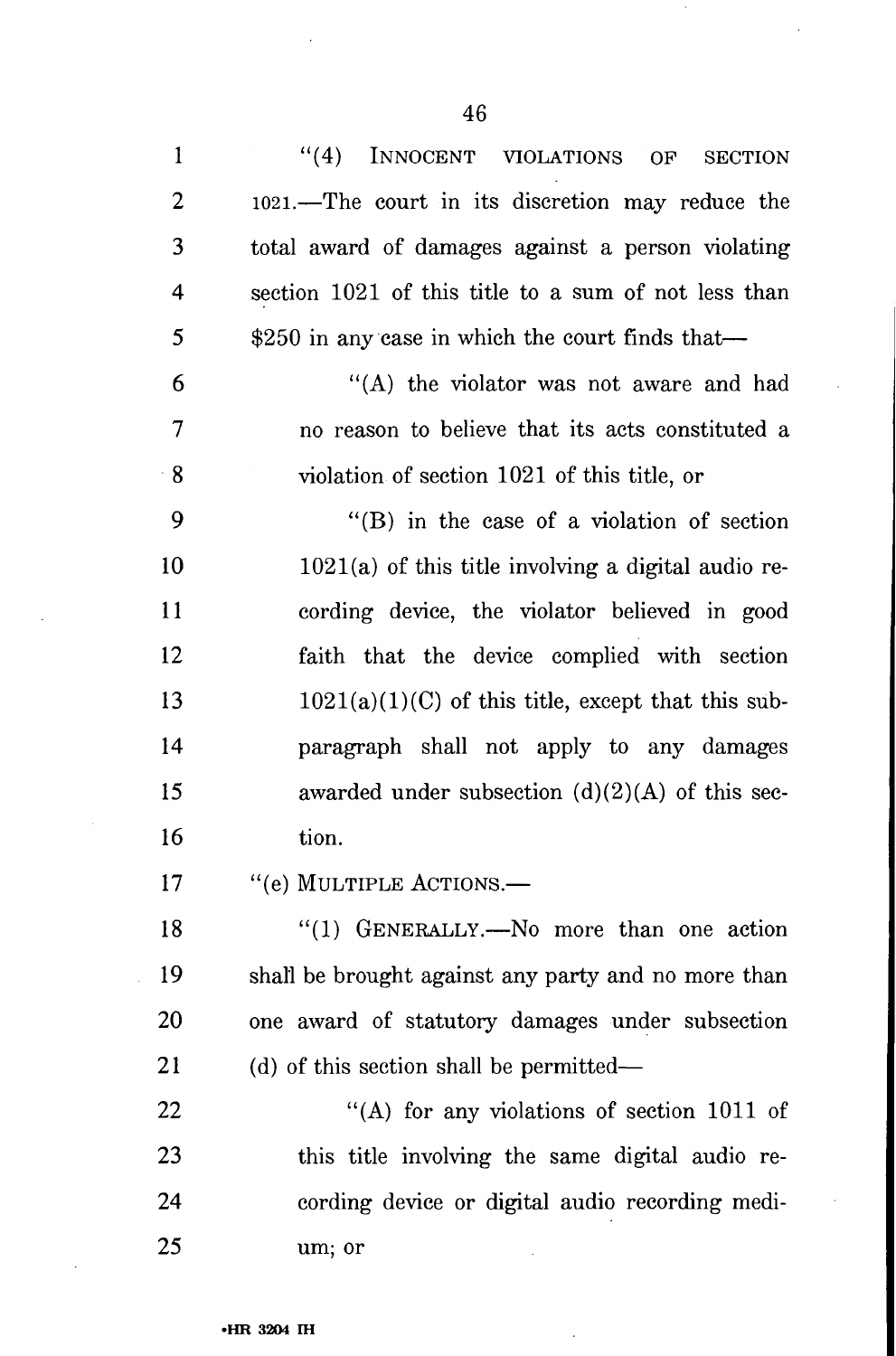1 "(B) for any violations of section 1021 of 2 this title involving digital audio recording de-3 vices or digital audio recording media of the 4 same model, except that this subparagraph 5 shall not bar an action or an award of damages 6 with respect to digital audio recording devices 7 or digital audio recording media that are im-8 ported, manufactured, or distributed subsequent 9 to a final judgment in a prior action.

10 "(2) NOTICE AND INTERVENTION.—Any com-11 plaining party who brings an action under this sec-12 tion shall serve a copy of the complaint upon the 13 Register within 10 days after the complaining par-14 ty's service of a summons upon a defendant. The 15 Register shall cause a notice of such action to be 16 published in the Federal Register within 10 days 17 after receipt of such complaint. The court shall per-18 mit any other interested copyright party or interest-19 ed manufacturing party entitled to bring the action 20 under section 1031(a) of this title who moves to in-21 tervene within 30 days after the publication of such 22 notice to intervene in the action.

23 "(3)  $AWARD.$ —

24 "(A) GENERALLY.—Except as provided in 25 subparagraph (B), the court may award recov-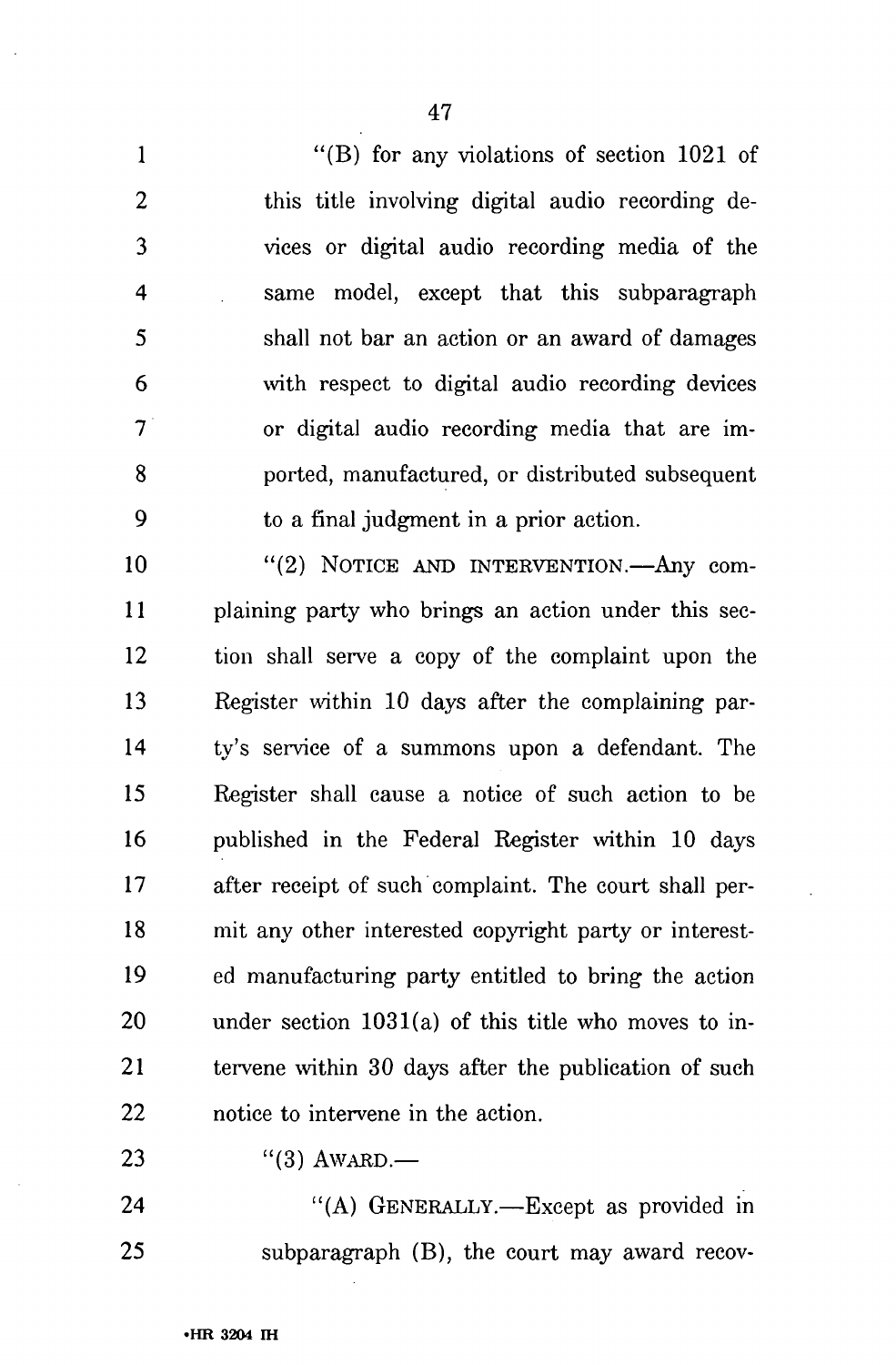| $\mathbf{1}$   | ery of actual damages for a violation of section |
|----------------|--------------------------------------------------|
| $\overline{2}$ | 1021 of this title pursuant to subsection        |
| 3              | $(d)(2)(A)$ of this section to each complaining  |
| 4              | party in an action who elects to recover actual  |
| 5              | damages.                                         |
| 6              | "(B) LIMITATIONS. $-$                            |
| 7              | "(i) If more than one complaining                |
| 8              | party elects to recover actual damages pur-      |
| 9              | suant to subsection $(d)(2)(A)$ of this sec-     |
| 10             | tion, only a single award of the violator's      |
| 11             | profits shall be made, which shall be allo-      |
| 12             | cated as the court considers just.               |
| 13             | "(ii) If any complaining interested              |
| 14             | copyright party or parties elect to recover      |
| 15             | statutory damages pursuant to subsection         |
| 16             | $(d)(2)$ of this section in an action in which   |
| 17             | one or more other complaining interested         |
| 18             | copyright parties have elected to recover        |
| 19             | actual damages, the single award of statu-       |
| 20             | tory damages permitted pursuant to para-         |
| 21             | graph (1) of this subsection shall be re-        |
| 22             | duced by the total amount of actual dam-         |
| 23             | ages awarded to interested copyright par-        |
| 24             | ties pursuant to subsection $(d)(2)(A)$ of       |
| 25             | this section.                                    |

J.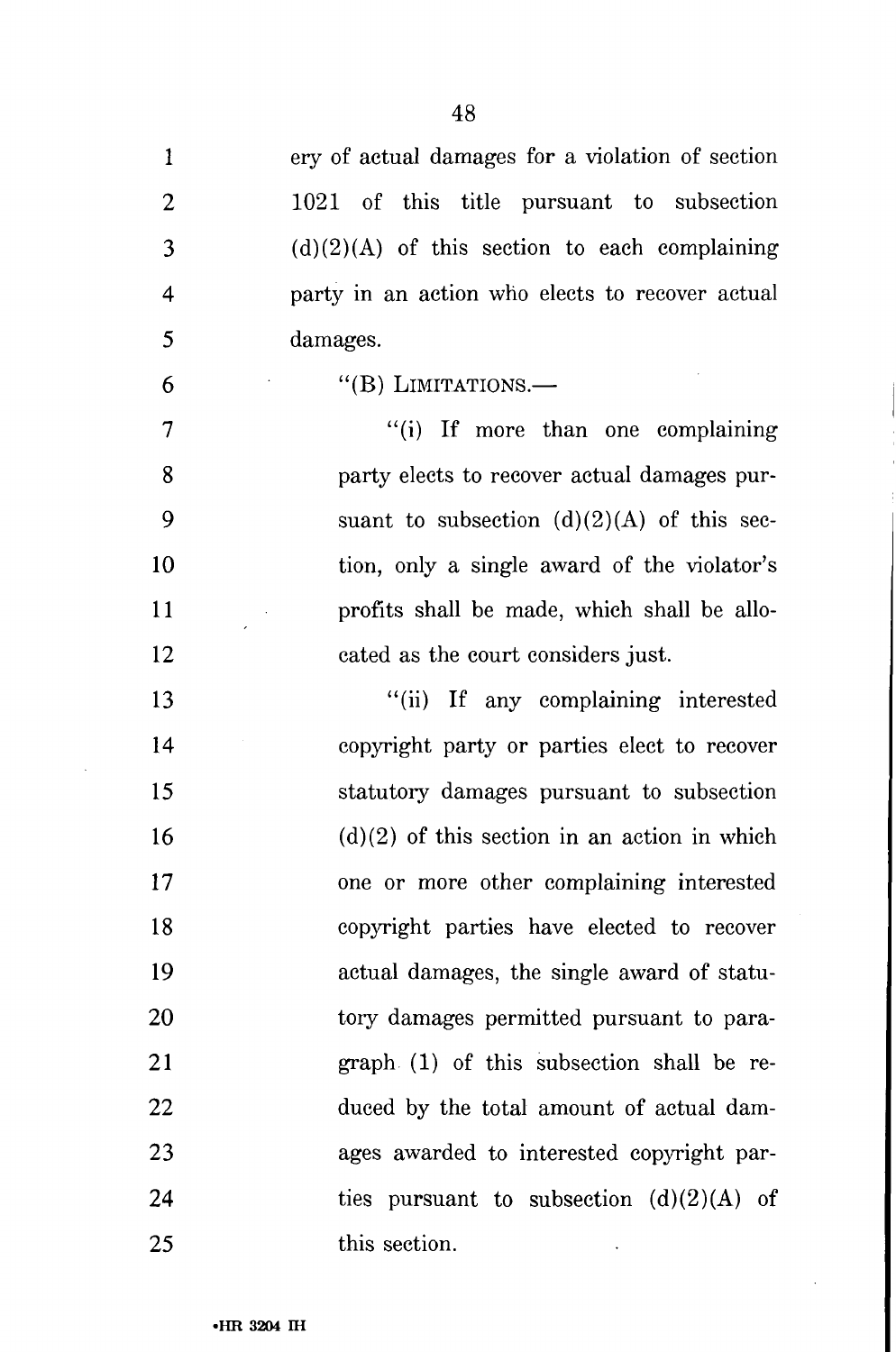1 "(f) PAYMENT OF OVERDUE ROYALTIES AND DAM-2 AGES.—The court may allocate any award of damages 3 under subsection (d) of this section between or among 4 complaining parties as it considers just. Any award of 5 damages that is allocated to an interested copyright party 6 and any award of overdue royalties and interest under 7 subsection (c) of this section shall be deposited with the 8 Register pursuant to section 1013 of this title, or as may 9 otherwise be provided pursuant to a negotiated arrange-10 ment authorized under section 1016 of this title, for distri-11 bution to interested copyright parties as though such 12 funds were royalty payments made pursuant to section 13 1011 of this title.

14 "(g) IMPOUNDING OF ARTICLES.—At any time while 15 an action under this section is pending, the court may 16 order the impounding, on such terms as it deems reasona-17 hie, of any digital audio recording device, digital audio 18 interface device, phonorecord, or device specified in section 19 1021(b) of this title that is in the custody or control of 20 the alleged violator and that the court has reasonable 21 cause to believe does not comply with, or was involved in 22 a violation of, section 1021 of this title.

23 "(h) LIMITATIONS REGARDING PROFESSIONAL MOD-24 ELS AND OTHER EXEMPT DEVICES.—Unless a court finds 25 that the determination by a manufacturer or importer that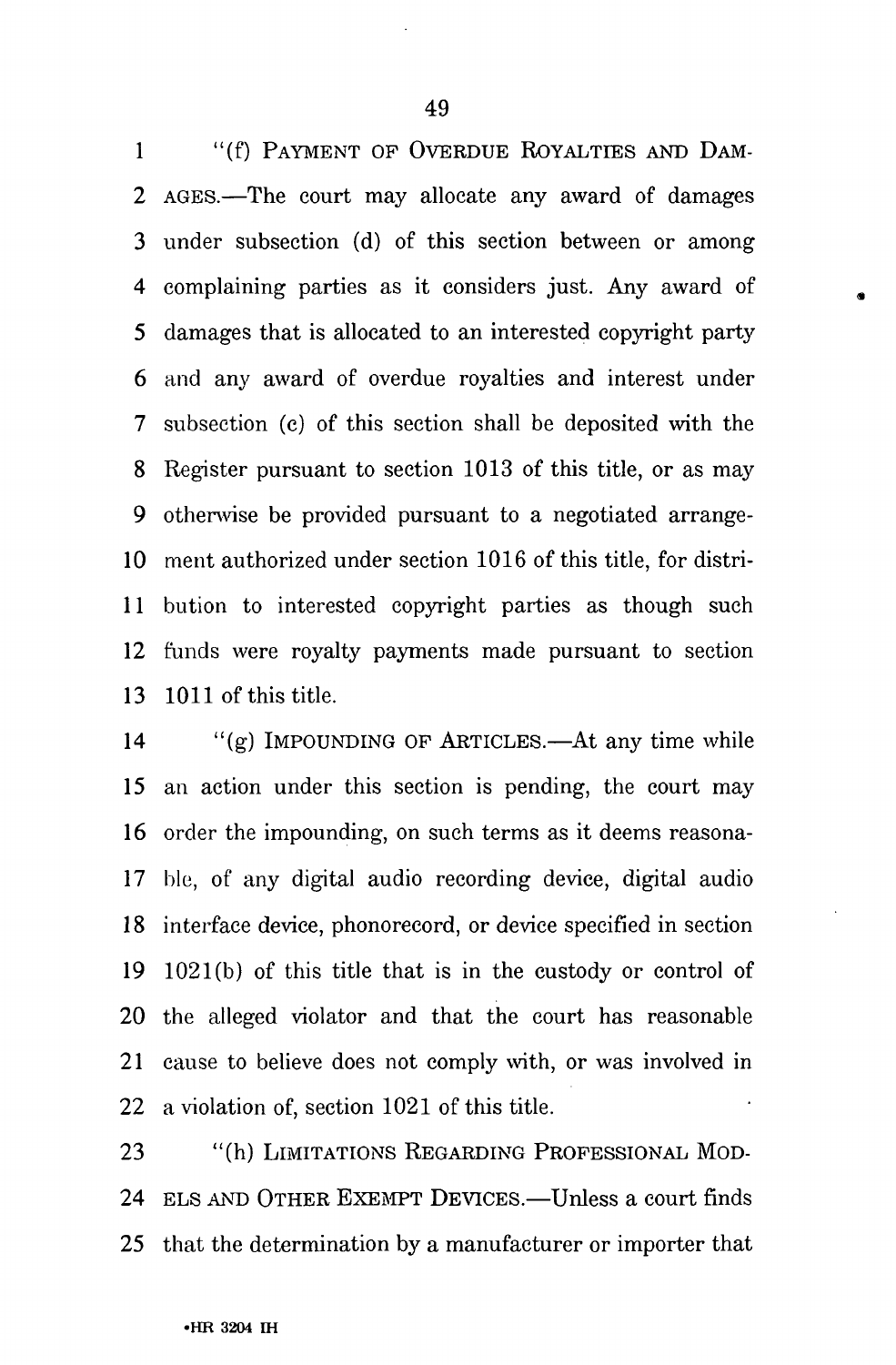1 a device fits within the exemption of subparagraph (A) 2 or (B) of section 1001(3) of this title was without a rea-3 sonable basis or not in good faith, the court shall not grant 4 a temporary or preliminary injunction against the distri-5 bution of such device by the manufacturer or importer. 6 "(i) REMEDIAL MODIFICATION AND DESTRUCTION 7 OF ARTICLES.—As part of a final judgment or decree 8 finding a violation of section 1021 of this title, the court 9 shall order the remedial modification, if possible, or the 10 destruction of any digital audio recording device, digital 11 audio interface device, phonorecord, or device specified in

12 section 1021(b) of this title that—

 $\circ$ 

13 "(1) does not comply with, or was involved in 14 a violation of, section 1021 of this title, and

15 "(2) is in the custody or control of the violator 16 or has been impounded under subsection (g) of this 17 section.

18 "(j) DEFINITIONS.—For purposes of this section—

19  $\frac{1}{2}$  (1) the term 'complaining party' means an in-20 terested copyright party, interested manufacturing 21 party, or the Attorney General of the United States 22 when one of these parties has initiated or intervened 23 as a plaintiff in an action brought under this sec-24 tion; and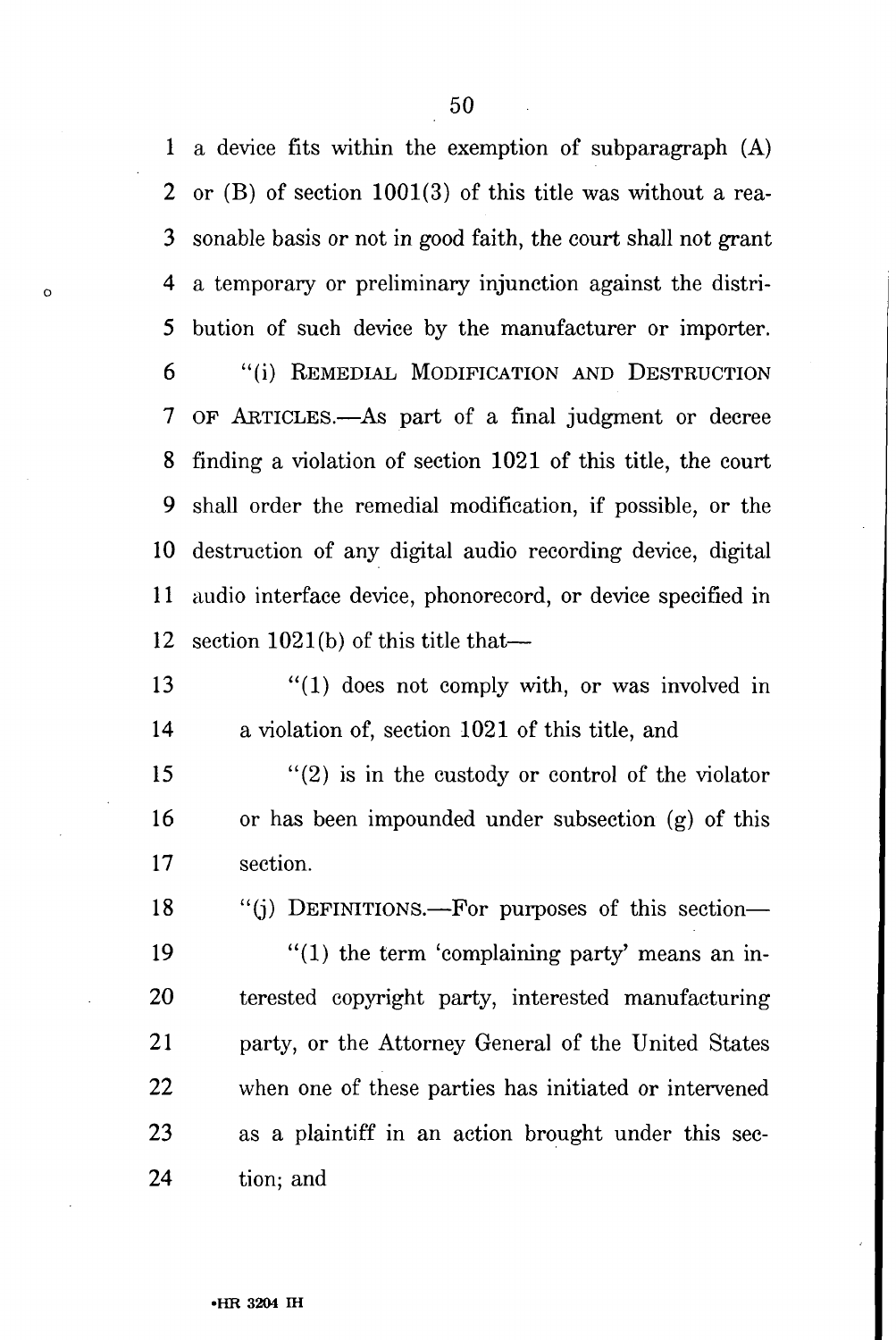1 "(2) the term 'device' does not include a phono-2 record.

3 "§ 1032. Binding arbitration

4 "(a) DISPUTES TO BE ARBITRATED.—Any dispute 5 between an interested manufacturing party and an inter-6 ested copyright party shall be resolved through binding ar-7 bitration, in accordance with the provisions of this section, 8 if—

9 "(1) the parties mutually agree; or

10 "(2) before the date of first distribution in the 11 United States of the product which is the subject of 12 the dispute, an interested manufacturing party or an 13 interested copyright party requests arbitration con-14 cerning whether such product is or is not a digital 15 audio recording device, a digital audio recording me-16 dium, or a digital audio interface device, or concern-17 ing the basis on which royalty payments are to be 18 made with respect to such product.

19 "(b) ARBITRAL PROCEDURES.—

20 "(1) REGULATIONS FOR COORDINATION OF AR-21 BITRATION.—The Register shall, after consulting 22 with interested copyright parties, prescribe regula-23 tions establishing a procedure by which interested 24 copyright parties will coordinate decisions, and repre-25 sentation concerning the arbitration of disputes. No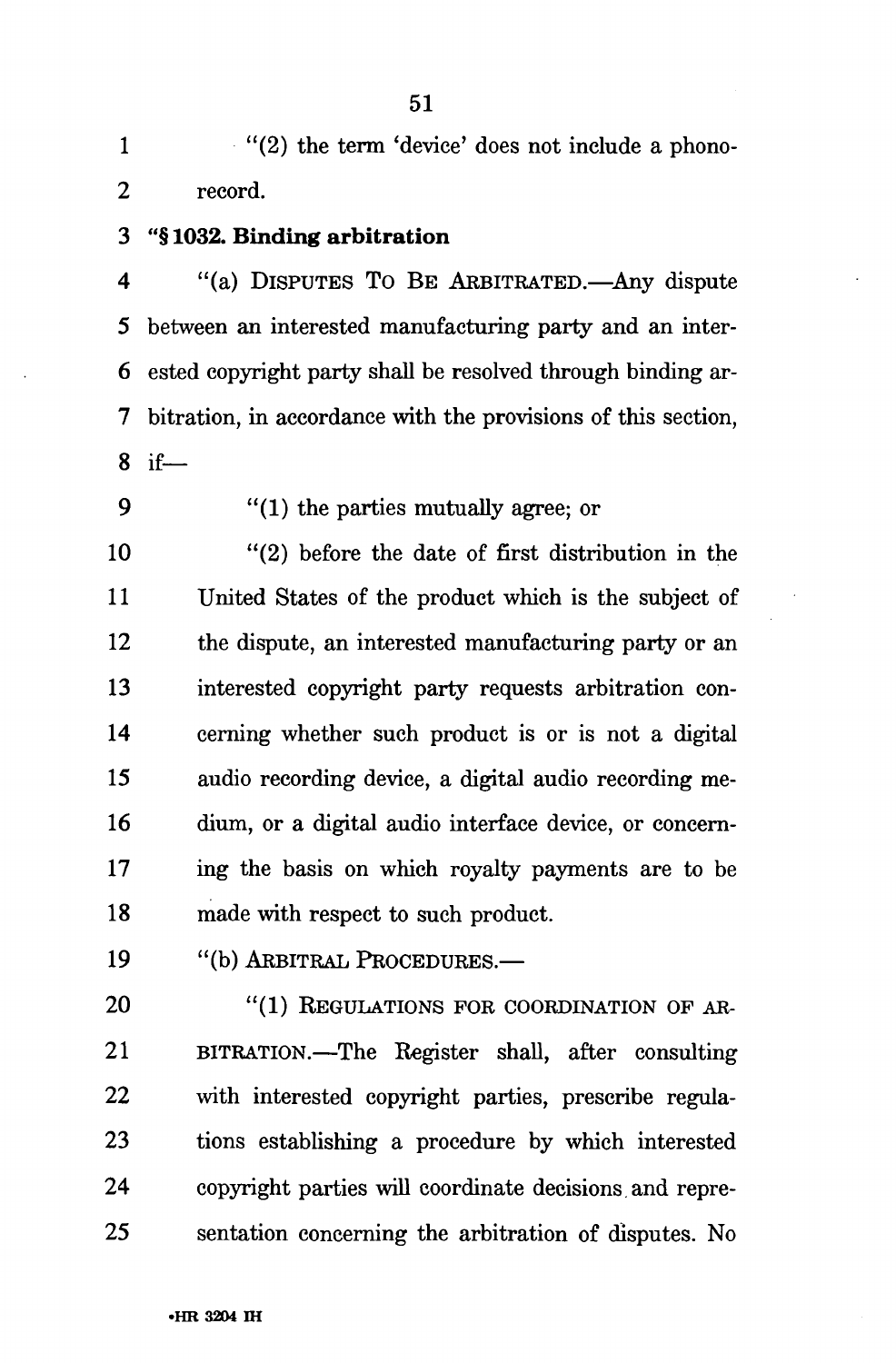1 interested copyright party shall have the authority to 2 request, agree to, or (except as an intervenor pursu-3 ant to subsection (c) of this section) enter into, bind-4 ing arbitration unless that party shall have been au-5 thorized to do so pursuant to the regulations pre-6 scribed by the Kegister.

7 "(2) PANEL.—Except as otherwise agreed by 8 the parties to a dispute that is to be submitted to 9 binding arbitration under subsection (a) of this sec-10 tion, the dispute shall be heard by a panel of three 11 arbitrators, with one arbitrator selected by each of 12 the two sides to the dispute and the third arbitrator 13 selected by mutual agreement of the first two arbi-14 trators chosen.

15 "(3) DECISION.—The arbitral panel shall 16 render its final decision concerning the dispute, in a 17 written opinion explaining its reasoning, within 120 18 days after the date on which the selection of arbitra-19 tors has been concluded. The Register shall cause to 20 be published in the Federal Register the written 21 opinion of the arbitral panel within 10 days after re-22 ceipt thereof.

23 "(4) TITLE 9 PROVISIONS TO GOVERN.—Except 24 to the extent inconsistent with this section, any arbi-25 tration proceeding under this section shall be con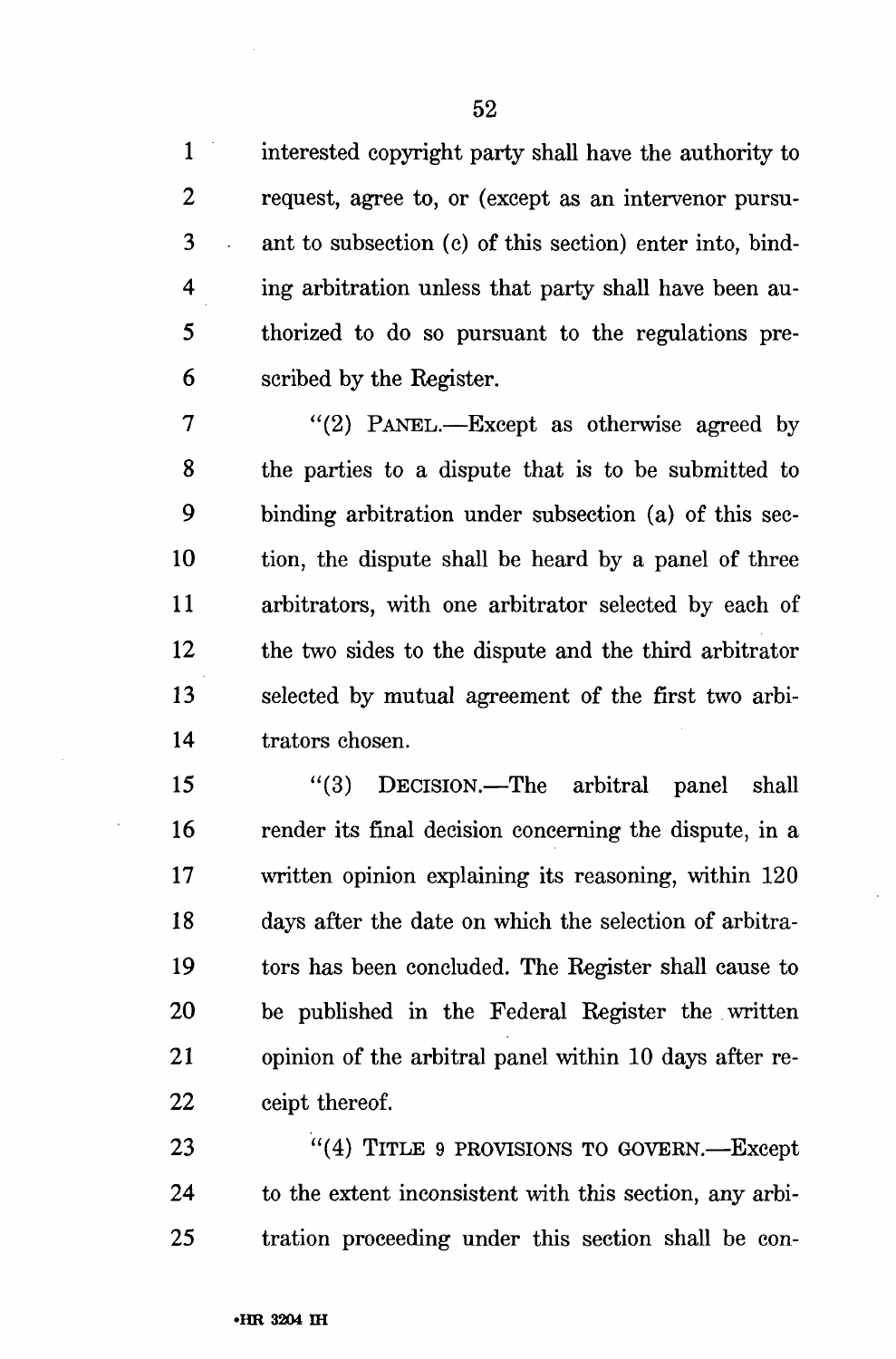1 ducted in the same manner, subject to the same lim-2 itations, carried out with the same powers (including 3 the power to summon witnesses), and enforced in 4 the courts of the United States as an arbitration 5 proceeding under title 9, United States Code.

6 "(5) PRECEDENTS.—In rendering a final deci-7 sion, the arbitral panel shall take into account any 8 final decisions rendered in prior proceedings under 9 this section that address identical or similar issues; 10 and failure of the arbitral panel to take account of 11 such prior decisions may be considered imperfect 12 execution of arbitral powers under section 10(a)(4) 13 of title 9, United States Code.

14 "(c) NOTICE AND RIGHT TO INTERVENE.—Any in-15 terested copyright party or interested manufacturing 16 party that requests an arbitral proceeding under this sec-17 tion shall provide the Register with notice concerning the 18 parties to the dispute and the nature of the dispute within 19 10 days after formally requesting arbitration under sub-20 section (a) of this section. The Register shall cause a sum-21 mary of such notice to be published in the Federal Regis-22 ter within 10 days after receipt of such notice. The arbi-23 tral panel shall permit any other interested copyright 24 party or interested manufacturing party who moves to in-

53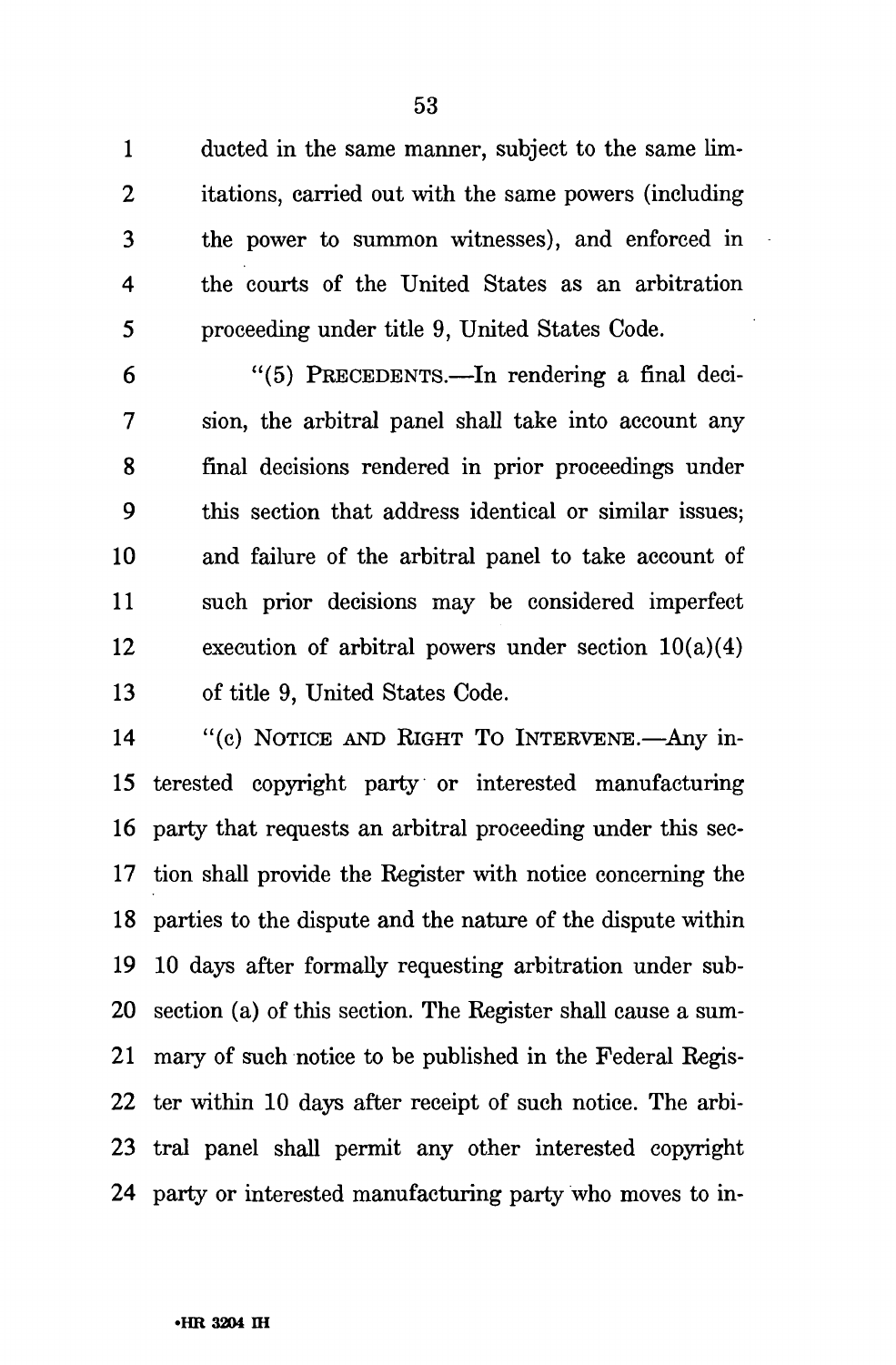1 tervene within 20 days after such publication to intervene 2 in the action.

3 "(d) AUTHORITY OP ARBITRAL PANEL TO ORDER 4 RELIEF.—

5 "(1) To PROTECT PROPRIETARY INFORMA-6 TION.—The arbitral panel shall issue such orders as 7 are appropriate to protect the proprietary technology 8 and information of parties to the proceeding, includ-9 ing provision for injunctive relief in the event of a 10 violation of such order.

11 "(2) To TERMINATE PROCEEDING.—The arbi-12 tral panel shall terminate any proceeding that it has 13 good cause to believe has been commenced in bad 14 faith by a competitor in order to gain access to pro-15 prietary information. The panel shall also terminate 16 any proceeding that it believes has been commenced 17 before the technology or product at issue has been 18 sufficiently developed or defined to permit an in-19 formed decision concerning the applicability of this 20 chapter to such technology or product.

21 "(3) To ORDER RELIEF.—In any case in which 22 the arbitral panel finds, with respect to devices or 23 media that were the subject of the dispute, that roy-24 alty payments have been or will be due under section 25 1011 of this title through the date of the arbitral de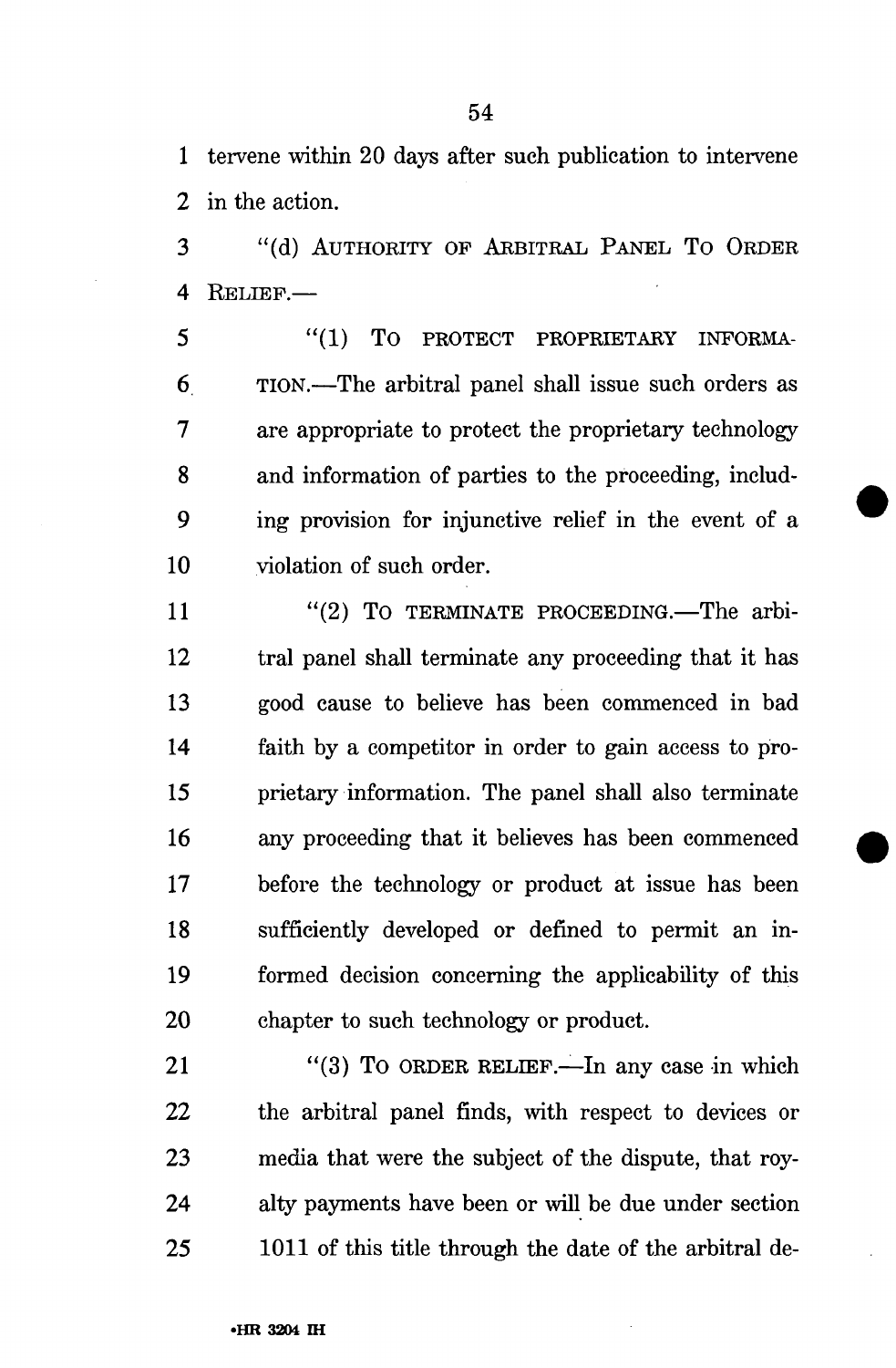1 cision, the panel shall order the deposit of such roy-2 alty payments pursuant to section 1013 of this title, 3 plus interest calculated as provided under section 4 1961 of title 28, United States Code. The arbitral 5 panel shall not award monetary or injunctive relief, 6 as provided in section 1031 of this title or otherwise, 7 except as is expressly provided in this subsection.

8 "(e) EFFECT OF ARBITRATION PROCEEDING ON 9 CIVIL ACTIONS AND REMEDIES.—Notwithstanding any 10 provision of section 1031 of this title, no civil action may 11 be brought or relief granted under section 1031 of this 12 title against any party to an ongoing or completed arbitra-13 tion proceeding under this section, with respect to devices 14 or media that are the subject of such an arbitration pro-15 ceeding. However, this subsection does not bar—

16 "(1) an action for injunctive relief at any time 17 based on a violation of section 1021 of this title; or 18 "(2) an action or any relief with respect to 19 those devices or media distributed by their importer 20 or manufacturer following the conclusion of such ar-21 bitration proceeding, or, if so stipulated by the par-22 ties, prior to the commencement of such proceeding. 23 "(f) ARBITRAL COSTS.—Except as otherwise agreed 24 by the parties to a dispute, the costs of an arbitral pro-25 ceeding under this section shall be divided among the par-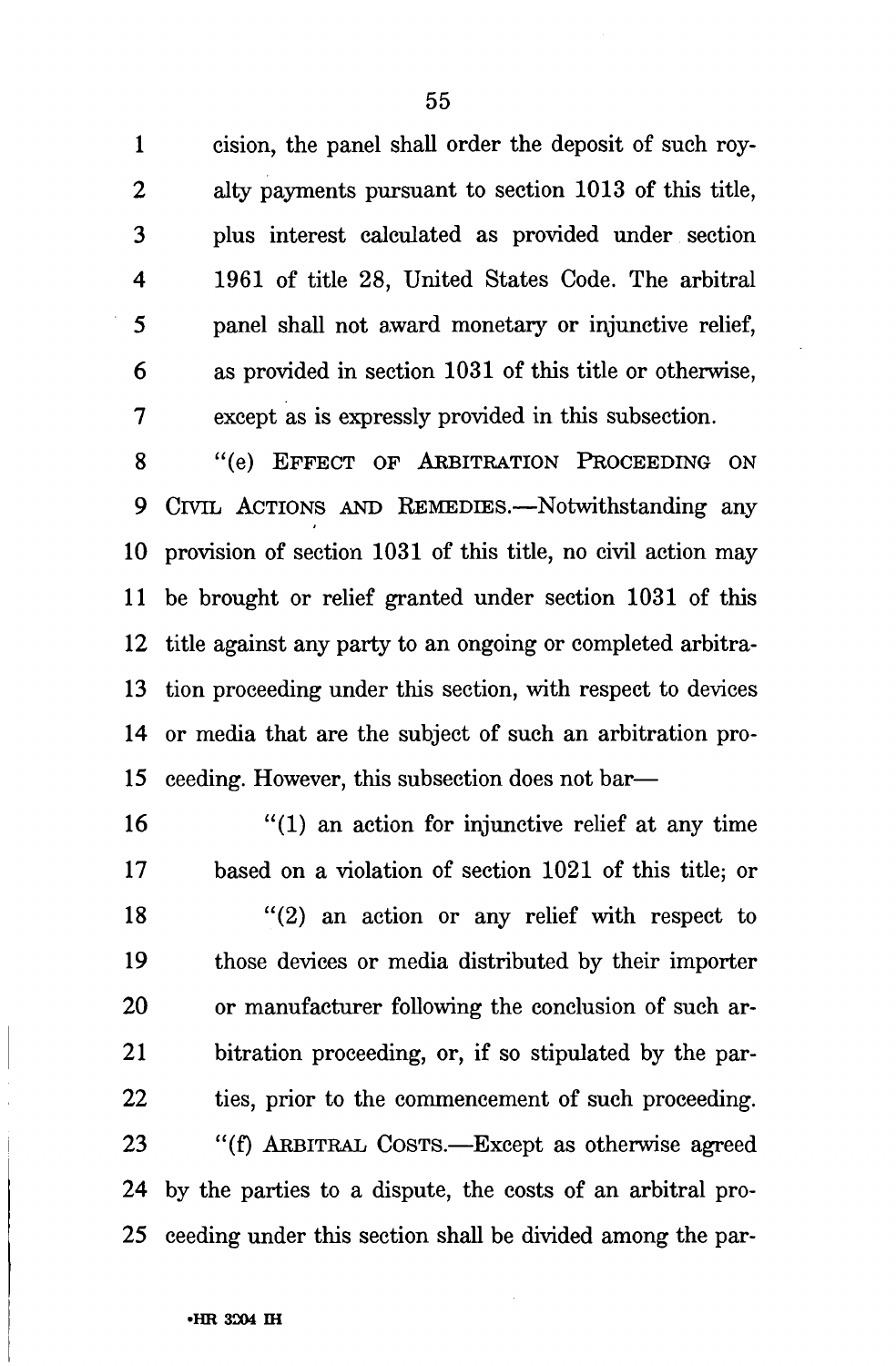1 ties in such fashion as is considered just by the arbitral 2 panel at the conclusion of the proceeding. Each party to 3 the dispute shall bear its own attorney fees unless the ar-4 bitral panel determines that a nonprevailing party has not 5 proceeded in good faith and that, as a matter of discretion, 6 it is appropriate to award reasonable attorney's fees to 7 the prevailing party.".

**8 SEC. 3. TECHNICAL AMENDMENTS.** 

9 (a) Functions of Register.—Chapter 8 of title 17, 10 United States Code is amended—

11 (1) in section 801(b)—

12 (A) by striking "and" at the end of para-13 graph (2);

14 (B) by striking the period at the end of 15 paragraph (3) and inserting "; and"; and

16 (C) by adding the following new paragraph 17 at the end:

18 "(4) to distribute royalty payments deposited 19 with the Register of Copyrights under section 1014, 20 to determine, in cases where controversy exists, the 21 distribution of such payments, and to carry out its 22 other responsibilities under chapter 10"; and

23 (2) in section  $804(d)$ —

24 (A) by inserting "or (4)" after 25 "801(b)(3)"; and